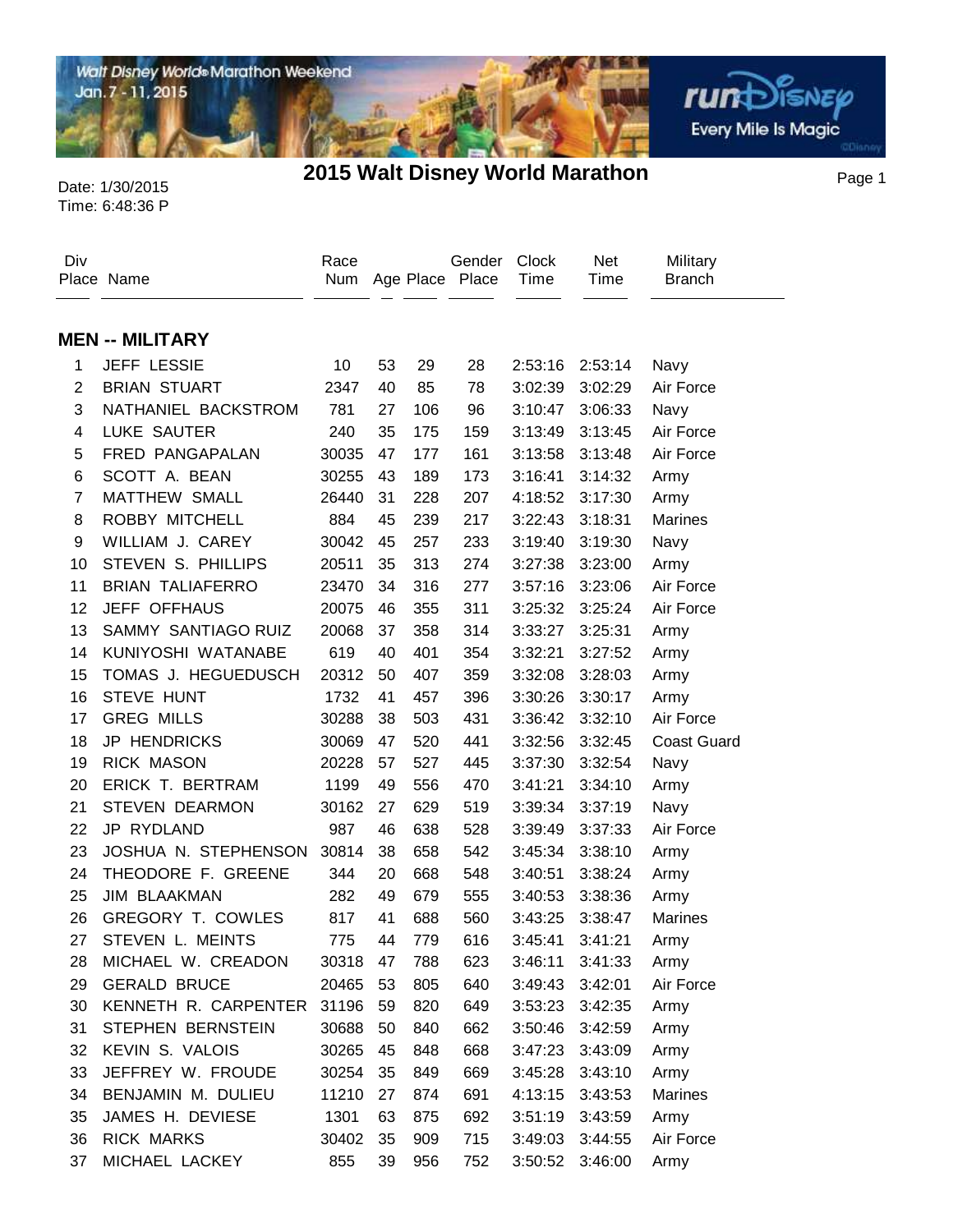| Div | Place Name               | Race<br>Num |    |         | Gender<br>Age Place Place | <b>Clock</b><br>Time | <b>Net</b><br>Time | Military<br><b>Branch</b> |
|-----|--------------------------|-------------|----|---------|---------------------------|----------------------|--------------------|---------------------------|
| 38  | MARK C. ENGEN            | 546         | 42 | 984     | 774                       | 3:51:19              | 3:46:58            | Army                      |
| 39  | MATTHEW M. MAZAT         | 31782       | 41 | 1024    | 808                       | 4:05:36              | 3:47:50            | Navy                      |
| 40  | <b>SCOTT LARONDE</b>     | 20373       | 43 | 1038    | 817                       | 3:52:44              | 3:48:02            | Army                      |
| 41  | <b>JAMES MORSE</b>       | 20131       | 38 | 1046    | 823                       | 3:50:34              | 3:48:16            | Navy                      |
| 42  | <b>BRIAN S. KOHLER</b>   | 25810       | 39 | 1053    | 829                       | 4:44:08              | 3:48:26            | Army                      |
| 43  | JAMES E. CLARK           | 23588       | 41 | 1110    | 872                       | 4:23:55              | 3:49:43            | Air Force                 |
| 44  | RYAN WHITE               | 30427       | 37 | 1135    | 890                       | 3:54:50              | 3:50:23            | Marines                   |
| 45  | <b>BOB CHRISTOPHER</b>   | 490         | 59 | 1136    | 891                       | 3:52:40              | 3:50:23            | Air Force                 |
| 46  | CASEY S. ELLIS           | 20137       | 25 | 1142    | 897                       | 3:52:46              | 3:50:31            | Air Force                 |
| 47  | DANIEL MOLINE            | 20243       | 34 | 1228    | 955                       | 3:56:53              | 3:52:31            | Air Force                 |
| 48  | MICHAEL J. GRIMM         | 30843       | 49 | 1244    | 967                       | 4:00:29              | 3:52:46            | Air Force                 |
| 49  | <b>MARK BROOKS</b>       | 10975       | 55 | 1249    | 971                       | 4:56:07              | 3:52:56            | Air Force                 |
| 50  | <b>KURT SMITH</b>        | 31034       | 44 | 1259    | 979                       | 4:03:37              | 3:53:07            | Air Force                 |
| 51  | CHARLES W. LEWIS         | 1166        | 44 | 1272    | 986                       | 4:14:36              | 3:53:23            | Army                      |
| 52  | DANIEL S. MCDONOUGH      | 31122       | 38 | 1281    | 992                       | 4:04:04              | 3:53:33            | Marines                   |
| 53  | <b>CURTIS W. HUBBARD</b> | 821         | 46 | 1297    | 1003                      | 4:57:53              | 3:53:41            | Army                      |
| 54  | JOHNATHAN B. ZULAUF      | 31576       | 39 | 1319    | 1018                      | 4:07:16              | 3:53:56            | Air Force                 |
| 55  | <b>JOHN DECESARE</b>     | 30584       | 34 | 1401    | 1071                      | 4:03:03              | 3:55:33            | Marines                   |
| 56  | <b>BRIAN S. RHODES</b>   | 21794       | 42 | 1403    | 1073                      | 4:13:37              | 3:55:34            | Air Force                 |
| 57  | CHRIS BRYANT             | 31457       | 45 | 1468    | 1123                      | 4:10:40              | 3:56:35            | Air Force                 |
| 58  | <b>JOHN KIRBY</b>        | 20152       | 40 | 1478    | 1131                      | 3:59:04              | 3:56:49            | <b>Marines</b>            |
| 59  | <b>MARK ELLIS</b>        | 1215        | 52 | 1544    | 1181                      | 4:05:12              | 3:57:50            | Air Force                 |
| 60  | KEVIN M. LOWE            | 3342        | 33 | 1563    | 1192                      | 4:19:19              | 3:58:08            | Marines                   |
| 61  | <b>CHRIS SVENCER</b>     | 4245        | 31 | 1581    | 1205                      | 4:24:19              | 3:58:20            | <b>Coast Guard</b>        |
| 62  | TED CAVOORES             | 2032        | 43 | 1590    | 1211                      | 4:12:07              | 3:58:31            | Navy                      |
| 63  | <b>SHAWN THOMPSON</b>    | 30954       | 40 | 1599    | 1219                      | 4:15:55              | 3:58:39            | Army                      |
| 64  | BRAD J. WALTERMIRE       | 1957        | 44 | 1601    | 1221                      | 4:12:54              | 3:58:40            | Navy                      |
| 65  | MICHAEL A. SCARPULLA     | 32085       | 47 | 1602    | 1222                      | 4:15:55              | 3:58:40            | Army                      |
| 66  | KENNETH A. SCERBO        | 30516       | 37 | 1620    | 1237                      | 4:03:29              | 3:58:51            | Army                      |
| 67  | <b>HENRY PHILLIPS</b>    | 2499        |    | 43 1649 | 1253                      | 4:17:24              | 3:59:05            | Navy                      |
| 68  | TYLER BOYD               | 267         | 26 | 1689    | 1277                      | 3:59:54              | 3:59:38            | Air Force                 |
| 69  | MICHAEL J. SCOTT         | 923         | 38 | 1697    | 1282                      | 4:39:09              | 3:59:43            | Army                      |
| 70  | JOHN P. BRIGGS           | 20262       | 41 | 1729    | 1301                      | 4:04:45              | 4:00:18            | Marines                   |
| 71  | DEO JARAVATA             | 613         | 49 | 1758    | 1322                      | 4:11:02              | 4:00:43            | Navy                      |
| 72  | BRUCE NALEY              | 22254       | 44 | 1762    | 1325                      | 4:27:05              | 4:00:44            | Navy                      |
| 73  | <b>CRAIG SCHWETJE</b>    | 31365       | 43 | 1769    | 1330                      | 4:11:07              | 4:00:47            | Marines                   |
| 74  | <b>GLENN D. KERR</b>     | 30172       | 48 | 1785    | 1342                      | 4:03:18              | 4:01:01            | Air Force                 |
| 75  | <b>BOB STEINBERG</b>     | 31429       | 63 | 1798    | 1350                      | 4:14:33              | 4:01:12            | Marines                   |
| 76  | SETH F. HUDGINS          | 31671       | 49 | 1805    | 1356                      | 4:15:04              | 4:01:23            | Navy                      |
| 77  | NEIL HETHERINGTON        | 604         | 53 | 1821    | 1365                      | 4:06:20              | 4:01:40            | Army                      |
| 78  | <b>SCOTT PETERSON</b>    | 866         | 31 | 1838    | 1375                      | 4:06:29              | 4:02:03            | Army                      |
| 79  | MICHAEL MCNETT           | 964         | 49 | 1865    | 1397                      | 4:07:17              | 4:02:30            | Army                      |
| 80  | DAVID SCHAPIRO           | 946         | 54 | 1875    | 1400                      | 4:06:49              | 4:02:40            | Air Force                 |
| 81  | ZACHARY D. BELL          | 30701       | 38 | 1879    | 1402                      | 4:10:10              | 4:02:44            | Marines                   |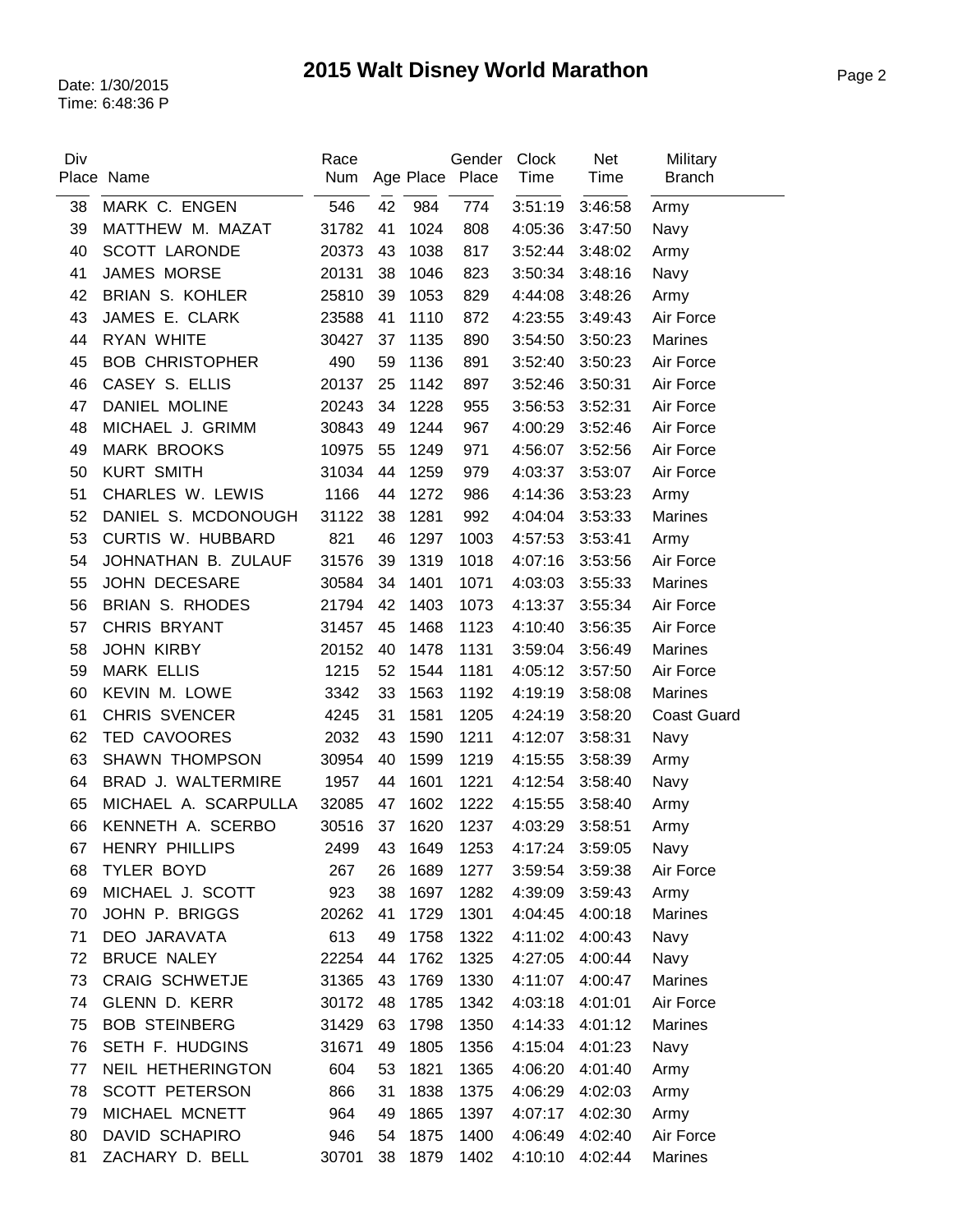| Div | Place Name              | Race<br>Num |    |         | Gender<br>Age Place Place | Clock<br>Time | <b>Net</b><br>Time | Military<br><b>Branch</b> |
|-----|-------------------------|-------------|----|---------|---------------------------|---------------|--------------------|---------------------------|
| 82  | <b>CHRIS ROBISHAW</b>   | 1341        | 44 | 1886    | 1408                      | 4:13:33       | 4:02:52            | Army                      |
| 83  | GREGG H. LANCASTER      | 10571       | 42 | 1902    | 1418                      | 5:05:43       | 4:03:08            | <b>Marines</b>            |
| 84  | KEVIN L. BOLEYN         | 34346       | 55 | 1932    | 1434                      | 4:39:00       | 4:03:41            | Air Force                 |
| 85  | <b>CLINT WALKER</b>     | 30991       | 38 | 1992    | 1468                      | 4:35:46       | 4:04:54            | Army                      |
| 86  | MICHAEL SCICHILONE      | 36406       | 24 | 2006    | 1478                      | 4:57:17       | 4:05:17            | Navy                      |
| 87  | NATHANIEL N. SCHWART    | 20519       | 32 | 2007    | 1479                      | 4:13:04       | 4:05:21            | Navy                      |
| 88  | THOMAS KARNOWSKI        | 20757       | 35 | 2028    | 1492                      | 4:16:09       | 4:05:47            | Navy                      |
| 89  | ANTHONY D. MORTIMER     | 30711       | 41 | 2049    | 1503                      | 4:13:45       | 4:06:08            | Navy                      |
| 90  | <b>JAMES HILL</b>       | 20051       | 31 | 2065    | 1514                      | 4:06:49       | 4:06:36            | Army                      |
| 91  | TIM STUDENT             | 21166       | 30 | 2102    | 1538                      | 4:20:38       | 4:07:16            | Army                      |
| 92  | <b>RYAN TURNER</b>      | 20122       | 33 | 2114    | 1548                      | 4:09:48       | 4:07:26            | Air Force                 |
| 93  | ALEXANDER L. TERRY      | 22388       | 27 | 2125    | 1556                      | 4:32:52       | 4:07:32            | Army                      |
| 94  | <b>BRENDAN CULLINAN</b> | 11039       | 39 | 2190    | 1601                      | 5:10:08       | 4:08:28            | Army                      |
| 95  | ADAMA ANDERSON          | 32964       | 30 | 2198    | 1607                      | 4:35:41       | 4:08:37            | Air Force                 |
| 96  | JAMES E. SIEGMAN        | 30439       | 42 | 2208    | 1614                      | 4:16:46       | 4:08:51            | Army                      |
| 97  | MATTHEW BOWERS          | 11782       | 43 | 2226    | 1626                      | 5:11:12       | 4:09:04            | Air Force                 |
| 98  | RAMON D. PEREZ          | 1461        | 47 | 2276    | 1657                      | 4:20:52       | 4:09:56            | <b>Coast Guard</b>        |
| 99  | PHILLIP DAVIS           | 20180       | 54 | 2291    | 1664                      | 4:12:34       | 4:10:08            | <b>Coast Guard</b>        |
| 100 | JOHN C. VENTURA         | 3216        | 41 | 2378    | 1719                      | 4:32:47       | 4:11:24            | Navy                      |
| 101 | <b>JOSEPH BRUNSON</b>   | 9184        | 42 | 2388    | 1726                      | 4:11:32       | 4:11:32            | Navy                      |
| 102 | PATRICK HENSON          | 2976        | 32 | 2401    | 1731                      | 4:29:12       | 4:11:47            | Army                      |
| 103 | <b>BYRON PETERSON</b>   | 21061       | 40 | 2409    | 1736                      | 4:25:20       | 4:11:50            | Navy                      |
| 104 | THOMAS LETTIS           | 2651        | 55 | 2420    | 1744                      | 4:29:56       | 4:12:02            | Navy                      |
| 105 | <b>MARK SIMON</b>       | 21095       | 47 | 2437    | 1755                      | 4:25:40       | 4:12:18            | Army                      |
| 106 | PAT DEVINE              | 1230        | 43 | 2469    | 1777                      | 4:53:32       | 4:12:45            | Army                      |
| 107 | SHANE PORTFOLIO         | 20537       | 39 | 2470    | 1778                      | 4:20:33       | 4:12:48            | Army                      |
| 108 | <b>JOSHUA SEERY</b>     | 5905        | 33 | 2533    | 1820                      | 4:48:20       | 4:13:56            | Army                      |
| 109 | <b>FRANK STACHOUR</b>   | 31069       | 35 | 2590    | 1854                      | 4:25:13       | 4:14:36            | Navy                      |
| 110 | MATTHEW VENABLE         | 2874        | 36 | 2618    | 1866                      | 4:32:25       | 4:14:56            | Air Force                 |
| 111 | <b>BRIAN GILPATRICK</b> | 30774       | 39 | 2643    | 1882                      |               | 4:23:08 4:15:15    | Air Force                 |
|     | 112 JAMES P. WICKERSHAM | 1619        | 43 | 2655    | 1886                      | 4:25:46       | 4:15:27            | Air Force                 |
|     | 113 ROBERT KEICHLINE    | 31828       | 52 | 2657    | 1887                      | 4:32:48       | 4:15:27            | Air Force                 |
|     | 114 RYAN ROSSI          | 2442        | 32 | 2801    | 1981                      | 4:35:12       | 4:17:46            | Air Force                 |
|     | 115 JOEL WEBER          | 31113       | 38 | 2803    | 1983                      | 4:28:14       | 4:17:51            | <b>Marines</b>            |
|     | 116 MARK WORRELL        | 1885        | 39 | 2816    | 1992                      | 4:31:21       | 4:18:01            | Army                      |
|     | 117 BRANDEN MAKANI      | 30344       | 29 | 2833    | 2004                      | 4:35:40       | 4:18:22            | <b>Marines</b>            |
|     | 118 JEREMY INTERRANTE   | 1017        | 28 | 2847    | 2015                      | 5:20:03       | 4:18:38            | Air Force                 |
|     | 119 RYAN BINTZ          | 8457        | 30 | 2863    | 2025                      | 5:08:30       | 4:18:52            | <b>Marines</b>            |
|     | 120 ANDREW ECKLES       | 795         | 59 | 2884    | 2036                      | 4:19:05       | 4:19:05            | <b>Marines</b>            |
| 121 | <b>DEVON GRUBE</b>      | 8271        | 33 | 2885    | 2037                      | 5:09:28       | 4:19:05            | Navy                      |
|     | 122 ROBERT E. ANDERSON  | 20667       | 26 | 2924    | 2056                      | 4:27:01       | 4:19:30            | Army                      |
| 123 | MICHAEL CAGULADA        | 30433       | 37 | 2947    | 2068                      | 4:23:59       | 4:19:44            | Navy                      |
|     | 124 BENJAMIN SCHARFF    | 37308       | 42 | 2951    | 2071                      | 4:50:58       | 4:19:48            | Marines                   |
|     | 125 DAVID J. HAEBIG     | 538         |    | 48 2952 | 2072                      | 5:22:59       | 4:19:49            | Army                      |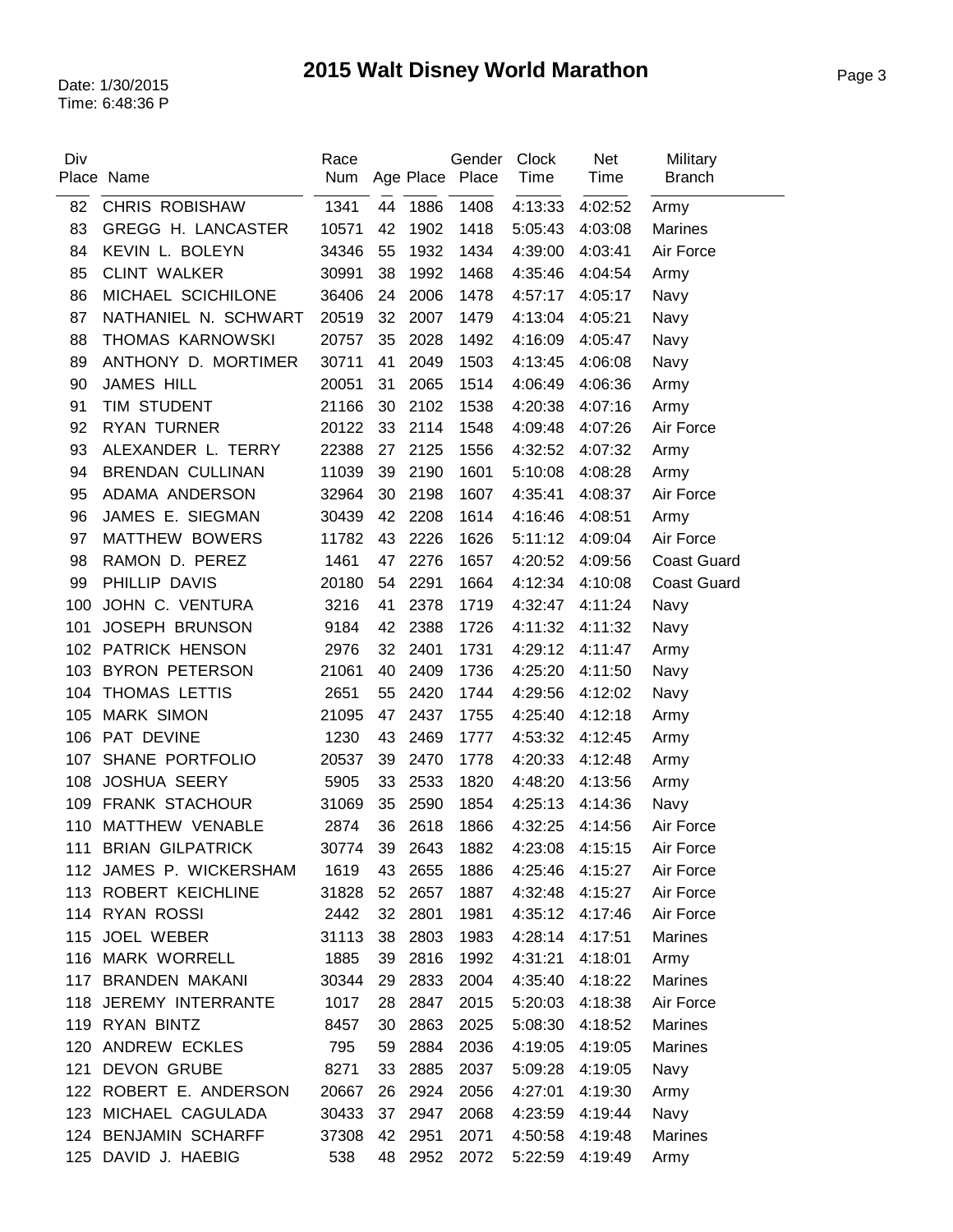| Div | Place Name               | Race<br>Num |    |         | Gender<br>Age Place Place | <b>Clock</b><br>Time | <b>Net</b><br>Time | Military<br><b>Branch</b> |
|-----|--------------------------|-------------|----|---------|---------------------------|----------------------|--------------------|---------------------------|
| 126 | TIM KILLHAM              | 12077       | 30 | 2976    | 2089                      | 5:22:57              | 4:20:11            | Air Force                 |
| 127 | CHRIS COLLINS            | 31739       | 40 | 3003    | 2107                      | 4:39:24              | 4:20:43            | Air Force                 |
| 128 | WILLIAM A. JOHANSSON     | 21309       | 38 | 3018    | 2116                      | 4:35:29              | 4:20:55            | Navy                      |
| 129 | ROBERT E. COTE           | 32808       | 49 | 3032    | 2123                      | 4:51:44              | 4:21:09            | Marines                   |
| 130 | <b>JAMES WATKINS</b>     | 3302        | 48 | 3093    | 2157                      | 4:43:49              | 4:21:49            | Air Force                 |
| 131 | WILLY MENDOZA            | 31043       | 63 | 3122    | 2173                      | 4:32:24              | 4:22:07            | Navy                      |
| 132 | <b>JEREMY STRINGER</b>   | 30905       | 38 | 3138    | 2179                      | 4:32:44              | 4:22:23            | Air Force                 |
| 133 | <b>SHARROD GREENE</b>    | 21316       | 29 | 3144    | 2183                      | 4:36:53              | 4:22:30            | Navy                      |
|     | 134 COLE COX             | 21809       | 41 | 3145    | 2184                      | 4:40:18              | 4:22:32            | Navy                      |
| 135 | THOMAS ANDERSON          | 30277       | 27 | 3163    | 2198                      | 4:27:07              | 4:22:46            | Army                      |
| 136 | DAN HINKLEY              | 31398       | 29 | 3170    | 2203                      | 4:40:16              | 4:22:51            | Navy                      |
| 137 | ADRIAN V. SMITH          | 990         | 34 | 3195    | 2221                      | 4:27:34              | 4:23:09            | Army                      |
| 138 | <b>JOE WALSH</b>         | 31517       | 36 | 3253    | 2259                      | 4:37:15              | 4:23:45            | Army                      |
| 139 | THOMAS BRANDT            | 30189       | 43 | 3268    | 2263                      | 4:26:18              | 4:23:53            | Air Force                 |
| 140 | <b>JOEL ROYSTON</b>      | 32152       | 56 | 3284    | 2271                      | 4:41:29              | 4:24:14            | Navy                      |
| 141 | JUDD BAILEY              | 30949       | 55 | 3285    | 2272                      | 4:34:35              | 4:24:16            | Army                      |
|     | 142 BRIAN HEDKE          | 22133       | 41 | 3331    | 2300                      | 4:55:00              | 4:24:58            | <b>Marines</b>            |
| 143 | <b>AARON PULCIFER</b>    | 33071       | 36 | 3385    | 2331                      | 4:50:56              | 4:25:33            | Air Force                 |
| 144 | <b>SEAN KRELLER</b>      | 22110       | 41 | 3406    | 2344                      | 4:52:38              | 4:25:50            | <b>Coast Guard</b>        |
| 145 | ANDREW MCBREARTY         | 21306       | 44 | 3439    | 2365                      | 4:40:21              | 4:26:12            | Air Force                 |
| 146 | <b>SCOTT SHEPARD</b>     | 4449        | 47 | 3440    | 2366                      | 4:51:43              | 4:26:12            | Army                      |
| 147 | JEFFREY D. TINER-MATS    | 30927       | 42 | 3530    | 2421                      | 4:38:18              | 4:27:35            | Navy                      |
| 148 | <b>TODD JOHNSON</b>      | 31622       | 42 | 3624    | 2474                      | 4:43:25              | 4:28:54            | Army                      |
| 149 | JONATHAN A. RIVERA       | 21285       | 22 | 3664    | 2497                      | 4:42:39              | 4:29:14            | Army                      |
| 150 | <b>BEAU LOCKWOOD</b>     | 35066       | 34 | 3679    | 2509                      | 5:08:45              | 4:29:24            | Army                      |
| 151 | <b>MATTHEW GARRISON</b>  | 20827       | 37 | 3766    | 2560                      | 4:40:47              | 4:30:24            | Air Force                 |
| 152 | SCOTT M. ROBBINS         | 1672        | 55 | 3781    | 2569                      | 4:41:08              | 4:30:33            | Air Force                 |
| 153 | MATTHEW P. ZENTZ         | 30889       | 46 | 3799    | 2581                      | 4:41:37              | 4:30:51            | Navy                      |
| 154 | <b>SCOTT REANEY</b>      | 37337       | 33 | 3850    | 2609                      | 5:27:36              | 4:31:28            | Army                      |
|     | 155 JOE VALENTI          | 2773        | 48 | 3861    |                           | 2613 4:49:05 4:31:36 |                    | Army                      |
|     | 156 MIKE MILCIC          | 31085       | 56 | 3881    | 2625                      | 4:42:10              | 4:31:51            | Air Force                 |
|     | 157 NEIL EWACHIW         | 32569       | 45 | 3895    | 2628                      | 4:53:18              | 4:32:02            | Army                      |
| 158 | JOHN C. MOSS             | 22062       | 46 | 3996    | 2685                      | 4:54:43              | 4:33:08            | Air Force                 |
| 159 | JULIO J. SOTO            | 1280        | 45 | 4029    | 2708                      | 4:41:15              | 4:33:28            | Army                      |
|     | 160 PATRICK M. MCMAHAN S | 1136        | 49 | 4035    | 2710                      | 4:41:24              | 4:33:34            | Army                      |
|     | 161 MANU N. ELIAS        | 3092        | 21 | 4053    | 2716                      | 4:56:09              | 4:33:45            | Navy                      |
|     | 162 STEPHEN SAUER        | 11017       | 45 | 4082    | 2729                      | 5:37:32              | 4:34:08            | Army                      |
|     | 163 DARREN MINNEMANN     | 31545       | 45 | 4092    | 2734                      | 4:47:57              | 4:34:15            | Army                      |
|     | 164 ADAM M. FOWLER       | 20908       | 31 | 4157    | 2772                      | 4:45:37              | 4:35:00            | Air Force                 |
|     | 165 GARY WINCH           | 30354       | 46 | 4159    | 2774                      | 5:00:33              | 4:35:02            | Army                      |
|     | 166 JOHN EGGERT          | 32758       | 50 | 4160    | 2775                      | 5:00:33              | 4:35:02            | Army                      |
|     | 167 GREG LONG            | 21491       | 45 | 4166    | 2779                      | 4:57:07              | 4:35:05            | Army                      |
| 168 | JEFFERSON CLARK          | 32842       | 47 | 4218    | 2810                      | 5:00:58              | 4:35:38            | Air Force                 |
|     | 169 MICHAEL URSETTI      | 1062        |    | 29 4245 | 2822                      | 4:53:29              | 4:36:00            | <b>Marines</b>            |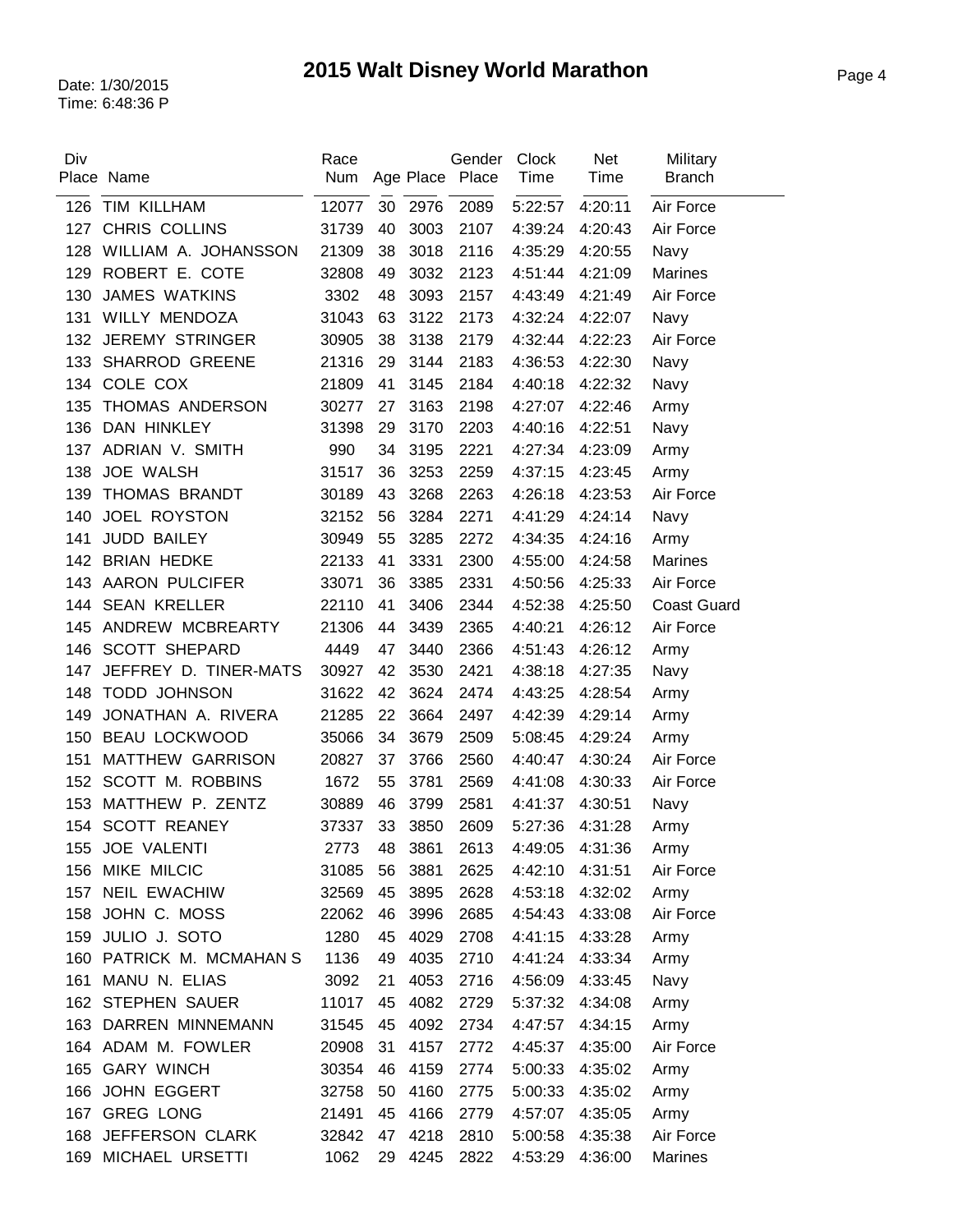| 170<br><b>JASON PANG</b><br>3511<br>32 4246<br>2823<br>Air Force<br>4:57:38<br>4:36:01<br><b>BRETT HEUVELMAN</b><br>171<br>567<br>45<br>4308<br>2861<br>4:41:16<br>4:36:42<br><b>Marines</b><br>TIMOTHY PYEATT<br>3914<br>50<br>4309<br>2862<br>5:02:56<br>4:36:43<br>Air Force<br>172<br>4314<br>173<br>MICHAEL REYNA<br>30708<br>34<br>2865<br>4:44:15<br>4:36:45<br>Army<br>ERICK L. WILDER<br>21631<br>37<br>4345<br>2886<br>4:37:05<br>174<br>4:54:45<br><b>Coast Guard</b><br>ADAM H. ERI<br>7869<br>31<br>4351<br>2890<br>175<br>5:26:42<br>4:37:10<br><b>Marines</b><br>MICHAEL PROPHETER<br>31<br>4369<br>21227<br>2897<br>4:51:16<br>4:37:20<br>Marines<br>176<br>MIKE CLOSE<br>177<br>3798<br>58<br>4373<br>2898<br>5:03:16<br>4:37:22<br>Air Force<br>JOHN H. MILNE<br>4383<br>10771<br>26<br>2906<br>178<br>5:39:57<br>4:37:30<br>Navy<br><b>EMILIO SORIA</b><br>4393<br>179<br>32816<br>44<br>2914<br>5:08:09<br>4:37:40<br>Navy<br>JOHN MCAFEE<br>180<br>11046<br>36<br>4441<br>2943<br>5:41:12<br>4:38:19<br>Army<br><b>RICHARD PLUMMER</b><br>30731<br>37<br>4466<br>2962<br>4:46:34<br>181<br>4:38:35<br><b>Marines</b><br>ROBERT E. WOODS, III<br>20910<br>47<br>4506<br>2987<br>4:49:40<br>4:39:02<br>182<br>Army<br>PAUL BALDWIN<br>4507<br>183<br>10979<br>38<br>2988<br>5:42:14<br>4:39:02<br>Army<br>184 DALE B. STEWART<br>4561<br>3010<br>32423<br>48<br>5:00:47<br>4:39:37<br>Army<br>MARK D. OVERTON<br>4633<br>22043<br>50<br>3062<br>5:02:04<br>4:40:28<br>185<br>Army<br>JOHN W. MCDONALD<br>4640<br>2810<br>54<br>3067<br>Air Force<br>186<br>4:58:27<br>4:40:30<br>GUADALUPE J. GALINDO<br>187<br>2314<br>36<br>4663<br>3083<br>4:55:03<br>4:40:51<br>Air Force<br><b>JACK OBERMAN</b><br>188<br>20400<br>20<br>4731<br>3120<br>4:55:19<br>4:41:50<br>Navy<br>4877<br>3191<br>RODRIQUEZ A. WILLIAMS<br>1210<br>41<br>4:43:24<br>189<br>4:51:21<br>Navy<br><b>TRAVIS MCCRACKINE</b><br>4897<br>190<br>1536<br>45<br>3203<br>4:43:34<br>4:54:26<br>Army<br>PHILLIP JENKINS<br>20076<br>29<br>4938<br>3223<br>191<br>5:18:57<br>4:43:56<br>Navy<br>ROBERT MAUL<br>5268<br>29<br>4939<br>3224<br>192<br>5:18:57<br>4:43:56<br>Navy<br>193<br>BRANDON J. BAKER<br>30582<br>28<br>4947<br>3228<br>4:52:05<br>4:44:03<br>Army<br>194 KYLE R. BODE<br>1830<br>32<br>4970<br>3240<br>Air Force<br>5:13:48<br>4:44:19<br><b>STEVEN FANDETTI</b><br>5026<br>1582<br>53<br>3264<br>4:55:33<br>195<br>4:44:57<br>Army<br>196 KARL GRUNER<br>1117<br>57<br>5029<br>3265<br>Air Force<br>4:52:36<br>4:44:59<br>DAVID W. YANCEY<br>51<br>5087<br>3295<br>197<br>30904<br>4:55:56<br>4:45:40<br>Air Force<br><b>BRENT ENGEL</b><br>50<br>5088<br>3296<br>198<br>22337<br>5:10:57<br>4:45:40<br>Army<br>199 JON PHILLIPS<br>31764<br>38 5089<br>3297<br>5:04:10 4:45:43<br>Air Force<br>200 MARC EDQUID<br>5093<br>3300<br>34417<br>45<br>5:22:13<br>4:45:43<br>Army<br>PONG ANDERSON<br>5101<br>31446<br>42<br>3305<br>Air Force<br>201<br>4:59:39<br>4:45:48<br>202 STEVE KISH<br>642<br>51<br>5125<br>3323<br>4:46:03<br>4:50:45<br><b>Marines</b><br>203 BRANDON MEREDITH<br>33257<br>32<br>5128<br>3326<br>5:12:36<br>4:46:05<br>Navy<br>204 DANIEL R. BEAUDRY<br>5137<br>2659<br>32<br>3329<br>5:03:29<br>4:46:08<br>Army<br>205 SEAN EVERSOLE<br>931<br>33<br>5147<br>3335<br>5:03:33<br>4:46:13<br><b>Coast Guard</b><br>206 GREG WINT<br>7918<br>50<br>5159<br>3340<br>5:42:08<br>4:46:19<br><b>Coast Guard</b><br>JOHN ODUM<br>207<br>33470<br>44<br>5260<br>3392<br>5:16:38<br>4:47:11<br>Air Force<br>208 BRANDON HUGHES<br>32090<br>33<br>5353<br>3442<br>4:48:08<br>Air Force<br>5:05:36<br>209 KEVIN DENTER<br>30589<br>51<br>5415<br>3481<br>4:56:15<br>4:48:50<br>Air Force<br>210 LANCE LEWIS<br>10873<br>40<br>5486<br>3526<br>5:53:24 4:49:41<br>Marines<br>BENJAMIN RINGVELSKI<br>3530<br>211<br>33286<br>40<br>5492<br>5:20:04<br>4:49:45<br>Marines<br>212 JAMES E. GIBBS<br>26620<br>5527<br>3549<br>4:50:08<br>4:50:08<br>Marines<br>31<br>213 BRIAN PRANSKE | Div | Place Name | Race<br>Num |    |      | Gender<br>Age Place Place | Clock<br>Time | <b>Net</b><br>Time | Military<br><b>Branch</b> |
|------------------------------------------------------------------------------------------------------------------------------------------------------------------------------------------------------------------------------------------------------------------------------------------------------------------------------------------------------------------------------------------------------------------------------------------------------------------------------------------------------------------------------------------------------------------------------------------------------------------------------------------------------------------------------------------------------------------------------------------------------------------------------------------------------------------------------------------------------------------------------------------------------------------------------------------------------------------------------------------------------------------------------------------------------------------------------------------------------------------------------------------------------------------------------------------------------------------------------------------------------------------------------------------------------------------------------------------------------------------------------------------------------------------------------------------------------------------------------------------------------------------------------------------------------------------------------------------------------------------------------------------------------------------------------------------------------------------------------------------------------------------------------------------------------------------------------------------------------------------------------------------------------------------------------------------------------------------------------------------------------------------------------------------------------------------------------------------------------------------------------------------------------------------------------------------------------------------------------------------------------------------------------------------------------------------------------------------------------------------------------------------------------------------------------------------------------------------------------------------------------------------------------------------------------------------------------------------------------------------------------------------------------------------------------------------------------------------------------------------------------------------------------------------------------------------------------------------------------------------------------------------------------------------------------------------------------------------------------------------------------------------------------------------------------------------------------------------------------------------------------------------------------------------------------------------------------------------------------------------------------------------------------------------------------------------------------------------------------------------------------------------------------------------------------------------------------------------------------------------------------------------------------------------------------------------------------------------------------------------------------------------------------------------------------------------------------------------------------------------------------------------------------------------------------------------------------------------------------------------------------------------------------------------------------------------------------------------------------------------------------|-----|------------|-------------|----|------|---------------------------|---------------|--------------------|---------------------------|
|                                                                                                                                                                                                                                                                                                                                                                                                                                                                                                                                                                                                                                                                                                                                                                                                                                                                                                                                                                                                                                                                                                                                                                                                                                                                                                                                                                                                                                                                                                                                                                                                                                                                                                                                                                                                                                                                                                                                                                                                                                                                                                                                                                                                                                                                                                                                                                                                                                                                                                                                                                                                                                                                                                                                                                                                                                                                                                                                                                                                                                                                                                                                                                                                                                                                                                                                                                                                                                                                                                                                                                                                                                                                                                                                                                                                                                                                                                                                                                                                      |     |            |             |    |      |                           |               |                    |                           |
|                                                                                                                                                                                                                                                                                                                                                                                                                                                                                                                                                                                                                                                                                                                                                                                                                                                                                                                                                                                                                                                                                                                                                                                                                                                                                                                                                                                                                                                                                                                                                                                                                                                                                                                                                                                                                                                                                                                                                                                                                                                                                                                                                                                                                                                                                                                                                                                                                                                                                                                                                                                                                                                                                                                                                                                                                                                                                                                                                                                                                                                                                                                                                                                                                                                                                                                                                                                                                                                                                                                                                                                                                                                                                                                                                                                                                                                                                                                                                                                                      |     |            |             |    |      |                           |               |                    |                           |
|                                                                                                                                                                                                                                                                                                                                                                                                                                                                                                                                                                                                                                                                                                                                                                                                                                                                                                                                                                                                                                                                                                                                                                                                                                                                                                                                                                                                                                                                                                                                                                                                                                                                                                                                                                                                                                                                                                                                                                                                                                                                                                                                                                                                                                                                                                                                                                                                                                                                                                                                                                                                                                                                                                                                                                                                                                                                                                                                                                                                                                                                                                                                                                                                                                                                                                                                                                                                                                                                                                                                                                                                                                                                                                                                                                                                                                                                                                                                                                                                      |     |            |             |    |      |                           |               |                    |                           |
|                                                                                                                                                                                                                                                                                                                                                                                                                                                                                                                                                                                                                                                                                                                                                                                                                                                                                                                                                                                                                                                                                                                                                                                                                                                                                                                                                                                                                                                                                                                                                                                                                                                                                                                                                                                                                                                                                                                                                                                                                                                                                                                                                                                                                                                                                                                                                                                                                                                                                                                                                                                                                                                                                                                                                                                                                                                                                                                                                                                                                                                                                                                                                                                                                                                                                                                                                                                                                                                                                                                                                                                                                                                                                                                                                                                                                                                                                                                                                                                                      |     |            |             |    |      |                           |               |                    |                           |
|                                                                                                                                                                                                                                                                                                                                                                                                                                                                                                                                                                                                                                                                                                                                                                                                                                                                                                                                                                                                                                                                                                                                                                                                                                                                                                                                                                                                                                                                                                                                                                                                                                                                                                                                                                                                                                                                                                                                                                                                                                                                                                                                                                                                                                                                                                                                                                                                                                                                                                                                                                                                                                                                                                                                                                                                                                                                                                                                                                                                                                                                                                                                                                                                                                                                                                                                                                                                                                                                                                                                                                                                                                                                                                                                                                                                                                                                                                                                                                                                      |     |            |             |    |      |                           |               |                    |                           |
|                                                                                                                                                                                                                                                                                                                                                                                                                                                                                                                                                                                                                                                                                                                                                                                                                                                                                                                                                                                                                                                                                                                                                                                                                                                                                                                                                                                                                                                                                                                                                                                                                                                                                                                                                                                                                                                                                                                                                                                                                                                                                                                                                                                                                                                                                                                                                                                                                                                                                                                                                                                                                                                                                                                                                                                                                                                                                                                                                                                                                                                                                                                                                                                                                                                                                                                                                                                                                                                                                                                                                                                                                                                                                                                                                                                                                                                                                                                                                                                                      |     |            |             |    |      |                           |               |                    |                           |
|                                                                                                                                                                                                                                                                                                                                                                                                                                                                                                                                                                                                                                                                                                                                                                                                                                                                                                                                                                                                                                                                                                                                                                                                                                                                                                                                                                                                                                                                                                                                                                                                                                                                                                                                                                                                                                                                                                                                                                                                                                                                                                                                                                                                                                                                                                                                                                                                                                                                                                                                                                                                                                                                                                                                                                                                                                                                                                                                                                                                                                                                                                                                                                                                                                                                                                                                                                                                                                                                                                                                                                                                                                                                                                                                                                                                                                                                                                                                                                                                      |     |            |             |    |      |                           |               |                    |                           |
|                                                                                                                                                                                                                                                                                                                                                                                                                                                                                                                                                                                                                                                                                                                                                                                                                                                                                                                                                                                                                                                                                                                                                                                                                                                                                                                                                                                                                                                                                                                                                                                                                                                                                                                                                                                                                                                                                                                                                                                                                                                                                                                                                                                                                                                                                                                                                                                                                                                                                                                                                                                                                                                                                                                                                                                                                                                                                                                                                                                                                                                                                                                                                                                                                                                                                                                                                                                                                                                                                                                                                                                                                                                                                                                                                                                                                                                                                                                                                                                                      |     |            |             |    |      |                           |               |                    |                           |
|                                                                                                                                                                                                                                                                                                                                                                                                                                                                                                                                                                                                                                                                                                                                                                                                                                                                                                                                                                                                                                                                                                                                                                                                                                                                                                                                                                                                                                                                                                                                                                                                                                                                                                                                                                                                                                                                                                                                                                                                                                                                                                                                                                                                                                                                                                                                                                                                                                                                                                                                                                                                                                                                                                                                                                                                                                                                                                                                                                                                                                                                                                                                                                                                                                                                                                                                                                                                                                                                                                                                                                                                                                                                                                                                                                                                                                                                                                                                                                                                      |     |            |             |    |      |                           |               |                    |                           |
|                                                                                                                                                                                                                                                                                                                                                                                                                                                                                                                                                                                                                                                                                                                                                                                                                                                                                                                                                                                                                                                                                                                                                                                                                                                                                                                                                                                                                                                                                                                                                                                                                                                                                                                                                                                                                                                                                                                                                                                                                                                                                                                                                                                                                                                                                                                                                                                                                                                                                                                                                                                                                                                                                                                                                                                                                                                                                                                                                                                                                                                                                                                                                                                                                                                                                                                                                                                                                                                                                                                                                                                                                                                                                                                                                                                                                                                                                                                                                                                                      |     |            |             |    |      |                           |               |                    |                           |
|                                                                                                                                                                                                                                                                                                                                                                                                                                                                                                                                                                                                                                                                                                                                                                                                                                                                                                                                                                                                                                                                                                                                                                                                                                                                                                                                                                                                                                                                                                                                                                                                                                                                                                                                                                                                                                                                                                                                                                                                                                                                                                                                                                                                                                                                                                                                                                                                                                                                                                                                                                                                                                                                                                                                                                                                                                                                                                                                                                                                                                                                                                                                                                                                                                                                                                                                                                                                                                                                                                                                                                                                                                                                                                                                                                                                                                                                                                                                                                                                      |     |            |             |    |      |                           |               |                    |                           |
|                                                                                                                                                                                                                                                                                                                                                                                                                                                                                                                                                                                                                                                                                                                                                                                                                                                                                                                                                                                                                                                                                                                                                                                                                                                                                                                                                                                                                                                                                                                                                                                                                                                                                                                                                                                                                                                                                                                                                                                                                                                                                                                                                                                                                                                                                                                                                                                                                                                                                                                                                                                                                                                                                                                                                                                                                                                                                                                                                                                                                                                                                                                                                                                                                                                                                                                                                                                                                                                                                                                                                                                                                                                                                                                                                                                                                                                                                                                                                                                                      |     |            |             |    |      |                           |               |                    |                           |
|                                                                                                                                                                                                                                                                                                                                                                                                                                                                                                                                                                                                                                                                                                                                                                                                                                                                                                                                                                                                                                                                                                                                                                                                                                                                                                                                                                                                                                                                                                                                                                                                                                                                                                                                                                                                                                                                                                                                                                                                                                                                                                                                                                                                                                                                                                                                                                                                                                                                                                                                                                                                                                                                                                                                                                                                                                                                                                                                                                                                                                                                                                                                                                                                                                                                                                                                                                                                                                                                                                                                                                                                                                                                                                                                                                                                                                                                                                                                                                                                      |     |            |             |    |      |                           |               |                    |                           |
|                                                                                                                                                                                                                                                                                                                                                                                                                                                                                                                                                                                                                                                                                                                                                                                                                                                                                                                                                                                                                                                                                                                                                                                                                                                                                                                                                                                                                                                                                                                                                                                                                                                                                                                                                                                                                                                                                                                                                                                                                                                                                                                                                                                                                                                                                                                                                                                                                                                                                                                                                                                                                                                                                                                                                                                                                                                                                                                                                                                                                                                                                                                                                                                                                                                                                                                                                                                                                                                                                                                                                                                                                                                                                                                                                                                                                                                                                                                                                                                                      |     |            |             |    |      |                           |               |                    |                           |
|                                                                                                                                                                                                                                                                                                                                                                                                                                                                                                                                                                                                                                                                                                                                                                                                                                                                                                                                                                                                                                                                                                                                                                                                                                                                                                                                                                                                                                                                                                                                                                                                                                                                                                                                                                                                                                                                                                                                                                                                                                                                                                                                                                                                                                                                                                                                                                                                                                                                                                                                                                                                                                                                                                                                                                                                                                                                                                                                                                                                                                                                                                                                                                                                                                                                                                                                                                                                                                                                                                                                                                                                                                                                                                                                                                                                                                                                                                                                                                                                      |     |            |             |    |      |                           |               |                    |                           |
|                                                                                                                                                                                                                                                                                                                                                                                                                                                                                                                                                                                                                                                                                                                                                                                                                                                                                                                                                                                                                                                                                                                                                                                                                                                                                                                                                                                                                                                                                                                                                                                                                                                                                                                                                                                                                                                                                                                                                                                                                                                                                                                                                                                                                                                                                                                                                                                                                                                                                                                                                                                                                                                                                                                                                                                                                                                                                                                                                                                                                                                                                                                                                                                                                                                                                                                                                                                                                                                                                                                                                                                                                                                                                                                                                                                                                                                                                                                                                                                                      |     |            |             |    |      |                           |               |                    |                           |
|                                                                                                                                                                                                                                                                                                                                                                                                                                                                                                                                                                                                                                                                                                                                                                                                                                                                                                                                                                                                                                                                                                                                                                                                                                                                                                                                                                                                                                                                                                                                                                                                                                                                                                                                                                                                                                                                                                                                                                                                                                                                                                                                                                                                                                                                                                                                                                                                                                                                                                                                                                                                                                                                                                                                                                                                                                                                                                                                                                                                                                                                                                                                                                                                                                                                                                                                                                                                                                                                                                                                                                                                                                                                                                                                                                                                                                                                                                                                                                                                      |     |            |             |    |      |                           |               |                    |                           |
|                                                                                                                                                                                                                                                                                                                                                                                                                                                                                                                                                                                                                                                                                                                                                                                                                                                                                                                                                                                                                                                                                                                                                                                                                                                                                                                                                                                                                                                                                                                                                                                                                                                                                                                                                                                                                                                                                                                                                                                                                                                                                                                                                                                                                                                                                                                                                                                                                                                                                                                                                                                                                                                                                                                                                                                                                                                                                                                                                                                                                                                                                                                                                                                                                                                                                                                                                                                                                                                                                                                                                                                                                                                                                                                                                                                                                                                                                                                                                                                                      |     |            |             |    |      |                           |               |                    |                           |
|                                                                                                                                                                                                                                                                                                                                                                                                                                                                                                                                                                                                                                                                                                                                                                                                                                                                                                                                                                                                                                                                                                                                                                                                                                                                                                                                                                                                                                                                                                                                                                                                                                                                                                                                                                                                                                                                                                                                                                                                                                                                                                                                                                                                                                                                                                                                                                                                                                                                                                                                                                                                                                                                                                                                                                                                                                                                                                                                                                                                                                                                                                                                                                                                                                                                                                                                                                                                                                                                                                                                                                                                                                                                                                                                                                                                                                                                                                                                                                                                      |     |            |             |    |      |                           |               |                    |                           |
|                                                                                                                                                                                                                                                                                                                                                                                                                                                                                                                                                                                                                                                                                                                                                                                                                                                                                                                                                                                                                                                                                                                                                                                                                                                                                                                                                                                                                                                                                                                                                                                                                                                                                                                                                                                                                                                                                                                                                                                                                                                                                                                                                                                                                                                                                                                                                                                                                                                                                                                                                                                                                                                                                                                                                                                                                                                                                                                                                                                                                                                                                                                                                                                                                                                                                                                                                                                                                                                                                                                                                                                                                                                                                                                                                                                                                                                                                                                                                                                                      |     |            |             |    |      |                           |               |                    |                           |
|                                                                                                                                                                                                                                                                                                                                                                                                                                                                                                                                                                                                                                                                                                                                                                                                                                                                                                                                                                                                                                                                                                                                                                                                                                                                                                                                                                                                                                                                                                                                                                                                                                                                                                                                                                                                                                                                                                                                                                                                                                                                                                                                                                                                                                                                                                                                                                                                                                                                                                                                                                                                                                                                                                                                                                                                                                                                                                                                                                                                                                                                                                                                                                                                                                                                                                                                                                                                                                                                                                                                                                                                                                                                                                                                                                                                                                                                                                                                                                                                      |     |            |             |    |      |                           |               |                    |                           |
|                                                                                                                                                                                                                                                                                                                                                                                                                                                                                                                                                                                                                                                                                                                                                                                                                                                                                                                                                                                                                                                                                                                                                                                                                                                                                                                                                                                                                                                                                                                                                                                                                                                                                                                                                                                                                                                                                                                                                                                                                                                                                                                                                                                                                                                                                                                                                                                                                                                                                                                                                                                                                                                                                                                                                                                                                                                                                                                                                                                                                                                                                                                                                                                                                                                                                                                                                                                                                                                                                                                                                                                                                                                                                                                                                                                                                                                                                                                                                                                                      |     |            |             |    |      |                           |               |                    |                           |
|                                                                                                                                                                                                                                                                                                                                                                                                                                                                                                                                                                                                                                                                                                                                                                                                                                                                                                                                                                                                                                                                                                                                                                                                                                                                                                                                                                                                                                                                                                                                                                                                                                                                                                                                                                                                                                                                                                                                                                                                                                                                                                                                                                                                                                                                                                                                                                                                                                                                                                                                                                                                                                                                                                                                                                                                                                                                                                                                                                                                                                                                                                                                                                                                                                                                                                                                                                                                                                                                                                                                                                                                                                                                                                                                                                                                                                                                                                                                                                                                      |     |            |             |    |      |                           |               |                    |                           |
|                                                                                                                                                                                                                                                                                                                                                                                                                                                                                                                                                                                                                                                                                                                                                                                                                                                                                                                                                                                                                                                                                                                                                                                                                                                                                                                                                                                                                                                                                                                                                                                                                                                                                                                                                                                                                                                                                                                                                                                                                                                                                                                                                                                                                                                                                                                                                                                                                                                                                                                                                                                                                                                                                                                                                                                                                                                                                                                                                                                                                                                                                                                                                                                                                                                                                                                                                                                                                                                                                                                                                                                                                                                                                                                                                                                                                                                                                                                                                                                                      |     |            |             |    |      |                           |               |                    |                           |
|                                                                                                                                                                                                                                                                                                                                                                                                                                                                                                                                                                                                                                                                                                                                                                                                                                                                                                                                                                                                                                                                                                                                                                                                                                                                                                                                                                                                                                                                                                                                                                                                                                                                                                                                                                                                                                                                                                                                                                                                                                                                                                                                                                                                                                                                                                                                                                                                                                                                                                                                                                                                                                                                                                                                                                                                                                                                                                                                                                                                                                                                                                                                                                                                                                                                                                                                                                                                                                                                                                                                                                                                                                                                                                                                                                                                                                                                                                                                                                                                      |     |            |             |    |      |                           |               |                    |                           |
|                                                                                                                                                                                                                                                                                                                                                                                                                                                                                                                                                                                                                                                                                                                                                                                                                                                                                                                                                                                                                                                                                                                                                                                                                                                                                                                                                                                                                                                                                                                                                                                                                                                                                                                                                                                                                                                                                                                                                                                                                                                                                                                                                                                                                                                                                                                                                                                                                                                                                                                                                                                                                                                                                                                                                                                                                                                                                                                                                                                                                                                                                                                                                                                                                                                                                                                                                                                                                                                                                                                                                                                                                                                                                                                                                                                                                                                                                                                                                                                                      |     |            |             |    |      |                           |               |                    |                           |
|                                                                                                                                                                                                                                                                                                                                                                                                                                                                                                                                                                                                                                                                                                                                                                                                                                                                                                                                                                                                                                                                                                                                                                                                                                                                                                                                                                                                                                                                                                                                                                                                                                                                                                                                                                                                                                                                                                                                                                                                                                                                                                                                                                                                                                                                                                                                                                                                                                                                                                                                                                                                                                                                                                                                                                                                                                                                                                                                                                                                                                                                                                                                                                                                                                                                                                                                                                                                                                                                                                                                                                                                                                                                                                                                                                                                                                                                                                                                                                                                      |     |            |             |    |      |                           |               |                    |                           |
|                                                                                                                                                                                                                                                                                                                                                                                                                                                                                                                                                                                                                                                                                                                                                                                                                                                                                                                                                                                                                                                                                                                                                                                                                                                                                                                                                                                                                                                                                                                                                                                                                                                                                                                                                                                                                                                                                                                                                                                                                                                                                                                                                                                                                                                                                                                                                                                                                                                                                                                                                                                                                                                                                                                                                                                                                                                                                                                                                                                                                                                                                                                                                                                                                                                                                                                                                                                                                                                                                                                                                                                                                                                                                                                                                                                                                                                                                                                                                                                                      |     |            |             |    |      |                           |               |                    |                           |
|                                                                                                                                                                                                                                                                                                                                                                                                                                                                                                                                                                                                                                                                                                                                                                                                                                                                                                                                                                                                                                                                                                                                                                                                                                                                                                                                                                                                                                                                                                                                                                                                                                                                                                                                                                                                                                                                                                                                                                                                                                                                                                                                                                                                                                                                                                                                                                                                                                                                                                                                                                                                                                                                                                                                                                                                                                                                                                                                                                                                                                                                                                                                                                                                                                                                                                                                                                                                                                                                                                                                                                                                                                                                                                                                                                                                                                                                                                                                                                                                      |     |            |             |    |      |                           |               |                    |                           |
|                                                                                                                                                                                                                                                                                                                                                                                                                                                                                                                                                                                                                                                                                                                                                                                                                                                                                                                                                                                                                                                                                                                                                                                                                                                                                                                                                                                                                                                                                                                                                                                                                                                                                                                                                                                                                                                                                                                                                                                                                                                                                                                                                                                                                                                                                                                                                                                                                                                                                                                                                                                                                                                                                                                                                                                                                                                                                                                                                                                                                                                                                                                                                                                                                                                                                                                                                                                                                                                                                                                                                                                                                                                                                                                                                                                                                                                                                                                                                                                                      |     |            |             |    |      |                           |               |                    |                           |
|                                                                                                                                                                                                                                                                                                                                                                                                                                                                                                                                                                                                                                                                                                                                                                                                                                                                                                                                                                                                                                                                                                                                                                                                                                                                                                                                                                                                                                                                                                                                                                                                                                                                                                                                                                                                                                                                                                                                                                                                                                                                                                                                                                                                                                                                                                                                                                                                                                                                                                                                                                                                                                                                                                                                                                                                                                                                                                                                                                                                                                                                                                                                                                                                                                                                                                                                                                                                                                                                                                                                                                                                                                                                                                                                                                                                                                                                                                                                                                                                      |     |            |             |    |      |                           |               |                    |                           |
|                                                                                                                                                                                                                                                                                                                                                                                                                                                                                                                                                                                                                                                                                                                                                                                                                                                                                                                                                                                                                                                                                                                                                                                                                                                                                                                                                                                                                                                                                                                                                                                                                                                                                                                                                                                                                                                                                                                                                                                                                                                                                                                                                                                                                                                                                                                                                                                                                                                                                                                                                                                                                                                                                                                                                                                                                                                                                                                                                                                                                                                                                                                                                                                                                                                                                                                                                                                                                                                                                                                                                                                                                                                                                                                                                                                                                                                                                                                                                                                                      |     |            |             |    |      |                           |               |                    |                           |
|                                                                                                                                                                                                                                                                                                                                                                                                                                                                                                                                                                                                                                                                                                                                                                                                                                                                                                                                                                                                                                                                                                                                                                                                                                                                                                                                                                                                                                                                                                                                                                                                                                                                                                                                                                                                                                                                                                                                                                                                                                                                                                                                                                                                                                                                                                                                                                                                                                                                                                                                                                                                                                                                                                                                                                                                                                                                                                                                                                                                                                                                                                                                                                                                                                                                                                                                                                                                                                                                                                                                                                                                                                                                                                                                                                                                                                                                                                                                                                                                      |     |            |             |    |      |                           |               |                    |                           |
|                                                                                                                                                                                                                                                                                                                                                                                                                                                                                                                                                                                                                                                                                                                                                                                                                                                                                                                                                                                                                                                                                                                                                                                                                                                                                                                                                                                                                                                                                                                                                                                                                                                                                                                                                                                                                                                                                                                                                                                                                                                                                                                                                                                                                                                                                                                                                                                                                                                                                                                                                                                                                                                                                                                                                                                                                                                                                                                                                                                                                                                                                                                                                                                                                                                                                                                                                                                                                                                                                                                                                                                                                                                                                                                                                                                                                                                                                                                                                                                                      |     |            |             |    |      |                           |               |                    |                           |
|                                                                                                                                                                                                                                                                                                                                                                                                                                                                                                                                                                                                                                                                                                                                                                                                                                                                                                                                                                                                                                                                                                                                                                                                                                                                                                                                                                                                                                                                                                                                                                                                                                                                                                                                                                                                                                                                                                                                                                                                                                                                                                                                                                                                                                                                                                                                                                                                                                                                                                                                                                                                                                                                                                                                                                                                                                                                                                                                                                                                                                                                                                                                                                                                                                                                                                                                                                                                                                                                                                                                                                                                                                                                                                                                                                                                                                                                                                                                                                                                      |     |            |             |    |      |                           |               |                    |                           |
|                                                                                                                                                                                                                                                                                                                                                                                                                                                                                                                                                                                                                                                                                                                                                                                                                                                                                                                                                                                                                                                                                                                                                                                                                                                                                                                                                                                                                                                                                                                                                                                                                                                                                                                                                                                                                                                                                                                                                                                                                                                                                                                                                                                                                                                                                                                                                                                                                                                                                                                                                                                                                                                                                                                                                                                                                                                                                                                                                                                                                                                                                                                                                                                                                                                                                                                                                                                                                                                                                                                                                                                                                                                                                                                                                                                                                                                                                                                                                                                                      |     |            |             |    |      |                           |               |                    |                           |
|                                                                                                                                                                                                                                                                                                                                                                                                                                                                                                                                                                                                                                                                                                                                                                                                                                                                                                                                                                                                                                                                                                                                                                                                                                                                                                                                                                                                                                                                                                                                                                                                                                                                                                                                                                                                                                                                                                                                                                                                                                                                                                                                                                                                                                                                                                                                                                                                                                                                                                                                                                                                                                                                                                                                                                                                                                                                                                                                                                                                                                                                                                                                                                                                                                                                                                                                                                                                                                                                                                                                                                                                                                                                                                                                                                                                                                                                                                                                                                                                      |     |            |             |    |      |                           |               |                    |                           |
|                                                                                                                                                                                                                                                                                                                                                                                                                                                                                                                                                                                                                                                                                                                                                                                                                                                                                                                                                                                                                                                                                                                                                                                                                                                                                                                                                                                                                                                                                                                                                                                                                                                                                                                                                                                                                                                                                                                                                                                                                                                                                                                                                                                                                                                                                                                                                                                                                                                                                                                                                                                                                                                                                                                                                                                                                                                                                                                                                                                                                                                                                                                                                                                                                                                                                                                                                                                                                                                                                                                                                                                                                                                                                                                                                                                                                                                                                                                                                                                                      |     |            |             |    |      |                           |               |                    |                           |
|                                                                                                                                                                                                                                                                                                                                                                                                                                                                                                                                                                                                                                                                                                                                                                                                                                                                                                                                                                                                                                                                                                                                                                                                                                                                                                                                                                                                                                                                                                                                                                                                                                                                                                                                                                                                                                                                                                                                                                                                                                                                                                                                                                                                                                                                                                                                                                                                                                                                                                                                                                                                                                                                                                                                                                                                                                                                                                                                                                                                                                                                                                                                                                                                                                                                                                                                                                                                                                                                                                                                                                                                                                                                                                                                                                                                                                                                                                                                                                                                      |     |            |             |    |      |                           |               |                    |                           |
|                                                                                                                                                                                                                                                                                                                                                                                                                                                                                                                                                                                                                                                                                                                                                                                                                                                                                                                                                                                                                                                                                                                                                                                                                                                                                                                                                                                                                                                                                                                                                                                                                                                                                                                                                                                                                                                                                                                                                                                                                                                                                                                                                                                                                                                                                                                                                                                                                                                                                                                                                                                                                                                                                                                                                                                                                                                                                                                                                                                                                                                                                                                                                                                                                                                                                                                                                                                                                                                                                                                                                                                                                                                                                                                                                                                                                                                                                                                                                                                                      |     |            |             |    |      |                           |               |                    |                           |
|                                                                                                                                                                                                                                                                                                                                                                                                                                                                                                                                                                                                                                                                                                                                                                                                                                                                                                                                                                                                                                                                                                                                                                                                                                                                                                                                                                                                                                                                                                                                                                                                                                                                                                                                                                                                                                                                                                                                                                                                                                                                                                                                                                                                                                                                                                                                                                                                                                                                                                                                                                                                                                                                                                                                                                                                                                                                                                                                                                                                                                                                                                                                                                                                                                                                                                                                                                                                                                                                                                                                                                                                                                                                                                                                                                                                                                                                                                                                                                                                      |     |            |             |    |      |                           |               |                    |                           |
|                                                                                                                                                                                                                                                                                                                                                                                                                                                                                                                                                                                                                                                                                                                                                                                                                                                                                                                                                                                                                                                                                                                                                                                                                                                                                                                                                                                                                                                                                                                                                                                                                                                                                                                                                                                                                                                                                                                                                                                                                                                                                                                                                                                                                                                                                                                                                                                                                                                                                                                                                                                                                                                                                                                                                                                                                                                                                                                                                                                                                                                                                                                                                                                                                                                                                                                                                                                                                                                                                                                                                                                                                                                                                                                                                                                                                                                                                                                                                                                                      |     |            |             |    |      |                           |               |                    |                           |
|                                                                                                                                                                                                                                                                                                                                                                                                                                                                                                                                                                                                                                                                                                                                                                                                                                                                                                                                                                                                                                                                                                                                                                                                                                                                                                                                                                                                                                                                                                                                                                                                                                                                                                                                                                                                                                                                                                                                                                                                                                                                                                                                                                                                                                                                                                                                                                                                                                                                                                                                                                                                                                                                                                                                                                                                                                                                                                                                                                                                                                                                                                                                                                                                                                                                                                                                                                                                                                                                                                                                                                                                                                                                                                                                                                                                                                                                                                                                                                                                      |     |            |             |    |      |                           |               |                    |                           |
|                                                                                                                                                                                                                                                                                                                                                                                                                                                                                                                                                                                                                                                                                                                                                                                                                                                                                                                                                                                                                                                                                                                                                                                                                                                                                                                                                                                                                                                                                                                                                                                                                                                                                                                                                                                                                                                                                                                                                                                                                                                                                                                                                                                                                                                                                                                                                                                                                                                                                                                                                                                                                                                                                                                                                                                                                                                                                                                                                                                                                                                                                                                                                                                                                                                                                                                                                                                                                                                                                                                                                                                                                                                                                                                                                                                                                                                                                                                                                                                                      |     |            |             |    |      |                           |               |                    |                           |
|                                                                                                                                                                                                                                                                                                                                                                                                                                                                                                                                                                                                                                                                                                                                                                                                                                                                                                                                                                                                                                                                                                                                                                                                                                                                                                                                                                                                                                                                                                                                                                                                                                                                                                                                                                                                                                                                                                                                                                                                                                                                                                                                                                                                                                                                                                                                                                                                                                                                                                                                                                                                                                                                                                                                                                                                                                                                                                                                                                                                                                                                                                                                                                                                                                                                                                                                                                                                                                                                                                                                                                                                                                                                                                                                                                                                                                                                                                                                                                                                      |     |            | 32164       | 40 | 5547 | 3562                      | 5:11:56       | 4:50:19            | Army                      |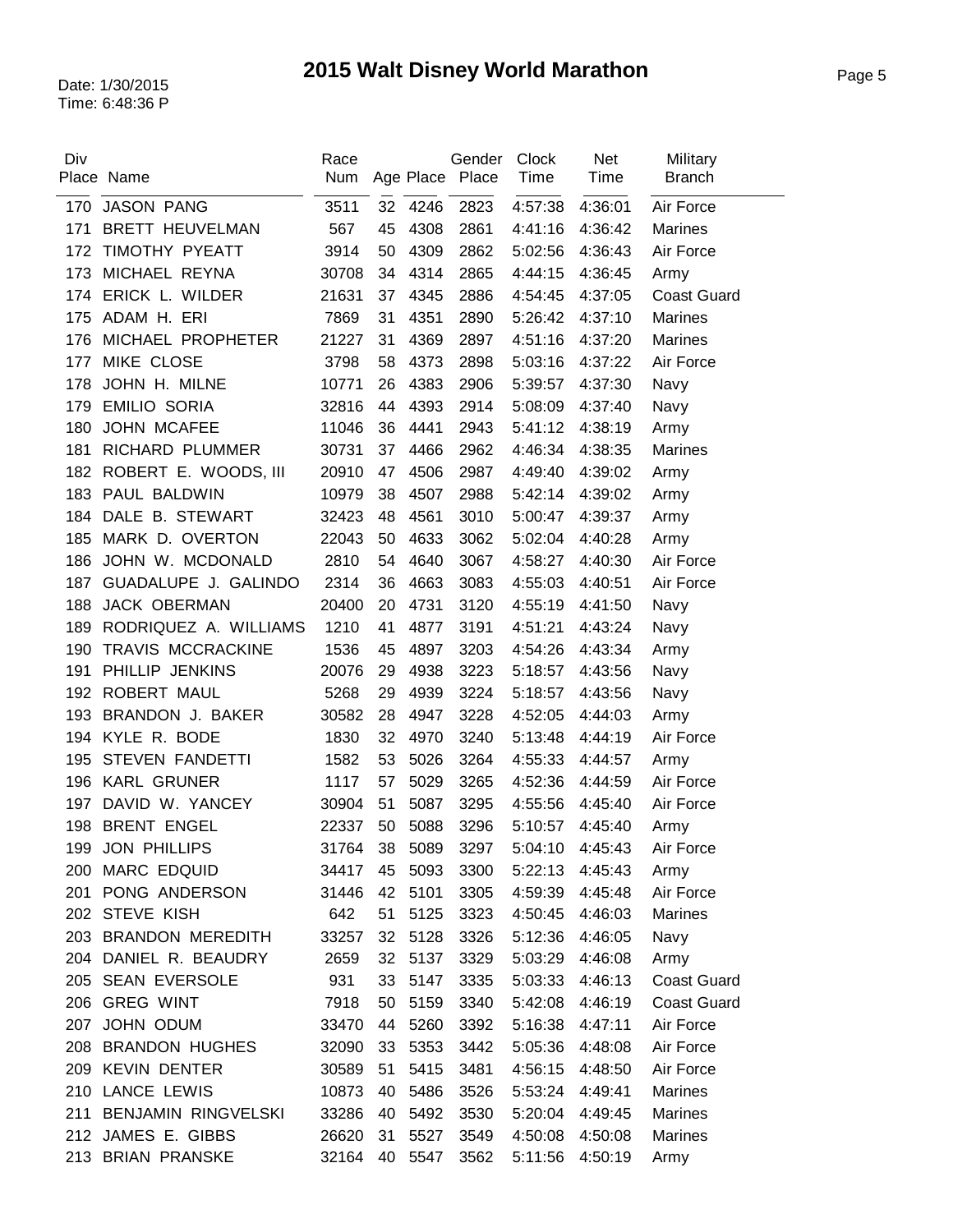| Div | Place Name             | Race<br>Num |    |         | Gender<br>Age Place Place | Clock<br>Time   | <b>Net</b><br>Time | Military<br><b>Branch</b> |
|-----|------------------------|-------------|----|---------|---------------------------|-----------------|--------------------|---------------------------|
|     | 214 KEITH DESPENAS     | 10287       | 46 | 5587    | 3583                      | 5:54:23         | 4:50:43            | Army                      |
| 215 | <b>JASON SCHULTZ</b>   | 21065       | 21 | 5603    | 3594                      | 5:05:36         | 4:50:49            | Air Force                 |
| 216 | MICHAEL SCHULTZ        | 20178       | 25 | 5605    | 3596                      | 5:05:37         | 4:50:50            | Air Force                 |
| 217 | <b>GLENN MARIOTT</b>   | 26639       | 47 | 5671    | 3634                      | 5:53:36         | 4:51:31            | Marines                   |
| 218 | <b>DOUGLAS MESSMER</b> | 32110       | 50 | 5677    | 3639                      | 5:08:49         | 4:51:33            | Navy                      |
| 219 | BRYAN C. ELWOOD        | 31826       | 31 | 5700    | 3655                      | 5:09:12         | 4:51:49            | Army                      |
| 220 | NICHOLAS ADAM          | 10705       | 29 | 5760    | 3698                      | 5:55:07         | 4:52:28            | <b>Marines</b>            |
| 221 | JASON J. CLARK         | 32166       | 33 | 5849    | 3752                      | 5:15:25         | 4:53:17            | Army                      |
| 222 | SCOT E. NEWPORT        | 30956       | 50 | 5889    | 3773                      | 5:04:08         | 4:53:42            | Army                      |
| 223 | JEFF CLARKSON          | 30322       | 30 | 5896    | 3774                      | 4:58:00         | 4:53:44            | Army                      |
| 224 | JAMES E. PRESCOTT      | 22149       | 64 | 5897    | 3775                      | 5:19:35         | 4:53:44            | Army                      |
| 225 | STEVE ALLSHOUSE        | 23407       | 40 | 5909    | 3785                      | 5:28:09         | 4:53:58            | Marines                   |
| 226 | JOSE A. ORTIZ          | 1868        | 42 | 5941    | 3805                      | 5:08:09         | 4:54:19            | Army                      |
| 227 | JEFF REAGAN            | 30469       | 52 | 5943    | 3806                      | 4:58:32         | 4:54:19            | Air Force                 |
| 228 | JOHN L. TORRES         | 3580        | 49 | 5955    | 3814                      | 5:16:47         | 4:54:26            | Air Force                 |
| 229 | RICHARD FINFERA        | 1334        | 40 | 5973    | 3825                      | 5:05:20         | 4:54:38            | Army                      |
| 230 | CHRISTOPHER W. URBAN   | 25352       | 47 | 6022    | 3852                      | 5:44:33         | 4:55:11            | <b>Marines</b>            |
| 231 | <b>JAC COIL</b>        | 32726       | 39 | 6032    | 3859                      | 5:16:48         | 4:55:17            | Air Force                 |
| 232 | MICHAEL C. LACY        | 2433        | 50 | 6036    | 3863                      | 5:58:20         | 4:55:20            | Army                      |
| 233 | BROWNIE E. EHLERS      | 33367       | 61 | 6072    | 3879                      | 5:27:24         | 4:55:39            | Air Force                 |
| 234 | MARIO CARPANZANO       | 4970        | 31 | 6118    | 3904                      | 5:25:40         | 4:56:07            | Army                      |
| 235 | WILLIAM E. GREGOR      | 5252        | 50 | 6150    | 3917                      | 5:31:01         | 4:56:21            | Navy                      |
| 236 | <b>SCOTT TYSON</b>     | 21594       | 37 | 6193    | 3938                      | 5:14:27         | 4:56:44            | Navy                      |
| 237 | JEFFREY L. WINN        | 20817       | 51 | 6207    | 3949                      | 5:07:51         | 4:56:52            | Marines                   |
| 238 | PAUL KIRKPATRICK       | 31324       | 60 | 6237    | 3963                      | 5:11:17         | 4:57:09            | <b>Coast Guard</b>        |
| 239 | <b>RONALD SHIVERS</b>  | 21419       | 39 | 6265    | 3975                      | 5:19:15         | 4:57:29            | Air Force                 |
| 240 | JOSEPH FERNANDEZ       | 3732        | 30 | 6291    | 3985                      | 5:27:31         | 4:57:47            | Air Force                 |
| 241 | MATTHEW K. LOHMAN      | 23449       | 32 | 6307    | 3994                      | 5:33:17         | 4:57:55            | Air Force                 |
| 242 | GERALD D. ABBOTT SR    | 21741       | 50 | 6308    | 3995                      | 5:16:19         | 4:57:55            | Army                      |
|     | 243 GARY W. RIDDLE     | 8616        |    | 39 6330 | 4004                      |                 | 5:52:52 4:58:05    | Marines                   |
|     | 244 BRYAN SALAZAR      | 23256       | 40 | 6368    | 4028                      | 5:34:22         | 4:58:27            | <b>Coast Guard</b>        |
|     | 245 DAVID A. WILLIAMS  | 20576       | 50 | 6401    | 4048                      | 5:06:03         | 4:58:43            | Navy                      |
|     | 246 CHARLES E. WALKER  | 4857        | 45 | 6418    | 4059                      | 5:33:13         | 4:58:57            | Navy                      |
|     | 247 ANDREW SAJDERA     | 32660       | 33 | 6491    | 4103                      | 5:29:41         | 4:59:37            | Marines                   |
|     | 248 NELSON TIRADO      | 2931        | 35 | 6519    | 4113                      | 5:18:30 4:59:49 |                    | Air Force                 |
| 249 | KEVIN F. COUGHLIN      | 33332       | 44 | 6523    | 4115                      | 5:30:09         | 4:59:51            | Marines                   |
| 250 | JON VAN TOL            | 5372        | 24 | 6554    | 4130                      | 5:39:52         | 5:00:12            | <b>Marines</b>            |
|     | 251 ROBERT KING        | 2430        | 51 | 6560    | 4135                      | 5:17:30         | 5:00:15            | Navy                      |
| 252 | DAVID C. JOHNS         | 3588        | 62 | 6611    | 4166                      | 5:22:25         | 5:00:54            | Navy                      |
|     | 253 BENJAMIN GURNEY    | 615         | 29 | 6617    | 4171                      | 5:05:25         | 5:00:58            | <b>Coast Guard</b>        |
|     | 254 MARTIN GOINS       | 30600       | 49 | 6749    | 4239                      | 5:19:29         | 5:02:09            | Air Force                 |
| 255 | <b>RICHARD BUEHN</b>   | 10332       | 34 | 6810    | 4277                      | 6:05:13         | 5:02:52            | Army                      |
|     | 256 JAY ANDERSON       | 11191       | 38 | 7028    | 4379                      | 6:08:09         | 5:05:34            | Air Force                 |
| 257 | JAMES WARD             | 33383       | 45 | 7030    | 4380                      | 5:37:34         | 5:05:34            | Navy                      |
|     |                        |             |    |         |                           |                 |                    |                           |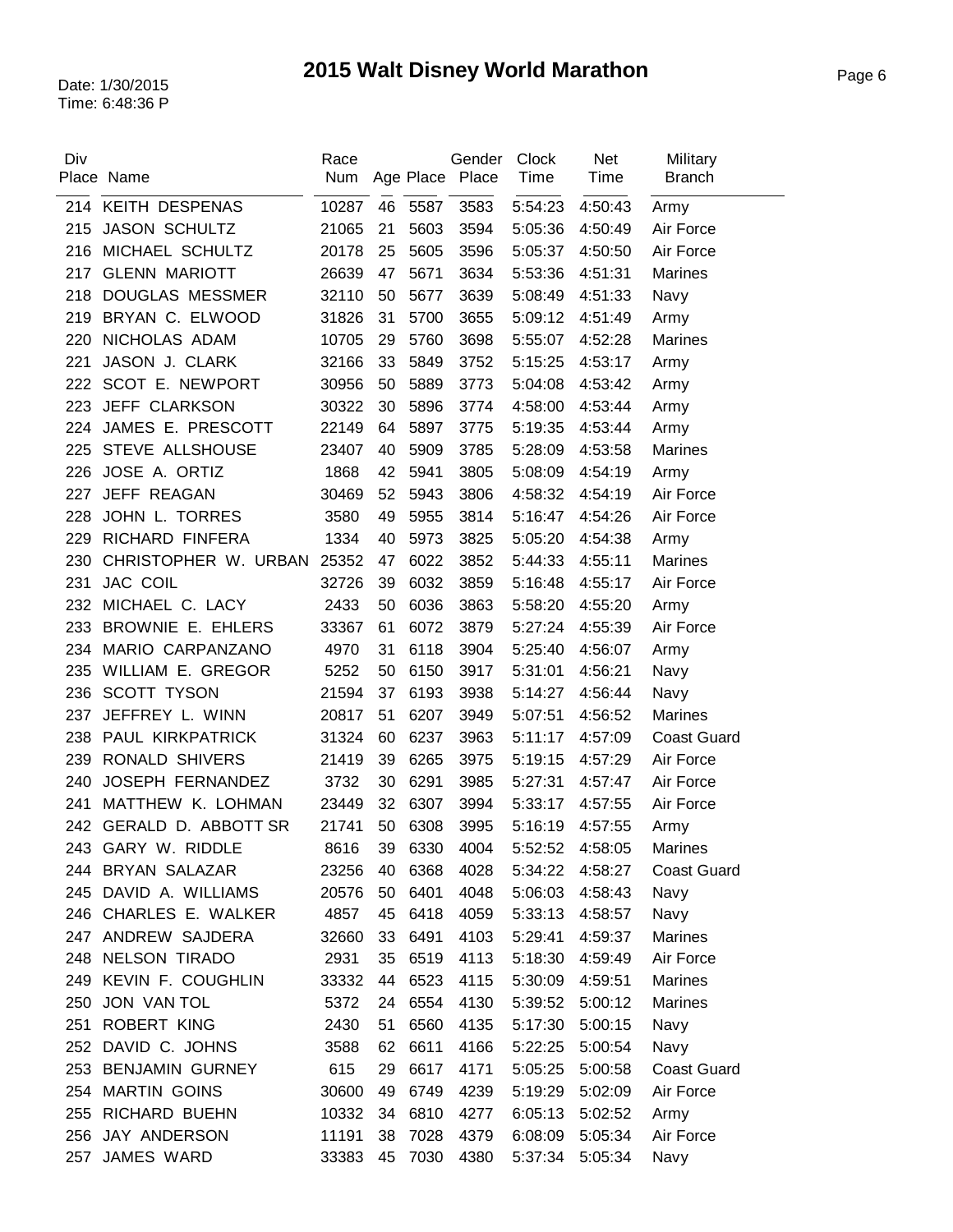| Div | Place Name                | Race<br>Num |    | Age Place | Gender<br>Place | Clock<br>Time | <b>Net</b><br>Time | Military<br><b>Branch</b> |
|-----|---------------------------|-------------|----|-----------|-----------------|---------------|--------------------|---------------------------|
|     | 258 ROBERT T. VAN ESSEN   | 25526       | 24 | 7099      | 4414            | 5:47:24       | 5:06:13            | Army                      |
| 259 | ZACHARY W. TART           | 9657        | 26 | 7137      | 4439            | 6:02:38       | 5:06:40            | Navy                      |
| 260 | RODRICK A. KOCH           | 7962        | 38 | 7147      | 4444            | 5:56:16       | 5:06:46            | Air Force                 |
| 261 | <b>NICK INANGELO</b>      | 3046        | 39 | 7161      | 4450            | 5:28:47       | 5:06:58            | Air Force                 |
| 262 | <b>GARY L. SMITH II</b>   | 12027       | 29 | 7199      | 4469            | 6:09:42       | 5:07:24            | Marines                   |
| 263 | STEVEN L. WATSON          | 31298       | 50 | 7200      | 4470            | 5:34:29       | 5:07:26            | Army                      |
| 264 | <b>LAWRENCE TURNER</b>    | 31428       | 44 | 7217      | 4481            | 5:34:37       | 5:07:33            | Army                      |
| 265 | STEVEN C. FINNEY          | 4343        | 45 | 7218      | 4482            | 5:34:36       | 5:07:33            | Army                      |
| 266 | <b>MATT FRITZGES</b>      | 36848       | 31 | 7231      | 4490            | 6:02:29       | 5:07:42            | Navy                      |
| 267 | <b>KEVIN LIMBERG</b>      | 22154       | 36 | 7337      | 4540            | 5:36:13       | 5:08:48            | Air Force                 |
| 268 | <b>DAVID RUNELS</b>       | 32814       | 35 | 7339      | 4541            | 5:36:13       | 5:08:49            | Air Force                 |
| 269 | DAVID J. VALENCIA         | 32617       | 28 | 7426      | 4578            | 5:30:50       | 5:09:42            | Army                      |
| 270 | TOM KELLEY                | 21804       | 40 | 7459      | 4598            | 5:32:40       | 5:10:05            | Army                      |
| 271 | DAVID L. OWEN             | 31776       | 58 | 7473      | 4608            | 5:27:58       | 5:10:19            | Air Force                 |
| 272 | STEVE R. SANTIAGO         | 20940       | 50 | 7507      | 4624            | 5:21:08       | 5:10:44            | Marines                   |
| 273 | <b>SCOTT HAWKS</b>        | 34996       | 40 | 7558      | 4648            | 5:51:27       | 5:11:23            | Army                      |
| 274 | <b>BRANDON J. GITTS</b>   | 33276       | 34 | 7607      | 4668            | 5:53:11       | 5:11:56            | Navy                      |
| 275 | ROBERT LOPEZ              | 32055       | 39 | 7653      | 4691            | 5:38:45       | 5:12:14            | Army                      |
| 276 | <b>KEITH MORLOCK</b>      | 32955       | 58 | 7670      | 4696            | 5:57:22       | 5:12:24            | Air Force                 |
| 277 | DUSTIN R. HAGY            | 10280       | 39 | 7688      | 4704            | 6:14:15       | 5:12:36            | Navy                      |
| 278 | KEVIN W. OAKES            | 31302       | 56 | 7708      | 4718            | 5:12:55       | 5:12:51            | Navy                      |
| 279 | JAMES C. LEAGUE-PASCU     | 32472       | 33 | 7715      | 4723            | 5:23:13       | 5:12:56            | Army                      |
| 280 | DAVID S. LLAMAS           | 34331       | 43 | 7717      | 4725            | 5:48:02       | 5:12:56            | Army                      |
| 281 | EARL G. OHARA             | 6148        | 37 | 7745      | 4738            | 5:52:23       | 5:13:13            | Marines                   |
| 282 | <b>MARK HANSEN</b>        | 33983       | 62 | 7901      | 4810            | 5:50:17       | 5:14:58            | Navy                      |
| 283 | JORGE J. MINANA           | 9091        | 53 | 7905      | 4812            | 6:09:54       | 5:15:00            | Navy                      |
| 284 | ANTHONY ALICEA            | 10392       | 34 | 7934      | 4828            | 6:17:23       | 5:15:21            | Army                      |
| 285 | <b>KENNETH SHIELDS</b>    | 22142       | 42 | 7948      | 4836            | 5:41:53       | 5:15:28            | Army                      |
| 286 | TODD A. GARRETT           | 22047       | 44 | 8004      | 4862            | 5:51:50       | 5:16:13            | Air Force                 |
|     | 287 WILLIAM T. LUTGEN JR. | 3323        | 43 | 8007      | 4865            | 5:37:46       | 5:16:13            | Navy                      |
| 288 | <b>RANDY SCRAGG</b>       | 534         | 41 | 8058      | 4893            | 5:21:23       | 5:16:44            | Army                      |
| 289 | KEVIN L. DAHLIN           | 32899       | 39 | 8140      | 4936            | 5:44:54       | 5:17:39            | Marines                   |
|     | 290 EVAN M. MLYNAREK      | 10969       | 25 | 8172      | 4949            | 6:20:28       | 5:17:47            | <b>Marines</b>            |
| 291 | ROBERT PORTER             | 32040       | 38 | 8205      | 4968            | 5:36:23       | 5:18:03            | <b>Marines</b>            |
|     | 292 JAMIE MEYER           | 34061       | 38 | 8214      | 4972            | 5:48:06       | 5:18:07            | Air Force                 |
|     | 293 MARK CHILDRESS        | 20661       | 41 | 8217      | 4974            | 6:13:33       | 5:18:09            | Army                      |
| 294 | TIMOTHY J. SEIGAL         | 22851       | 52 | 8227      | 4978            | 5:40:45       | 5:18:22            | Air Force                 |
|     | 295 KEVIN ANDERSON        | 8690        | 23 | 8234      | 4983            | 6:15:12       | 5:18:26            | Marines                   |
| 296 | JONATHAN L. HERD          | 23034       | 27 | 8243      | 4989            | 5:47:57       | 5:18:35            | Air Force                 |
|     | 297 DONALD WEEKS          | 23142       | 30 | 8262      | 5001            | 5:49:52       | 5:18:45            | Army                      |
| 298 | MARIO D. OCHOA            | 2012        | 49 | 8285      | 5014            | 5:33:04       | 5:18:54            | Army                      |
| 299 | TRAVIS CRAWFORD           | 12020       | 27 | 8286      | 5015            | 6:21:47       | 5:18:54            | Air Force                 |
| 300 | ANDREW P. FETH            | 32845       | 39 | 8299      | 5021            | 5:44:52       | 5:19:05            | Air Force                 |
| 301 | <b>BRIAN SYKES</b>        | 11897       | 37 | 8325      | 5035            | 6:21:05       | 5:19:20            | Army                      |
|     |                           |             |    |           |                 |               |                    |                           |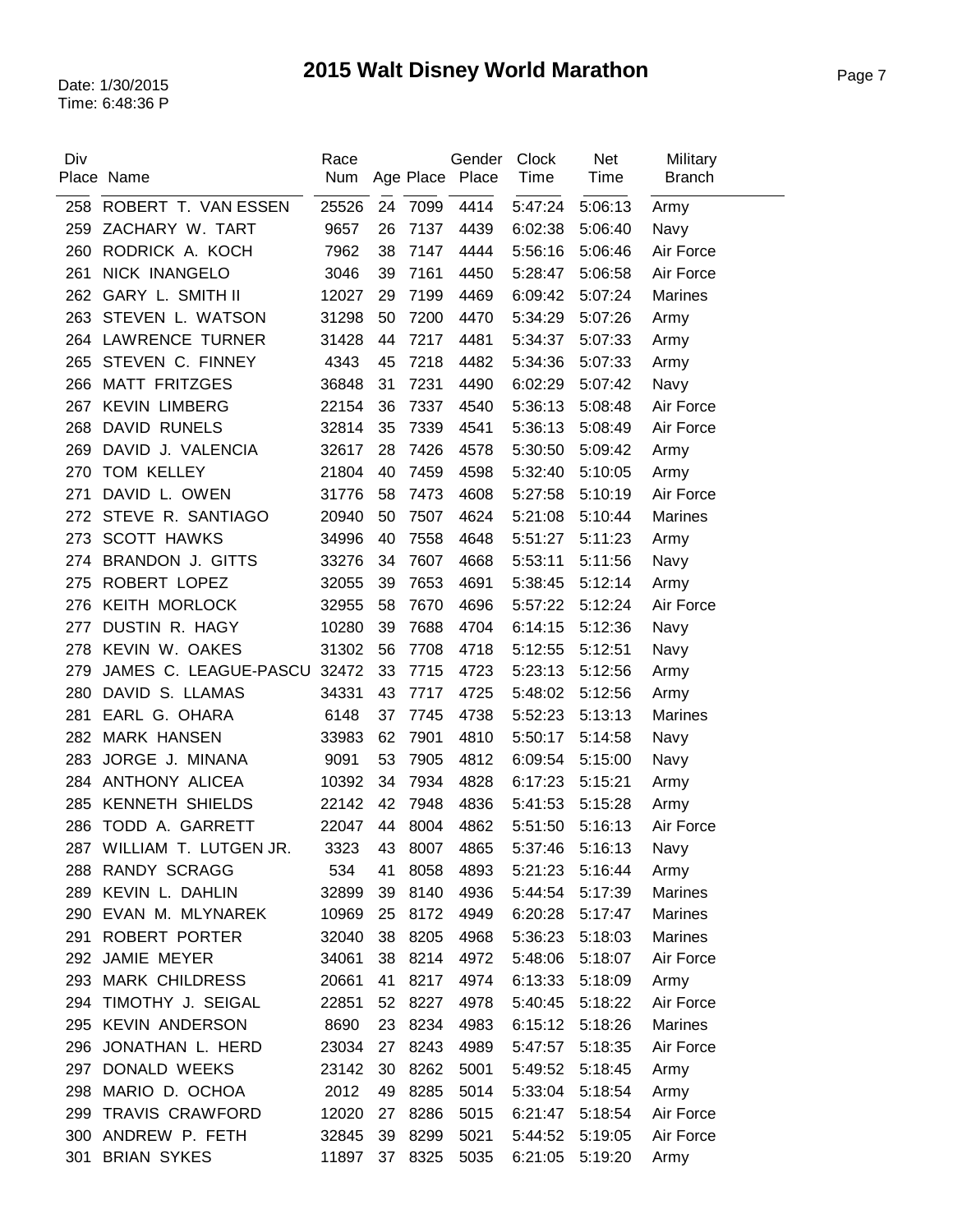| Div | Place Name                      | Race<br>Num |    |         | Gender<br>Age Place Place | <b>Clock</b><br>Time | <b>Net</b><br>Time | Military<br><b>Branch</b> |
|-----|---------------------------------|-------------|----|---------|---------------------------|----------------------|--------------------|---------------------------|
| 302 | MICHAEL D. LAWRENCE             | 21314       |    | 47 8331 | 5037                      | 5:55:01              | 5:19:26            | Navy                      |
| 303 | <b>JAMES DEBOW</b>              | 9602        | 33 | 8442    | 5094                      | 6:22:34              | 5:20:32            | Air Force                 |
| 304 | <b>GREG ELMORE</b>              | 34216       | 49 | 8497    | 5124                      | 5:42:27              | 5:21:02            | Air Force                 |
| 305 | MATTHEW GLABERMAN               | 20623       | 29 | 8501    | 5128                      | 5:43:03              | 5:21:05            | Army                      |
| 306 | JOSE DIAZ-DAVILA                | 24037       | 55 | 8505    | 5132                      | 6:00:32              | 5:21:07            | Army                      |
| 307 | DAVID ANDERSON                  | 32347       | 49 | 8636    | 5187                      | 5:49:45              | 5:22:27            | Air Force                 |
| 308 | MICHAEL A. NIELSEN              | 33163       | 38 | 8676    | 5201                      | 5:48:50              | 5:22:46            | Air Force                 |
| 309 | <b>JASON STEWART</b>            | 31081       | 41 | 8677    | 5202                      | 5:33:22              | 5:22:46            | Navy                      |
| 310 | MARK A. SONNTAG                 | 25404       | 59 | 8697    | 5215                      | 6:12:33              | 5:22:57            | Navy                      |
| 311 | <b>DWAYNE SCOTT</b>             | 22320       | 49 | 8698    | 5216                      | 5:49:00              | 5:22:58            | Air Force                 |
| 312 | CHRISTIAN VON WUPPER            | 34105       | 50 | 8702    | 5218                      | 5:57:32              | 5:23:00            | Army                      |
| 313 | MARK J. CARLSON                 | 5273        | 49 | 8739    | 5234                      | 6:26:17              | 5:23:21            | Army                      |
| 314 | MIGUEL A. FLORES                | 10326       | 45 | 8740    | 5235                      | 6:26:24              | 5:23:21            | Marines                   |
| 315 | RICHARD T. ELLIOTT              | 12261       | 56 | 8756    | 5243                      | 6:25:57              | 5:23:36            | Army                      |
| 316 | WILLIAM R. BROTHERTO            | 11769       | 40 | 8757    | 5244                      | 6:26:46              | 5:23:36            | Air Force                 |
| 317 | F. SCOTT ARNOLD                 | 33292       | 49 | 8780    | 5254                      | 5:53:34              | 5:23:52            | Marines                   |
| 318 | JONATHAN WARSHAUER              | 5326        | 28 | 8781    | 5255                      | 5:58:52              | 5:23:55            | Army                      |
| 319 | MICHAEL K. LISNERSKI            | 24716       | 43 | 8855    | 5285                      | 6:09:34              | 5:24:37            | Navy                      |
| 320 | RICHARD J. MARSDEN              | 34319       | 36 | 8912    | 5314                      | 5:47:36              | 5:25:09            | Army                      |
| 321 | REGINALD O. SMITH               | 31627       | 43 | 8915    | 5315                      | 5:39:35              | 5:25:09            | Navy                      |
| 322 | T.J. MAHAN                      | 5116        | 36 | 8944    | 5327                      | 5:54:56              | 5:25:31            | Air Force                 |
| 323 | DEREK W. BINTZ                  | 21689       | 34 | 8958    | 5333                      | 5:52:45              | 5:25:40            | Navy                      |
| 324 | DAVID W. BINTZ                  | 22233       | 60 | 8959    | 5334                      | 5:52:46              | 5:25:40            | Navy                      |
| 325 | MICHAEL SCHROEDER               | 10375       | 49 | 8985    | 5346                      | 6:29:04              | 5:25:54            | Army                      |
| 326 | MATT CHESNEY                    | 11148       | 28 | 9002    | 5352                      | 6:29:13              | 5:26:09            | Navy                      |
| 327 | <b>GEORGE W. HORSLEY</b>        | 8875        | 45 | 9034    | 5364                      | 6:21:20              | 5:26:30            | Army                      |
| 328 | <b>GRIFFIN BLAND JR</b>         | 11117       | 25 | 9049    | 5373                      | 6:29:44              | 5:26:35            | Marines                   |
| 329 | MICHAEL T. KNIGHT               | 9204        | 59 | 9062    | 5381                      | 6:21:58              | 5:26:40            | Air Force                 |
| 330 | LAWRENCE E. MICCOLIS            | 3853        | 52 | 9078    | 5389                      | 5:53:03              | 5:26:48            | <b>Marines</b>            |
|     | 331 TIM DIETRICH                | 33213       |    | 51 9086 | 5394                      | 5:54:04              | 5:26:56            | Marines                   |
| 332 | <b>JASON REIFSNYDER</b>         | 32862       | 36 | 9091    | 5396                      | 5:57:27              | 5:26:58            | Navy                      |
|     | 333 EUGENE WHITE                | 11994       | 44 | 9123    | 5411                      | 6:29:49              | 5:27:16            | Air Force                 |
|     | 334 SCOTT BUSIJA                | 34809       | 38 | 9139    | 5420                      | 6:06:47              | 5:27:25            | Air Force                 |
|     | 335 JOHN MARTINEZ               | 34288       | 34 | 9157    | 5428                      | 6:02:11              | 5:27:32            | Army                      |
| 336 | <b>JOHN RAMIREZ</b>             | 34517       | 65 | 9168    | 5434                      | 6:01:52              | 5:27:38            | Army                      |
|     | 337 RONALD C. SCHWARTZ          | 10129       | 59 | 9178    | 5440                      | 6:30:53              | 5:27:45            | Air Force                 |
| 338 | <b>WALLY MESSMORE</b>           | 32880       | 43 | 9212    | 5452                      | 5:57:26              | 5:27:59            | Air Force                 |
|     | 339 RYAN GRUNDT                 | 8858        | 39 | 9304    | 5486                      | 6:23:36              | 5:28:51            | Navy                      |
|     | 340 EDWIN R. RIVERA             | 3061        | 49 | 9364    | 5516                      | 5:51:00              | 5:29:28            | Army                      |
| 341 | <b>JERRY NAPIER</b>             | 37268       | 52 | 9375    | 5523                      | 5:55:11              | 5:29:31            | Marines                   |
| 342 | MICHAEL BENNETT                 | 23119       | 31 | 9384    | 5529                      | 6:01:26              | 5:29:37            | Army                      |
| 343 | MICHAEL D. MURPHY               | 8813        | 34 | 9385    | 5530                      | 6:33:42              | 5:29:41            | Army                      |
|     | 344 ZACCARIAH J. ALSAMMAN 24098 |             | 22 | 9453    | 5564                      | 6:09:30              | 5:30:22            | <b>Marines</b>            |
|     | 345 RANDY BISHOP                | 10070       | 54 | 9464    | 5568                      | 6:32:44              | 5:30:25            | Air Force                 |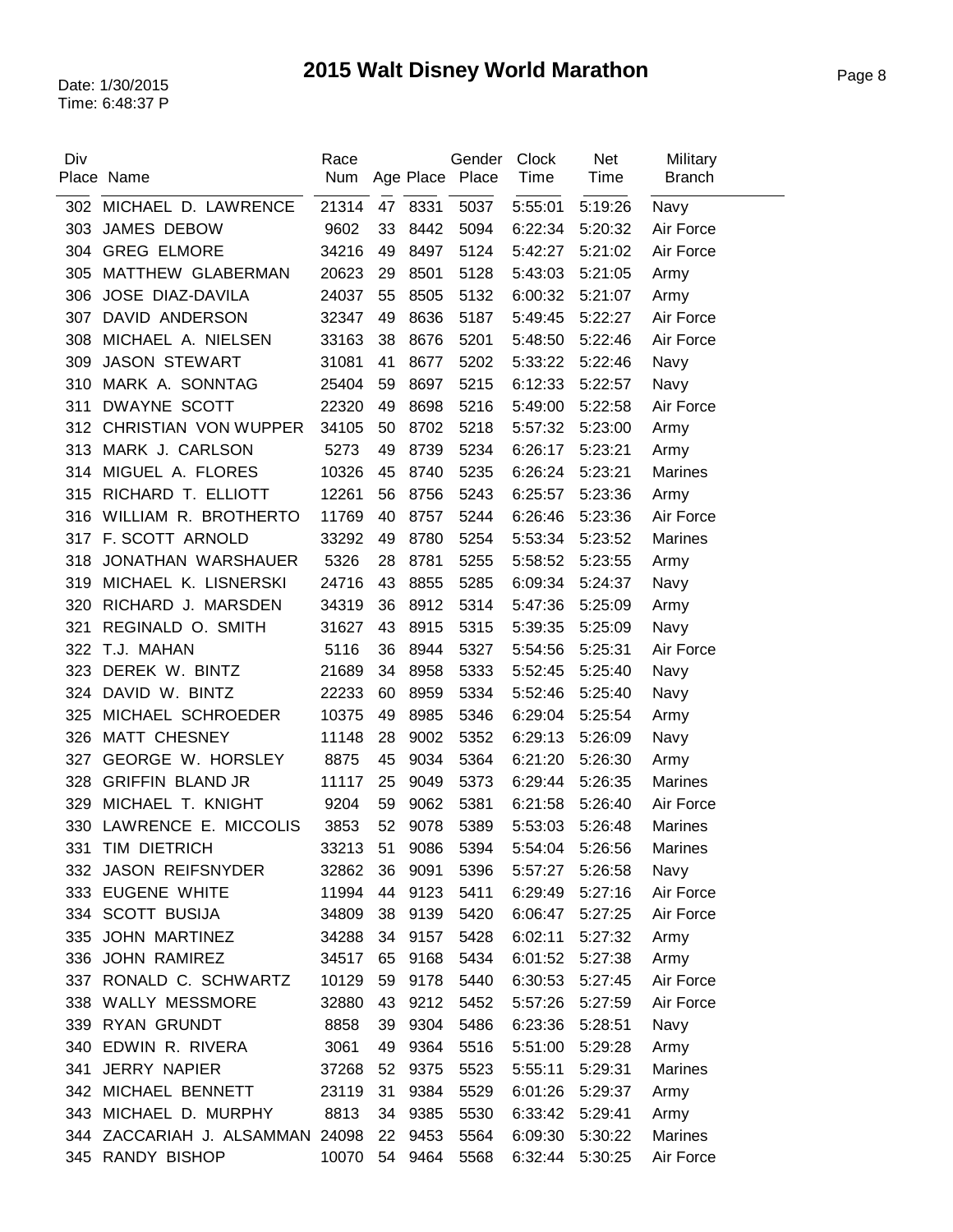| Div | Place Name            | Race<br>Num         |    | Age Place Place    | Gender | Clock<br>Time   | <b>Net</b><br>Time | Military<br><b>Branch</b> |
|-----|-----------------------|---------------------|----|--------------------|--------|-----------------|--------------------|---------------------------|
|     |                       |                     |    |                    |        |                 |                    |                           |
| 346 | YAU-LIONG TSAI        | 22403               | 39 | 9488               | 5577   | 5:57:10         | 5:30:38            | Army                      |
| 347 | <b>DREW GRIMES</b>    | 35360               | 25 | 9518               | 5597   | 6:15:19         | 5:30:57            | Navy                      |
| 348 | <b>SAM ELY</b>        | 36641               | 35 | 9522               | 5599   | 6:22:27         | 5:31:01            | Air Force                 |
| 349 | DAVID HALE            | 30878               | 53 | 9546               | 5613   | 5:38:45         | 5:31:15            | Army                      |
| 350 | WADE H. NORDBERG      | 31349               | 44 | 9551               | 5617   | 5:52:49         | 5:31:17            | <b>Marines</b>            |
| 351 | <b>SAMUEL MORRIS</b>  | 11233               | 42 | 9622               | 5650   | 6:35:07         | 5:32:05            | Army                      |
| 352 | <b>EUGENE GRIFFIN</b> | 2289                | 50 | 9636               | 5655   | 5:46:20         | 5:32:14            | Army                      |
| 353 | <b>JULIO SERRANT</b>  | 11973               | 60 | 9718               | 5691   | 6:36:10         | 5:33:00            | Army                      |
| 354 | RICHARD L. MCCUMBER   | 34684               | 36 | 9739               | 5700   | 6:13:32         | 5:33:12            | <b>Marines</b>            |
| 355 | MATTHEW KENTGEN       | 34135               | 29 | 9800               | 5735   | 6:09:32         | 5:33:51            | Air Force                 |
| 356 | MARK D. RICKEL        | 37526               | 42 | 9834               | 5756   | 5:38:35         | 5:34:07            | Army                      |
| 357 | CHRISTOPHER A. SWIHA  | 35970               | 49 | 9879               | 5778   | 6:19:27         | 5:34:39            | Army                      |
| 358 | ORLANDO LAROSA        | 23324               | 49 | 9898               | 5789   | 6:10:56         | 5:34:47            | Air Force                 |
| 359 | ANDY KOUNDOURAKIS     | 23071               | 49 | 9937               | 5808   | 6:05:04         | 5:35:14            | Air Force                 |
| 360 | ALEXANDER LE          | 22696               |    | 44 1E+04 5838      |        | 6:01:38         | 5:35:55            | Navy                      |
| 361 | ROBERT SCHMIDT        | 22697               |    | 45 1E+04 5857      |        | 6:02:01         | 5:36:18            | Air Force                 |
| 362 | JOSHUA R. BETTENCOUR  | 9937                |    | 29 1E+04 5858      |        | 6:37:54         | 5:36:18            | Army                      |
| 363 | MANUEL VALLEJO        | 185                 |    | 25 1E+04 5859      |        | 5:36:36         | 5:36:19            | Army                      |
| 364 | <b>KELSEY HOLCOMB</b> | 20417               |    | 26 1E+04 5878      |        | 6:32:17         | 5:36:47            | Navy                      |
| 365 | CRAIG J. HENNING      | 7944                |    | 48 1E+04 5902      |        | 6:27:05         | 5:37:13            | Army                      |
| 366 | <b>RYAN SCHMITT</b>   | 8115                |    | 38 1E+04 5968      |        | 6:29:58         | 5:38:32            | <b>Coast Guard</b>        |
| 367 | <b>WILLIAM BROWN</b>  | 36152               |    | 46 1E+04 6017      |        | 6:31:03         | 5:39:26            | Air Force                 |
| 368 | <b>BRENT HICKMAN</b>  | 32556               |    | 43 1E+04 6019      |        | 6:01:04         | 5:39:29            | Army                      |
| 369 | TODD A. CARBALLO      | 23961               |    | 39 1E+04 6020      |        | 6:19:28         | 5:39:30            | Air Force                 |
| 370 | <b>JEFFREY PARKS</b>  | 23051               |    | 35 1E+04 6043      |        | 6:11:00         | 5:40:01            | Air Force                 |
| 371 | MATT R. FEENEY        | 3441                |    | 43 1E+04 6066      |        | 6:01:55         | 5:40:44            | <b>Coast Guard</b>        |
| 372 | JOSEPH A. DITLOW      | 4616                |    | 37 1E+04 6072      |        | 6:11:15         | 5:40:49            | Air Force                 |
| 373 | JAMES W. DAVIS        | 33923               |    | 35 1E+04 6075      |        | 6:10:18         | 5:40:54            | Air Force                 |
|     | 374 NOAH FIRTH        | 32028               |    | 29 1E+04 6083      |        | 6:22:00         | 5:40:57            | Air Force                 |
|     | 375 MARK E. RACUT     |                     |    | 6105 42 1E+04 6091 |        | 6:21:24 5:41:08 |                    | Navy                      |
|     | 376 RANDY WATSON      | 5952                |    | 46 1E+04 6094      |        | 6:21:25         | 5:41:09            | Navy                      |
| 377 | JEREMY SMITH          | 31915               |    | 38 1E+04 6139      |        | 6:07:36         | 5:41:48            | Army                      |
|     | 378 KAREEM MICHELI    | 37317               |    | 33 1E+04 6155      |        | 6:39:07         | 5:42:20            | <b>Coast Guard</b>        |
|     | 379 JOEL O. NEGRON    | 11809               |    | 33 1E+04 6162      |        | 6:45:31         | 5:42:31            | Army                      |
|     | 380 JOE LANKFORD      | 21722 47 1E+04 6174 |    |                    |        | 6:00:38 5:42:44 |                    | Air Force                 |
| 381 | DEAN A. LEIGHTON      | 37619               |    | 54 1E+04 6181      |        | 6:45:47         | 5:42:47            | Navy                      |
|     | 382 ERIC SCOTT        | 20789               |    | 31 1E+04 6183      |        | 6:12:15         | 5:42:48            | Navy                      |
|     | 383 ROGER PHUNG       | 34072               |    | 29 1E+04 6186      |        | 6:13:53         | 5:42:53            | Army                      |
|     | 384 COREY A. CARTER   | 21249               |    | 44 1E+04 6199      |        | 6:09:06         | 5:43:11            | Navy                      |
|     | 385 BRAD DANKER       |                     |    | 45 1E+04 6228      |        |                 |                    |                           |
|     | 386 DARIN S. COLEMAN  | 25742               |    |                    |        | 6:40:26         | 5:43:51            | Army                      |
|     |                       | 2731                |    | 28 1E+04 6235      |        | 6:02:06         | 5:44:09            | <b>Coast Guard</b>        |
| 387 | EDWARD E. WOODWARD    | 34927               |    | 39 1E+04 6237      |        | 6:26:10         | 5:44:09            | Air Force                 |
|     | 388 DANA C. HECK      | 6018                |    | 48 1E+04 6238      |        | 6:25:40         | 5:44:10            | Army                      |
|     | 389 BERNARD K. SKOCH  | 6864                |    | 63 1E+04 6239      |        | 6:29:04         | 5:44:10            | Air Force                 |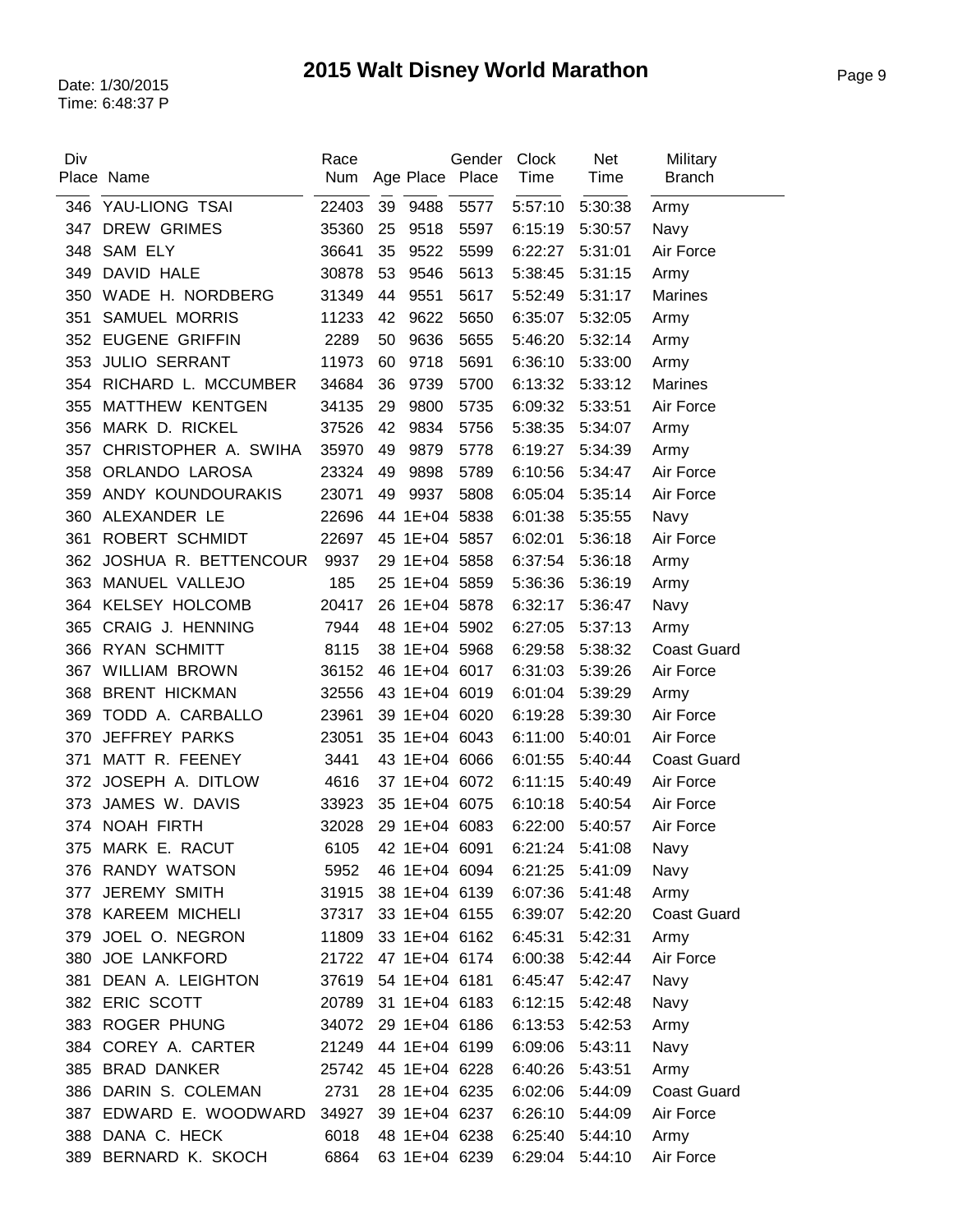| Div | Place Name                 | Race<br>Num | Age Place Place | Gender | Clock<br>Time | <b>Net</b><br>Time | Military<br><b>Branch</b> |
|-----|----------------------------|-------------|-----------------|--------|---------------|--------------------|---------------------------|
| 390 | <b>WILLIAM KUCHINSKI</b>   | 5318        | 53 1E+04 6294   |        | 6:20:23       | 5:45:23            | Army                      |
| 391 | ROBERT F. POHL             | 24756       | 58 1E+04 6307   |        | 6:31:01       | 5:45:50            | Army                      |
| 392 | ELADIO CHAVEZ JR.          | 10159       | 35 1E+04 6338   |        | 6:17:27       | 5:46:39            | <b>Marines</b>            |
| 393 | MICHAEL PATSOS             | 23426       | 42 1E+04 6345   |        | 6:21:12       | 5:46:52            | Army                      |
| 394 | ROBERT N. MICHAELS         | 11179       | 35 1E+04 6351   |        | 6:27:05       | 5:47:03            | Army                      |
| 395 | DANIEL J. WENDELL          | 31395       | 40 1E+04 6363   |        | 6:08:59       | 5:47:09            | Army                      |
| 396 | CHRISTOPHER ONUFRAK        | 33766       | 41 1E+04 6377   |        | 6:17:15       | 5:47:17            | Army                      |
| 397 | <b>JOHN MARTIN</b>         | 22290       | 44 1E+04 6411   |        | 6:15:17       | 5:47:59            | Air Force                 |
| 398 | JONATHAN ST. JOHN          | 8593        | 33 1E+04 6433   |        | 6:45:02       | 5:48:20            | Army                      |
| 399 | <b>AARON HAMBLIN</b>       | 23968       | 35 1E+04 6434   |        | 6:28:25       | 5:48:22            | Navy                      |
| 400 | RANDEN R. MONTALVO         | 9722        | 32 1E+04 6457   |        | 6:45:18       | 5:48:59            | Air Force                 |
| 401 | <b>MARK CULPEPPER</b>      | 32030       | 49 1E+04 6492   |        | 6:07:43       | 5:49:50            | Air Force                 |
| 402 | <b>ISAAC BAUMER</b>        | 11779       | 43 1E+04 6514   |        | 6:53:12       | 5:50:13            | Army                      |
| 403 | JOHN A. DUROCHER           | 11972       | 45 1E+04 6525   |        | 6:53:20       | 5:50:22            | Army                      |
| 404 | <b>BOBBY HERSHNER</b>      | 32521       | 37 1E+04 6535   |        | 6:11:58       | 5:50:39            | Air Force                 |
| 405 | JIM NOLD                   | 34609       | 50 1E+04 6537   |        | 6:25:49       | 5:50:41            | Army                      |
| 406 | <b>WILLIAM LOWRY</b>       | 32966       | 44 1E+04 6566   |        | 6:18:09       | 5:51:31            | Army                      |
| 407 | MARK D. MILES              | 12220       | 49 1E+04 6568   |        | 5:51:33       | 5:51:33            | Army                      |
| 408 | <b>JOEL SLAGLE</b>         | 23447       | 49 1E+04 6590   |        | 6:26:29       | 5:51:58            | Army                      |
| 409 | <b>ERIC BARONI</b>         | 35540       | 41 1E+04 6593   |        | 6:42:48       | 5:52:01            | Air Force                 |
| 410 | <b>SCOTT WEBER</b>         | 32743       | 42 1E+04 6603   |        | 6:18:24       | 5:52:16            | Navy                      |
| 411 | VINCENT DANNA              | 20414       | 53 1E+04 6620   |        | 6:55:35       | 5:52:42            | Air Force                 |
| 412 | RONALD BLAHNIK             | 24079       | 56 1E+04 6622   |        | 6:32:47       | 5:52:43            | Army                      |
| 413 | DOMINIC H. DANNA           | 9921        | 25 1E+04 6625   |        | 6:55:36       | 5:52:44            | Air Force                 |
| 414 | <b>DAVID DEHART</b>        | 31845       | 52 1E+04 6650   |        | 6:14:58       | 5:53:26            | Army                      |
| 415 | KYLE J. RUST               | 5500        | 37 1E+04 6653   |        | 6:28:08       | 5:53:27            | Navy                      |
| 416 | MICHAEL BODDY              | 32612       | 51 1E+04 6671   |        | 6:38:32       | 5:54:02            | Army                      |
| 417 | <b>TY WELLS</b>            | 9295        | 29 1E+04 6692   |        | 6:49:46       | 5:54:25            | Air Force                 |
| 418 | MARK GONZE MD              | 4291        | 50 1E+04 6698   |        | 6:56:49       | 5:54:37            | Army                      |
| 419 | <b>JEREMY MATIS</b>        | 34601       | 39 1E+04 6700   |        | 6:50:06       | 5:54:40            | Air Force                 |
| 420 | THOMAS MARNOCH             | 30628       | 40 1E+04 6711   |        | 6:25:06       | 5:54:54            | Army                      |
| 421 | SHANNON B. HARRELL         | 31270       | 46 1E+04 6714   |        | 6:25:06       | 5:54:54            | Navy                      |
|     | 422 RAYMOND H. COLETTI     | 37575       | 49 1E+04 6726   |        | 6:57:58       | 5:55:07            | Air Force                 |
|     | 423 VYACHESLAV KIRIK       | 37599       | 38 1E+04 6730   |        | 6:57:01       | 5:55:10            | Marines                   |
|     | 424 JAMES M. MOORE         | 9137        | 53 1E+04 6742   |        | 6:51:37       | 5:55:21            | Navy                      |
| 425 | BENJAMIN E. DOTSON         | 37345       | 37 1E+04 6754   |        | 6:57:33       | 5:55:36            | Army                      |
| 426 | DAVID W. MARTIN            | 23845       | 66 1E+04 6763   |        | 6:30:11       | 5:56:01            | Navy                      |
|     | 427 BRIAN C. MCNERNEY      | 37628       | 30 1E+04 6766   |        | 6:57:44       | 5:56:03            | Air Force                 |
| 428 | RONALD HAY                 | 33108       | 49 1E+04 6789   |        | 6:21:53       | 5:56:32            | Air Force                 |
| 429 | ENRIQUE R. RHODEN          | 7344        | 40 1E+04 6802   |        | 6:42:47       | 5:56:55            | Army                      |
| 430 | <b>MARK BLOCK</b>          | 9985        | 57 1E+04 6825   |        | 6:58:53       | 5:57:24            | Army                      |
| 431 | <b>CHRISTOPHER GABBERT</b> | 30786       | 47 1E+04 6848   |        | 6:27:27       | 5:57:53            | Navy                      |
|     | 432 PHILLIP DIEPPA         | 21092       | 28 1E+04 6853   |        | 6:20:34       | 5:57:55            | Army                      |
|     | 433 JON JAILLITE           | 37059       | 44 1E+04 6875   |        | 6:53:45       | 5:58:30            | Air Force                 |
|     |                            |             |                 |        |               |                    |                           |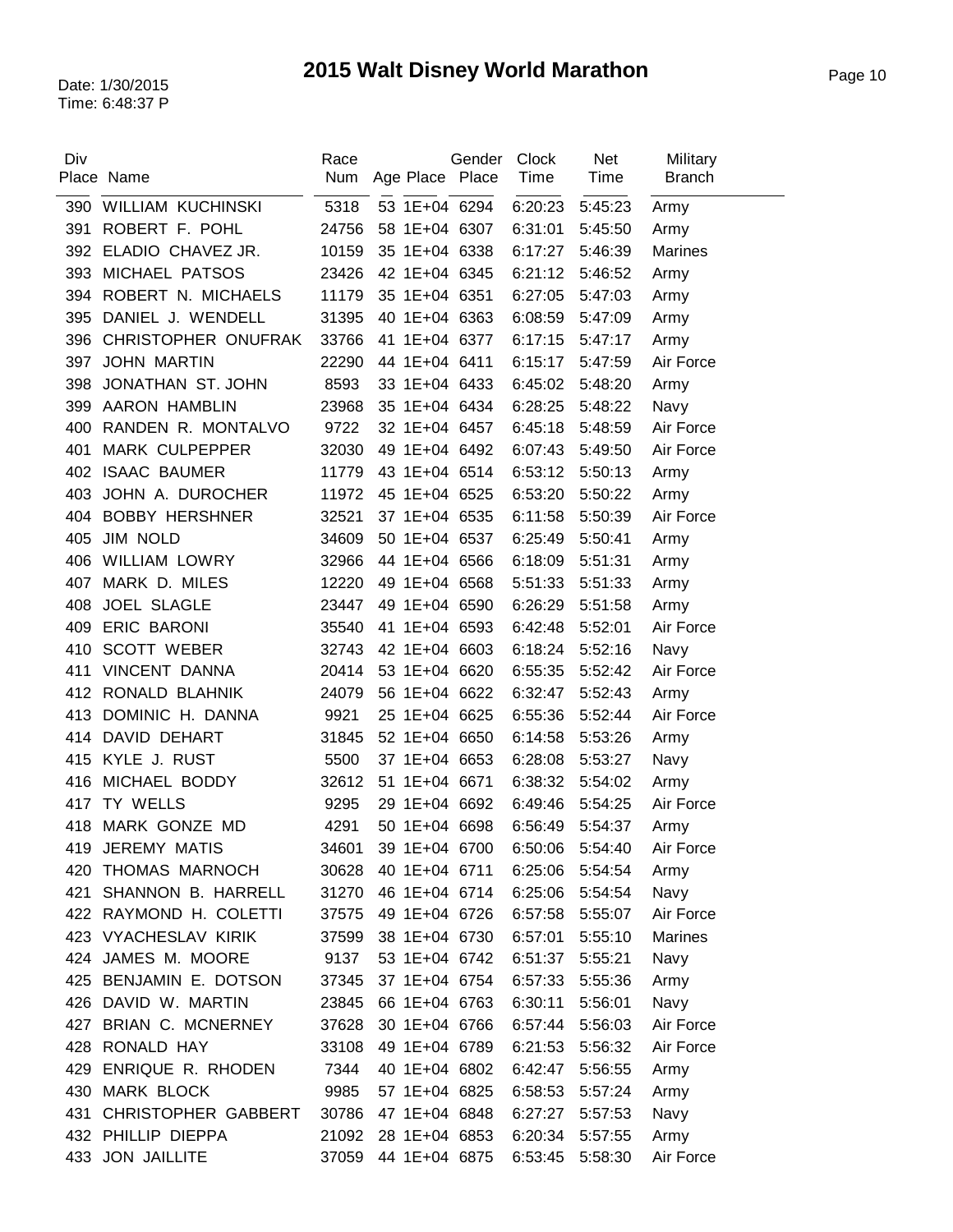| Div        | Place Name                        | Race<br>Num   |                                | Gender<br>Age Place Place | <b>Clock</b><br>Time       | <b>Net</b><br>Time | Military<br><b>Branch</b> |
|------------|-----------------------------------|---------------|--------------------------------|---------------------------|----------------------------|--------------------|---------------------------|
|            | 434 NICK V. THOMAS                | 37112         | 31 1E+04 6878                  |                           | 6:54:21                    | 5:58:32            | Army                      |
| 435        | <b>JOSH LARWOOD</b>               | 9930          | 24 1E+04 6888                  |                           | 7:01:06                    | 5:58:49            | Air Force                 |
| 436        | TIM L. ALBRECHT                   | 6380          | 40 1E+04 6938                  |                           | 6:35:21                    | 5:59:53            | Air Force                 |
|            | 437 RICH WOLFE                    | 34873         | 45 1E+04 6954                  |                           | 6:41:34                    | 6:00:19            | <b>Marines</b>            |
| 438        | DAVID BARNETT                     | 32721         | 37 1E+04 6959                  |                           | 6:22:45                    | 6:00:25            | Air Force                 |
| 439        | JOHN M. WILCOX                    | 33020         | 37 1E+04 6971                  |                           | 6:26:12                    | 6:00:39            | Army                      |
| 440        | PHILIPP BAUMANN                   | 36007         | 50 1E+04 6972                  |                           | 6:45:09                    | 6:00:39            | Army                      |
| 441        | SEAN R. KELLENBERGER              | 4247          | 33 1E+04 6973                  |                           | 6:26:37                    | 6:00:40            | <b>Marines</b>            |
| 442        | <b>CHRISTOPHER WISE</b>           | 8623          | 34 1E+04 6979                  |                           | 6:57:21                    | 6:00:50            | Air Force                 |
| 443        | JEFFREY P. WINN                   | 26175         | 43 1E+04 6989                  |                           | 6:01:04                    | 6:01:04            | Army                      |
| 444        | <b>JIM LARSON</b>                 | 35494         | 47 1E+04 7014                  |                           | 6:47:34                    | 6:01:31            | Air Force                 |
| 445        | ANTHONY ORLOWSKI                  | 5040          | 28 1E+04 7025                  |                           | 6:33:10                    | 6:01:46            | Navy                      |
| 446        | DANIEL HAGER                      | 6728          | 39 1E+04 7031                  |                           | 6:43:02                    | 6:01:51            | <b>Coast Guard</b>        |
| 447        | VINCENT X. TELFARE                | 9234          | 48 1E+04 7052                  |                           | 7:05:28                    | 6:02:18            | Army                      |
| 448        | TODD W. HOOK                      | 7400          | 41 1E+04 7096                  |                           | 6:48:18                    | 6:03:38            | Army                      |
| 449        | <b>JUSTIN T. BAILEY</b>           | 11235         | 31 1E+04 7106                  |                           | 7:07:27                    | 6:03:51            | Army                      |
| 450        | <b>SHAWN CARLSON</b>              | 11079         | 30 1E+04 7107                  |                           | 7:06:07                    | 6:03:59            | Army                      |
| 451        | DAVID L. BOWERS                   | 5863          | 55 1E+04 7109                  |                           | 6:38:09                    | 6:04:00            | Army                      |
| 452        | <b>BART RINDLISBACHER</b>         | 33482         | 51 1E+04 7111                  |                           | 6:35:50                    | 6:04:04            | Army                      |
| 453        | <b>KEVIN SWIEDA</b>               | 34654         | 36 1E+04 7143                  |                           | 6:44:30                    | 6:04:43            | Air Force                 |
| 454        | <b>SCOTT HASTINGS</b>             | 11324         | 29 1E+04 7145                  |                           | 7:08:11                    | 6:04:44            | Navy                      |
| 455        | MICHAEL CARTER                    | 32515         | 35 1E+04 7158                  |                           | 6:32:18                    |                    |                           |
| 456        | <b>BRIAN VANHORN</b>              | 34662         | 40 1E+04 7163                  |                           | 6:44:45                    | 6:04:58<br>6:04:59 | Army<br>Air Force         |
| 457        | <b>GREGORY SCHULTZ</b>            | 21064         | 54 1E+04 7184                  |                           | 6:45:07                    | 6:05:38            | Air Force                 |
| 458        | <b>CHRISTOPHER MULLEN</b>         | 30908         | 33 1E+04 7186                  |                           | 6:31:03                    | 6:05:41            |                           |
|            | <b>KASEY BREHME</b>               |               |                                |                           |                            |                    | Navy                      |
| 459<br>460 | <b>JAMES GOERKE</b>               | 33030<br>573  | 35 1E+04 7187<br>31 1E+04 7239 |                           | 6:31:04<br>6:17:53         | 6:05:42            | Navy<br>Army              |
| 461        | MARKE H. WALAWANDER 26568         |               | 34 1E+04 7245                  |                           | 7:09:01                    | 6:06:54            |                           |
|            | 462 KENNETH W. MCKEE              | 23247         | 51 1E+04 7266                  |                           |                            | 6:07:05<br>6:07:30 | Army<br>Air Force         |
|            |                                   |               | 27 1E+04 7268                  |                           | 6:43:55<br>6:57:23 6:07:31 |                    |                           |
|            | 463 CARL YOUNG<br>464 VIC EVERETT | 7842          | 58 1E+04 7274                  |                           |                            |                    | Marines                   |
|            | 465 ROBERT ARBEGAST               | 35583         | 35 1E+04 7299                  |                           | 6:52:06                    | 6:07:37            | Air Force                 |
|            | 466 PEDRO MARTINEZ                | 23292         | 34 1E+04 7304                  |                           | 7:03:18                    | 6:08:17            | Marines                   |
|            | 467 EDWARD HOLLENSHADE            | 8082          |                                |                           | 6:58:19<br>6:13:35         | 6:08:33<br>6:08:46 | Army                      |
|            |                                   | 30456         | 39 1E+04 7307                  |                           |                            |                    | Army                      |
|            | 468 RICHARD E. PEARSON            | 9247<br>22268 | 50 1E+04 7348                  |                           | 7:06:21                    | 6:09:37            | Air Force                 |
| 469        | <b>KEVIN WHEAT</b>                |               | 36 1E+04 7366                  |                           | 6:35:25                    | 6:10:02            | Army                      |
| 470        | JOHN J. MUELLER II                | 37579         | 36 1E+04 7405                  |                           | 6:36:57                    | 6:10:53            | Army                      |
| 471        | <b>JUDD SPITZER</b>               | 35253         | 45 1E+04 7416                  |                           | 6:51:48                    | 6:11:05            | Navy                      |
|            | 472 JERRY B. GANT                 | 21526         | 41 1E+04 7417                  |                           | 6:29:00                    | 6:11:07            | Army                      |
|            | 473 ERIC G. WHITE                 | 33520         | 26 1E+04 7444                  |                           | 6:57:47                    | 6:11:42            | Army                      |
|            | 474 MICHAEL J. HAFNER             | 35562         | 36 1E+04 7478                  |                           | 6:56:49                    | 6:12:32            | Army                      |
| 475        | <b>JASON COLLINS</b>              | 32440         | 39 1E+04 7479                  |                           | 6:34:54                    | 6:12:33            | Air Force                 |
|            | 476 MARK SISSON                   | 3142          | 58 1E+04 7504                  |                           | 6:34:43                    | 6:13:19            | Army                      |
| 477        | <b>KEN WOLFE</b>                  | 34436         | 57 1E+04 7529                  |                           | 6:48:26                    | 6:13:47            | Air Force                 |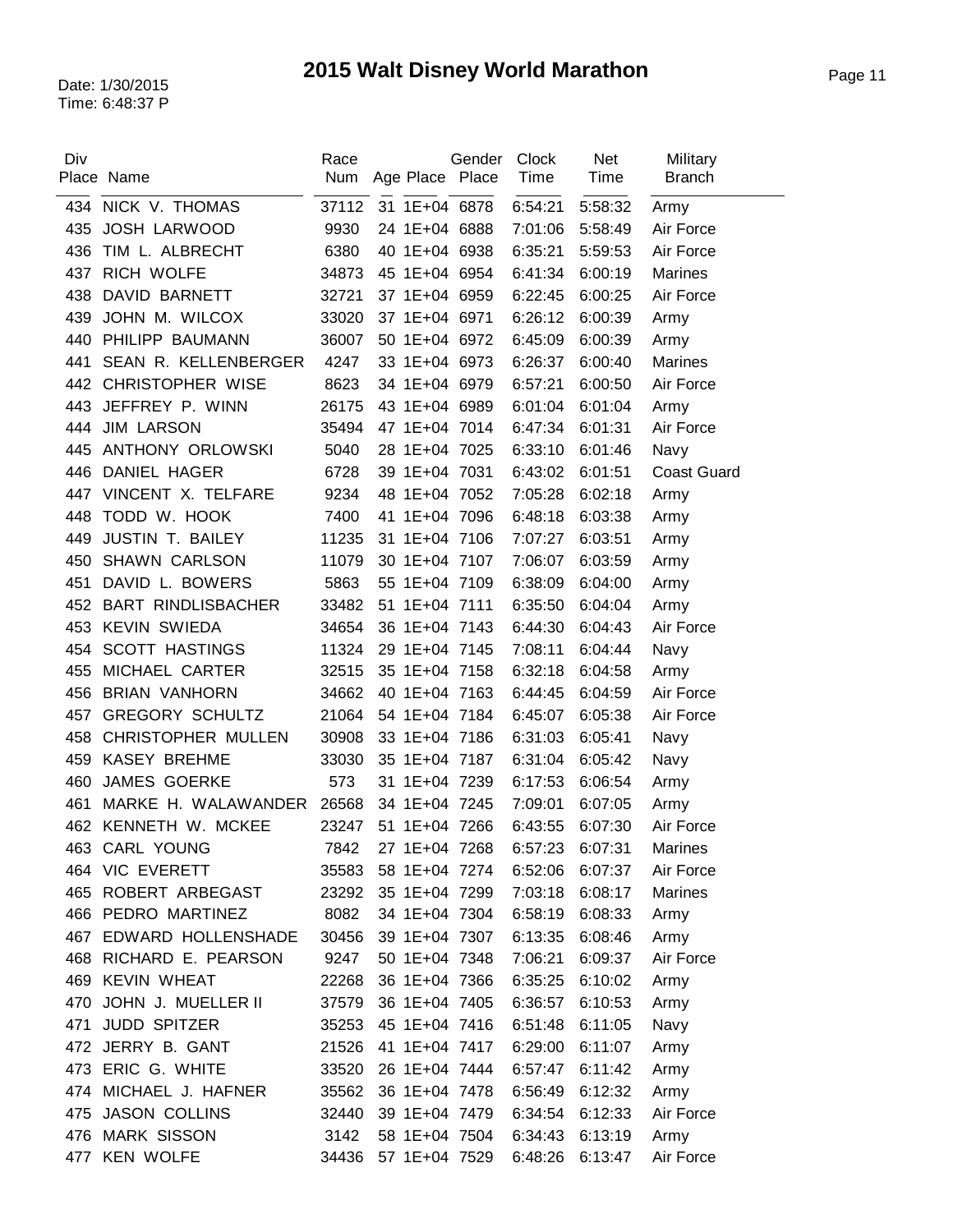| Div | Place Name               | Race<br><b>Num</b> | Age Place Place | Gender              | Clock<br>Time   | <b>Net</b><br><b>Time</b> | Military<br><b>Branch</b> |
|-----|--------------------------|--------------------|-----------------|---------------------|-----------------|---------------------------|---------------------------|
| 478 | THOMAS P. SPENCE         | 20802              | 65 1E+04 7585   |                     | 6:25:33         | 6:14:50                   | Air Force                 |
| 479 | <b>MARK DICKERSON</b>    | 21789              | 56 1E+04 7618   |                     | 6:47:00         | 6:15:31                   | Army                      |
| 480 | KEVIN ATTEBERRY          | 35472              | 41 1E+04 7633   |                     | 7:01:49         | 6:16:03                   | Air Force                 |
| 481 | PHILIP RING              | 6338               | 65 1E+04 7643   |                     | 6:58:18         | 6:16:21                   | Army                      |
| 482 | <b>EDWARD HASKINS</b>    | 22839              | 29 1E+04 7664   |                     | 6:48:50         | 6:16:42                   | Navy                      |
| 483 | <b>BRIAN BIGGS</b>       | 31166              | 39 1E+04 7680   |                     | 6:43:27         | 6:17:03                   | Air Force                 |
| 484 | PETER A. GROGAN          | 12156              | 54 1E+04 7689   |                     | 7:18:55         | 6:17:24                   | Marines                   |
| 485 | RYAN T. REID             | 11259              | 36 1E+04 7692   |                     | 7:20:07         | 6:17:28                   | Army                      |
| 486 | <b>GORDON FERNANDEZ</b>  | 22927              | 32 1E+04 7702   |                     | 6:59:37         | 6:17:44                   | <b>Coast Guard</b>        |
| 487 | DOUGLAS G. WITHERING     | 36361              | 39 1E+04 7703   |                     | 7:09:27         | 6:17:46                   | Navy                      |
| 488 | KEVIN K. HESTER          | 11288              | 40 1E+04 7709   |                     | 7:20:30         | 6:18:02                   | Navy                      |
| 489 | <b>JIMMY CARLETON</b>    | 6267               | 21 1E+04 7711   |                     | 6:58:45         | 6:18:03                   | Army                      |
| 490 | <b>JOHN WALLACE</b>      | 35940              | 42 1E+04 7715   |                     | 7:03:04         | 6:18:08                   | Navy                      |
| 491 | <b>ERIC TIDWELL</b>      | 24286              | 43 1E+04 7728   |                     | 7:00:11         | 6:18:38                   | Navy                      |
| 492 | <b>RUBEN CASTELLANOS</b> | 11945              | 35 1E+04 7740   |                     | 6:18:58         | 6:18:58                   | Air Force                 |
| 493 | TRAVIS P. GLASER         | 36969              | 27 1E+04 7795   |                     | 6:20:22         | 6:20:22                   | Army                      |
| 494 | <b>DENNY DAVIES</b>      | 6071               | 35 1E+04 7849   |                     | 7:03:31         | 6:21:44                   | Air Force                 |
| 495 | <b>KENNETH THURMAN</b>   | 26089              | 41 1E+04 7913   |                     | 7:20:00         | 6:23:42                   | Army                      |
| 496 | SAMUEL T. RORER          | 35686              | 58 1E+04 7943   |                     | 7:09:46         | 6:24:38                   | Air Force                 |
| 497 | MICHAEL L. SHULTZ        | 25499              | 37 1E+04 7953   |                     | 7:16:08         | 6:25:00                   | Army                      |
| 498 | DANIEL PUSHOR            | 11530              | 41 2E+04 7960   |                     | 7:28:08         | 6:25:08                   | Army                      |
| 499 | <b>GARY DEWITT</b>       | 36131              | 37 2E+04 7978   |                     | 7:16:48         | 6:25:36                   | Army                      |
| 500 | JERRY D. PEYTON          | 8639               | 45 2E+04 8002   |                     | 7:21:57         | 6:26:17                   | Army                      |
| 501 | CHARLES C. HUTCHINS      | 25832              | 45 2E+04 8055   |                     | 7:22:51         | 6:27:44                   | Navy                      |
| 502 | MICHAEL M. GIBSON        | 5089               | 50 2E+04 8068   |                     | 6:57:54         | 6:28:02                   | Navy                      |
| 503 | <b>DWIGHT KANE</b>       | 36024              | 61 2E+04 8070   |                     | 7:19:33         | 6:28:05                   | Navy                      |
| 504 | DAVID C. O'REAR          | 10882              | 53 2E+04 8074   |                     | 7:31:10         | 6:28:09                   | Army                      |
| 505 | MICHAEL FLETCHER         | 34668              | 35 2E+04 8086   |                     | 7:10:12         | 6:28:36                   | Army                      |
| 506 | CHRISTOPHER FINKLEA      | 36210              | 48 2E+04 8087   |                     | 7:19:58         | 6:28:39                   | Navy                      |
|     | 507 GERALD E. ADAMS      |                    |                 | 11572 51 2E+04 8104 | 7:05:23 6:29:18 |                           | Army                      |
|     | 508 JOHN P. GORMALLY     | 7653               | 50 2E+04 8107   |                     | 6:47:45         | 6:29:24                   | <b>Marines</b>            |
| 509 | JOHN J. PENA             | 26182              | 39 2E+04 8112   |                     | 7:09:20         | 6:29:31                   | Army                      |
|     | 510 PARKER PLANTE        | 33207              | 52 2E+04 8143   |                     | 6:56:31         | 6:30:24                   | Air Force                 |
| 511 | JAMES P. RALEY           | 26640              | 47 2E+04 8146   |                     | 7:32:53         | 6:30:32                   | Army                      |
|     | 512 MARC S. HOWELL       | 33808              | 29 2E+04 8147   |                     | 7:00:13         | 6:30:33                   | Army                      |
|     | 513 MICHAEL S. BUSBY     | 24644              | 52 2E+04 8172   |                     | 7:17:23         | 6:31:17                   | Air Force                 |
|     | 514 WILLIAM NAVARRO      | 30752              | 37 2E+04 8199   |                     | 6:59:20         | 6:32:09                   | Army                      |
|     | 515 DEXTER R. HANDY      | 34604              | 56 2E+04 8212   |                     | 7:08:29         | 6:32:22                   | Air Force                 |
|     | 516 DAVE WARD            | 36183              | 61 2E+04 8242   |                     | 7:23:02         | 6:33:08                   | Navy                      |
| 517 | <b>JONATHAN CAPE</b>     | 35772              | 34 2E+04 8246   |                     | 7:18:52         | 6:33:13                   | Army                      |
|     | 518 DAIJIRO KANASE       | 6503               | 34 2E+04 8256   |                     | 7:14:05         | 6:33:40                   | Army                      |
| 519 | <b>DANIEL CRUMBY</b>     | 23618              | 37 2E+04 8264   |                     | 7:09:56         | 6:33:54                   | Army                      |
| 520 | ADAM M. BRADY            | 9865               | 31 2E+04 8275   |                     | 7:37:24         | 6:34:09                   | Air Force                 |
| 521 | DONALD COSTELLO          | 34146              | 36 2E+04 8277   |                     | 7:20:50         | 6:34:19                   | Navy                      |
|     |                          |                    |                 |                     |                 |                           |                           |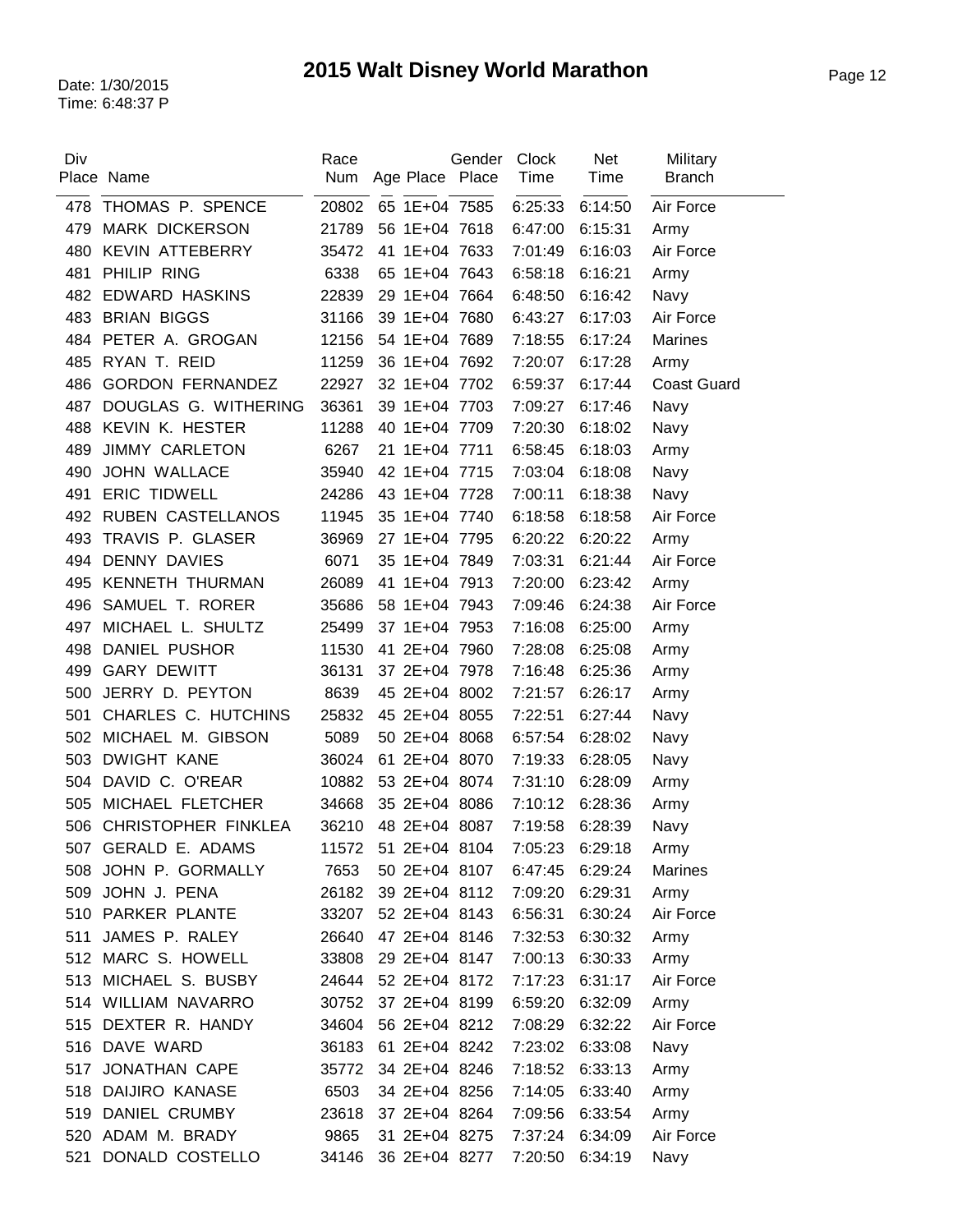| Div        | Place Name               | Race<br>Num    | Age Place Place                | Gender | Clock<br>Time      | <b>Net</b><br>Time | Military<br><b>Branch</b> |
|------------|--------------------------|----------------|--------------------------------|--------|--------------------|--------------------|---------------------------|
| 522        | MIGUEL I. ALARCON        | 6149           | 30 2E+04 8296                  |        | 7:14:00            | 6:34:48            | Navy                      |
| 523        | GLENN R. TODD            | 6821           | 48 2E+04 8322                  |        | 7:31:57            | 6:35:44            | Navy                      |
|            | 524 AUSTIN G. WEEKS      | 33910          | 31 2E+04 8323                  |        | 7:15:56            | 6:35:48            | Air Force                 |
| 525        | NATHAN BECK              | 25759          | 27 2E+04 8328                  |        | 7:32:19            | 6:35:55            | Army                      |
| 526        | <b>JESS KIRBY</b>        | 21282          | 41 2E+04 8346                  |        | 7:11:12            | 6:36:22            | Army                      |
| 527        | PHILIP L. REQUARD        | 35158          | 33 2E+04 8376                  |        | 7:17:30            | 6:37:24            | Air Force                 |
| 528        | DANIEL SCHMITT           | 3309           | 35 2E+04 8377                  |        | 7:23:27            | 6:37:24            | Navy                      |
| 529        | BRENDAN M. SLATTERY      | 23976          | 41 2E+04 8378                  |        | 7:16:40            | 6:37:26            | <b>Marines</b>            |
| 530        | <b>JASON GONZALEZ</b>    | 10178          | 24 2E+04 8426                  |        | 7:08:43            | 6:39:20            | <b>Marines</b>            |
| 531        | LUIS D. LAUREANO         | 26344          | 43 2E+04 8463                  |        | 7:35:16            | 6:40:16            | Marines                   |
|            | 532 LUIS E. RODRIGUEZ    | 32616          | 66 2E+04 8483                  |        | 7:11:46            | 6:40:53            | Air Force                 |
| 533        | MJ JOHNSON               | 26614          | 52 2E+04 8489                  |        | 7:21:44            | 6:41:04            | Air Force                 |
| 534        | THOMAS P. MANGAN         | 31151          | 48 2E+04 8507                  |        | 6:52:17            | 6:41:33            | <b>Marines</b>            |
| 535        | DAVID M. BLAIS           | 35334          | 46 2E+04 8543                  |        | 7:27:03            | 6:42:30            | Air Force                 |
|            | 536 RYAN PEARCE          | 8805           | 39 2E+04 8548                  |        | 7:38:09            | 6:42:35            | Air Force                 |
|            | 537 PETE SHERMAN         | 11486          | 44 2E+04 8551                  |        | 7:46:17            | 6:42:41            | Navy                      |
| 538        | <b>JESSE WETHERHOLT</b>  | 26587          | 22 2E+04 8555                  |        | 7:45:32            | 6:42:43            | Navy                      |
| 539        | ANDY WILLIAMSON          | 8916           | 33 2E+04 8574                  |        | 7:38:29            | 6:43:28            | Air Force                 |
| 540        | RALPH B. VANOVERBERG     | 5555           | 38 2E+04 8585                  |        | 7:38:55            | 6:43:38            | Navy                      |
| 541        | <b>GOODY TYLER</b>       | 7641           | 62 2E+04 8587                  |        | 7:35:13            | 6:43:42            | Army                      |
|            | 542 SAM E. SAPIERA       | 8322           | 37 2E+04 8603                  |        | 7:47:21            | 6:44:07            | Air Force                 |
| 543        | DAVID A. HODGES          | 3735           | 39 2E+04 8617                  |        | 7:29:48            | 6:44:27            |                           |
| 544        | <b>EDWARD GARCIA</b>     | 6278           | 39 2E+04 8624                  |        | 7:20:21            | 6:44:35            | Army<br>Army              |
| 545        | JOHN M. WHITEHILL        | 34918          | 63 2E+04 8636                  |        | 7:26:03            | 6:44:51            |                           |
| 546        | SAMUEL DEJARNETT         | 11989          | 25 2E+04 8640                  |        | 7:46:47            | 6:44:59            | Navy<br>Army              |
| 547        | <b>BRADLEY NICKELL</b>   | 24915          | 33 2E+04 8679                  |        | 7:32:23            |                    |                           |
|            | DAVID MATHER             | 26187          | 35 2E+04 8697                  |        |                    | 6:46:15            | Army<br>Air Force         |
| 548<br>549 | ROBERT COOPER            | 20578          | 51 2E+04 8707                  |        | 7:41:51<br>7:37:19 | 6:46:54            |                           |
|            | THOMAS WEBB              | 25775          | 51 2E+04 8719                  |        | 7:44:24            | 6:47:20<br>6:47:36 | Navy                      |
| 550<br>551 | JAMES DESGRANGE          |                | 33885 35 2E+04 8724            |        |                    | 7:38:03 6:47:42    | Army                      |
|            | 552 PATRICK W. SCANLAN   |                |                                |        |                    |                    | Air Force                 |
|            | 553 DAVID J. KIRGAN      | 22561<br>25416 | 39 2E+04 8744<br>63 2E+04 8772 |        | 7:13:38            | 6:48:19<br>6:48:58 | Army<br>Air Force         |
|            | 554 CARLOS TONG          | 34686          | 33 2E+04 8779                  |        | 7:38:20            | 6:49:09            | Marines                   |
|            | 555 JOHN D. FERNANDEZ    | 25660          | 31 2E+04 8787                  |        | 7:45:26            |                    |                           |
|            | 556 DANIEL BULLA         |                |                                |        | 7:40:12            | 6:49:26            | Marines                   |
|            |                          | 5296           | 38 2E+04 8801                  |        | 7:24:25            | 6:49:53            | Army                      |
| 557        | DARIN O. O. STEVENS      | 6823           | 45 2E+04 8829                  |        | 7:37:07            | 6:51:09            | Army                      |
| 558        | JORDAN M. COX            | 8602           | 22 2E+04 8849                  |        | 7:47:19            | 6:51:30            | <b>Coast Guard</b>        |
|            | 559 FRANK BALL           | 22714          | 48 2E+04 8872                  |        | 7:19:25            | 6:52:12            | Army                      |
|            | 560 BRIAN LAMAGNA        | 8202           | 32 2E+04 8891                  |        | 7:44:26            | 6:52:32            | Marines                   |
| 561        | <b>STEVEN DANCER</b>     | 11645          | 45 2E+04 8900                  |        | 7:56:07            | 6:52:52            | Marines                   |
|            | 562 BRIAN J. RISLEY      | 34554          | 45 2E+04 8963                  |        | 7:28:41            | 6:54:18            | Navy                      |
| 563        | <b>JOSHUA KRISTENSON</b> | 36624          | 34 2E+04 8993                  |        | 7:46:13            | 6:56:01            | Navy                      |
|            | 564 JOHN SCHNEIDER       | 32644          | 45 2E+04 8999                  |        | 7:18:34            | 6:56:16            | Air Force                 |
|            | 565 VINCENT BERNAL       | 31451          | 32 2E+04 9022                  |        | 7:23:32            | 6:57:14            | Army                      |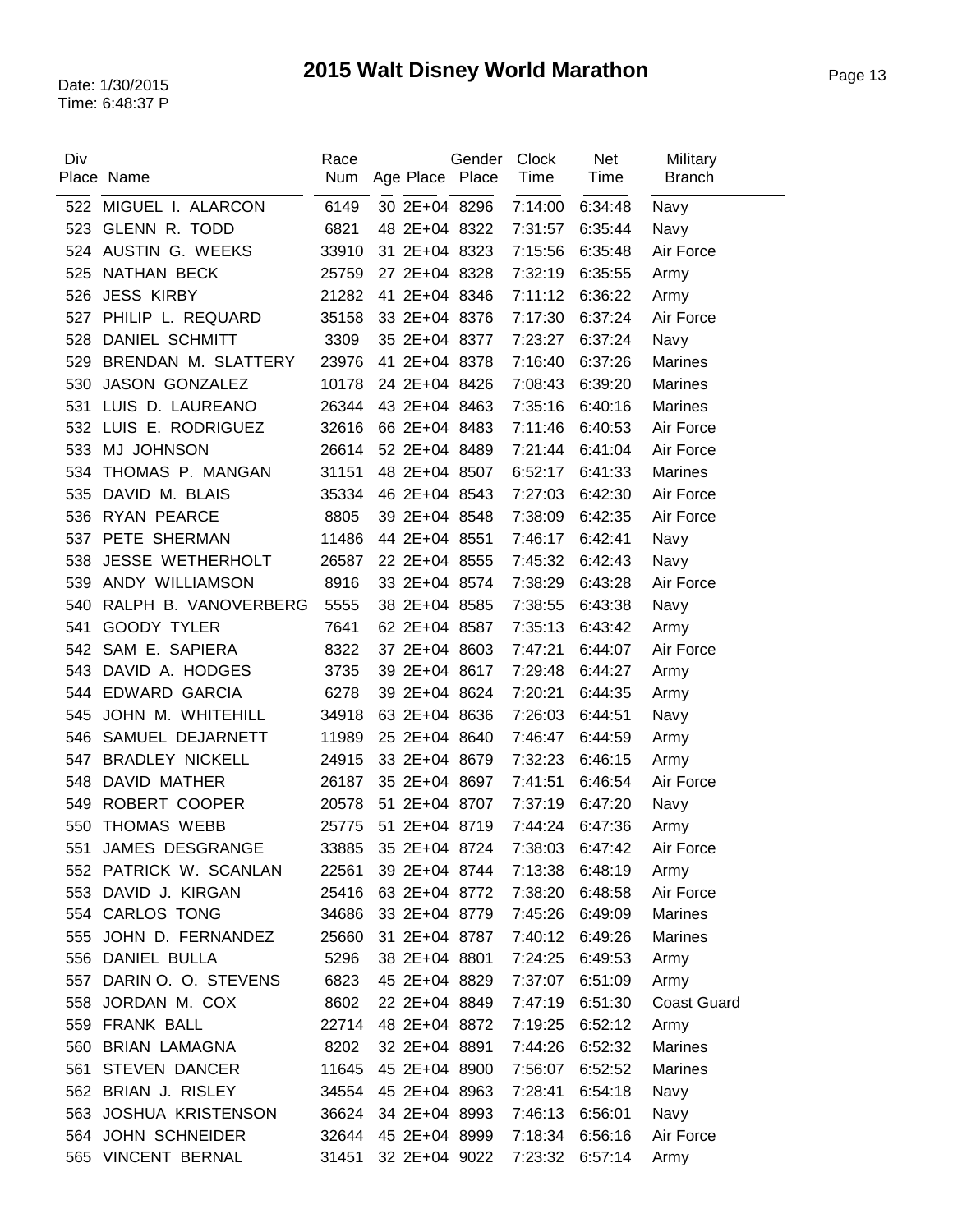| Div | Place Name              | Race<br>Num | Age Place Place | Gender | Clock<br>Time | <b>Net</b><br><b>Time</b> | Military<br><b>Branch</b> |
|-----|-------------------------|-------------|-----------------|--------|---------------|---------------------------|---------------------------|
| 566 | JONATHAN BLAUVELT       | 35226       | 31 2E+04 9024   |        | 7:36:26       | 6:57:17                   | Army                      |
| 567 | <b>ERIK MILESKI</b>     | 25492       | 38 2E+04 9030   |        | 7:46:50       | 6:57:26                   | Army                      |
| 568 | SAM GOODWIN             | 9142        | 51 2E+04 9063   |        | 7:54:28       | 6:58:12                   | Navy                      |
| 569 | CHAD D. PERRY           | 32381       | 39 2E+04 9065   |        | 7:38:22       | 6:58:21                   | Air Force                 |
| 570 | JODY K. WRIGHT          | 11995       | 34 2E+04 9072   |        | 6:58:35       | 6:58:35                   | Army                      |
| 571 | <b>JOHN SKIER</b>       | 37273       | 58 2E+04 9104   |        | 7:55:21       | 6:59:59                   | Air Force                 |
| 572 | <b>GARY R. ROMIG</b>    | 34578       | 52 2E+04 9113   |        | 7:35:19       | 7:00:22                   | Army                      |
| 573 | JOHN M. ZATKOVICH       | 2863        | 22 2E+04 9123   |        | 8:03:29       | 7:00:54                   | Navy                      |
| 574 | <b>JOHN ZATKOVICH</b>   | 5254        | 61 2E+04 9124   |        | 8:03:29       | 7:00:55                   | Navy                      |
| 575 | <b>TOM MCCORMICK</b>    | 26275       | 51 2E+04 9129   |        | 8:03:42       | 7:01:12                   | <b>Coast Guard</b>        |
| 576 | SAMUEL A. MAROON        | 36344       | 49 2E+04 9133   |        | 7:53:25       | 7:01:17                   | Navy                      |
| 577 | JEFF ABBOTT             | 21529       | 54 2E+04 9145   |        | 7:58:10       | 7:01:46                   | Air Force                 |
| 578 | RICHARD M. KANNEY       | 35880       | 50 2E+04 9147   |        | 7:44:02       | 7:01:54                   | Army                      |
| 579 | <b>DANIEL ERNST</b>     | 36654       | 51 2E+04 9223   |        | 7:56:27       | 7:05:20                   | Air Force                 |
| 580 | RICARDO A. ROSA         | 21452       | 28 2E+04 9228   |        | 7:20:15       | 7:05:48                   | Army                      |
| 581 | EMANUEL A. ROSA CORT    | 21451       | 25 2E+04 9229   |        | 7:20:14       | 7:05:48                   | Army                      |
| 582 | KEVIN J. SWOPE          | 12023       | 32 2E+04 9239   |        | 8:08:07       | 7:06:02                   | Army                      |
| 583 | NATHAN SMITH            | 22020       | 29 2E+04 9261   |        | 7:33:41       | 7:06:41                   | Air Force                 |
| 584 | <b>DON PURSLEY</b>      | 8244        | 77 2E+04 9272   |        | 7:56:33       | 7:06:54                   | Air Force                 |
| 585 | <b>CLINTON SMITH</b>    | 23629       | 32 2E+04 9289   |        | 7:41:58       | 7:07:43                   | Army                      |
| 586 | <b>SHANNON TINDELL</b>  | 11808       | 46 2E+04 9303   |        | 7:53:06       | 7:08:26                   | Navy                      |
| 587 | <b>WILLIAM FLORES</b>   | 37217       | 30 2E+04 9315   |        | 8:06:15       | 7:09:28                   | <b>Coast Guard</b>        |
| 588 | <b>SCOTT PIKE</b>       | 37117       | 43 2E+04 9339   |        | 8:05:56       | 7:10:21                   | Navy                      |
| 589 | JOHNNY GOMEZ            | 9916        | 55 2E+04 9345   |        | 8:14:34       | 7:10:29                   | Air Force                 |
| 590 | NICHOLAS M. ALEXANDE    | 36015       | 33 2E+04 9350   |        | 7:55:58       | 7:10:51                   | Air Force                 |
| 591 | ERIC M. BURCH           | 32512       | 35 2E+04 9380   |        | 7:42:25       | 7:12:18                   | Navy                      |
|     | 592 ANDREW H. ADAMS     | 25112       | 51 2E+04 9384   |        | 8:02:47       | 7:12:26                   | Air Force                 |
| 593 | JEFFREY DUBINSKY        | 25348       | 30 2E+04 9397   |        | 7:27:08       | 7:12:50                   | Navy                      |
|     | 594 ROBERT MOORE        | 34629       | 46 2E+04 9399   |        | 7:48:50       | 7:12:56                   | Army                      |
| 595 | <b>SCOTT KIRSCHNER</b>  | 21616       | 52 2E+04 9429   |        | 7:22:57       | 7:14:50                   | Navy                      |
| 596 | <b>CAREY HUTCHINS</b>   | 25557       | 54 2E+04 9458   |        | 8:07:25       | 7:16:06                   | Air Force                 |
|     | 597 ROGER E. COLE       | 8193        | 49 2E+04 9461   |        | 8:06:07       | 7:16:14                   | Army                      |
|     | 598 RAFAEL CHARRIS      | 10195       | 46 2E+04 9473   |        | 8:18:58       | 7:16:49                   | Air Force                 |
| 599 | CHARLES A. WOOD         | 26209       | 64 2E+04 9523   |        | 8:15:20       | 7:19:59                   | Navy                      |
|     | 600 THOMAS ZAVALA       | 8603        | 31 2E+04 9525   |        | 8:15:09       | 7:20:02                   | Marines                   |
| 601 | <b>MARK GAUTIER</b>     | 36293       | 55 2E+04 9535   |        | 8:11:28       | 7:20:33                   | Navy                      |
|     | 602 JOHN E. SMITH       | 8075        | 66 2E+04 9546   |        | 8:11:55       | 7:21:26                   | Air Force                 |
|     | 603 DAVID LAWRENCE      | 37263       | 45 2E+04 9556   |        | 8:17:53       | 7:22:28                   | Air Force                 |
|     | 604 SID BUSCH           | 36465       | 68 2E+04 9565   |        | 8:13:24       | 7:23:30                   | Navy                      |
|     | 605 MIKE GRABOWSKI      | 36492       | 64 2E+04 9567   |        | 7:50:00       | 7:23:37                   | Army                      |
|     | 606 DEANO HARRISON      | 23143       | 43 2E+04 9591   |        | 8:06:01       | 7:25:20                   | Air Force                 |
| 607 | <b>JASON AMAXOPULOS</b> | 35841       | 31 2E+04 9598   |        | 7:26:33       | 7:26:33                   | Air Force                 |
|     | 608 PETER TRAPPEN       | 23965       | 37 2E+04 9601   |        | 8:06:39       | 7:26:58                   | <b>Coast Guard</b>        |
|     | 609 JONATHON H. COLLIER | 25358       | 42 2E+04 9635   |        | 8:19:08       | 7:29:31                   | Army                      |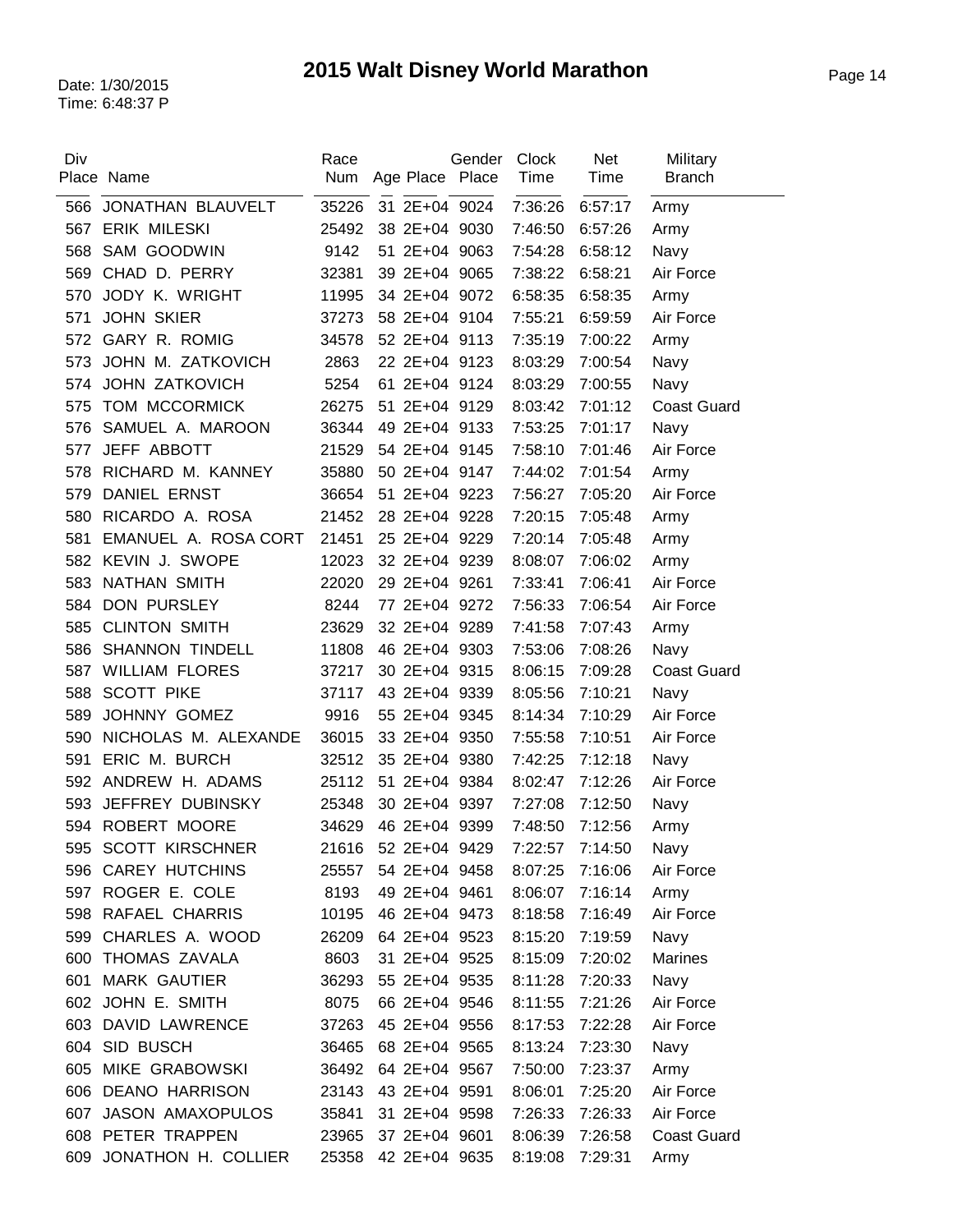Time: 6:48:37 P

| Div<br>Place Name      | Race | Num Age Place Place Time                     | Gender Clock | Net<br>Time | Military<br><b>Branch</b> |
|------------------------|------|----------------------------------------------|--------------|-------------|---------------------------|
| 610 JOHN D. DEL VALLE  |      | 9537 36 2E+04 9639 8:25:48 7:29:52 Air Force |              |             |                           |
| 611 JAMES B. KNIGHT    |      | 7240 72 2E+04 9651 8:23:07 7:31:11 Air Force |              |             |                           |
| 612 JOEL DE GUZMAN     |      | 35884 46 2E+04 9690 8:21:13 7:39:43 Army     |              |             |                           |
| 613 MICHAEL L. JACKSON |      | 36136 47 2E+04 9705 7:55:41 7:45:30 Marines  |              |             |                           |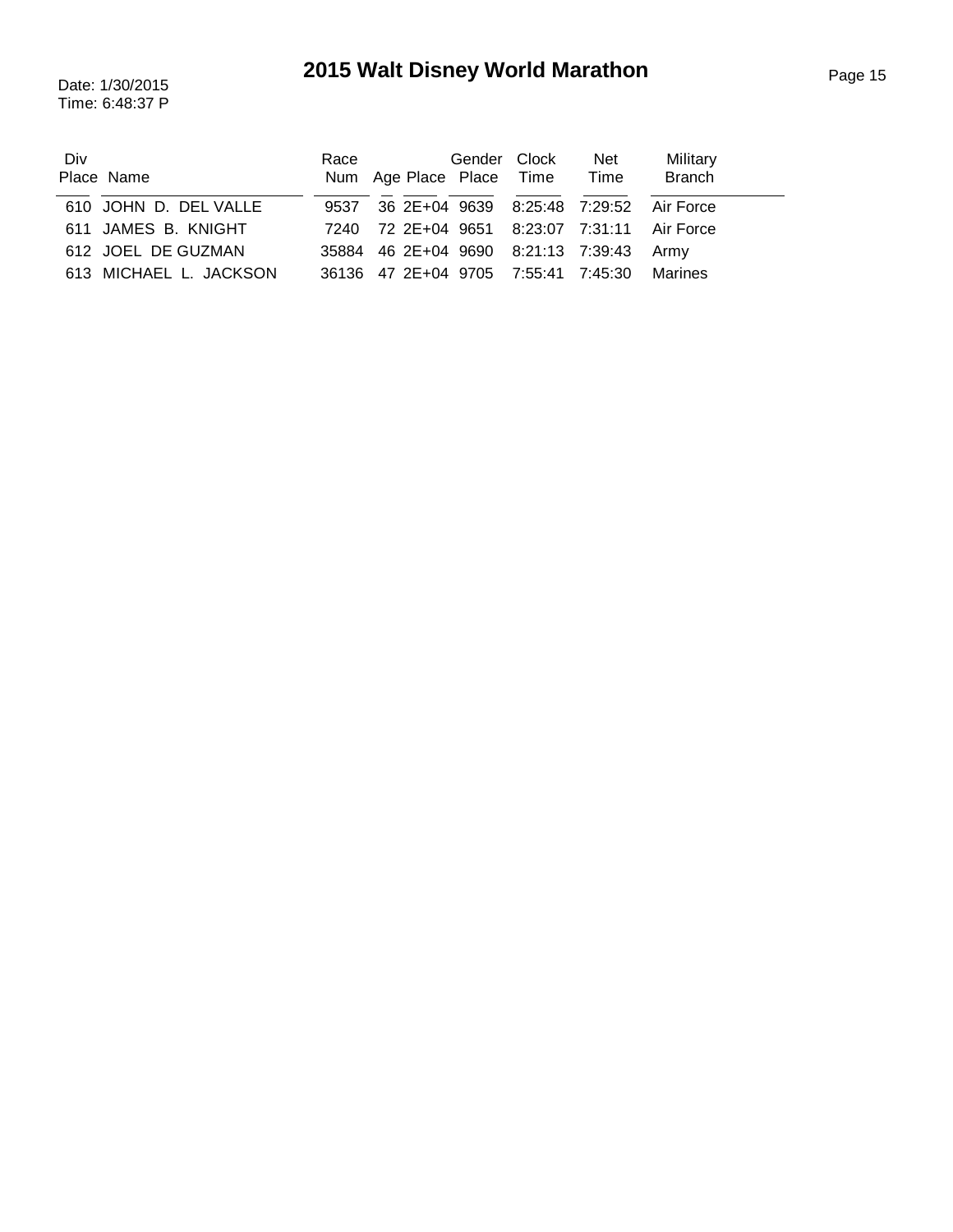| Div                     | Place Name               | Race<br>Num |    |      | Gender<br>Age Place Place | Clock<br>Time | <b>Net</b><br>Time | Military<br><b>Branch</b> |
|-------------------------|--------------------------|-------------|----|------|---------------------------|---------------|--------------------|---------------------------|
|                         |                          |             |    |      |                           |               |                    |                           |
|                         | <b>WOMEN -- MILITARY</b> |             |    |      |                           |               |                    |                           |
| 1                       | NICOLE M. SOLANA         | 14          | 32 | 90   | 8                         | 3:03:27       | 3:03:26            | Army                      |
| $\overline{2}$          | <b>MARY KREIS</b>        | 30098       | 44 | 339  | 43                        | 3:26:58       | 3:24:38            | Army                      |
| 3                       | <b>JESSICA ANDERSON</b>  | 30154       | 25 | 467  | 65                        | 3:32:59       | 3:30:46            | <b>Coast Guard</b>        |
| $\overline{\mathbf{4}}$ | <b>KELLY DWORAK</b>      | 361         | 52 | 657  | 116                       | 3:40:18       | 3:38:09            | Army                      |
| 5                       | <b>JESSICA JOHNSON</b>   | 31567       | 30 | 910  | 195                       | 3:58:44       | 3:44:57            | Army                      |
| 6                       | <b>COLLEEN SYC</b>       | 31721       | 31 | 1320 | 302                       | 4:15:46       | 3:53:57            | Army                      |
| $\overline{7}$          | MARIA A. JUAREZ          | 3200        | 44 | 1358 | 317                       | 4:16:07       | 3:54:55            | Army                      |
| 8                       | <b>LAUREN PFENDLER</b>   | 30490       | 27 | 1545 | 364                       | 4:02:09       | 3:57:51            | Air Force                 |
| 9                       | JENNIFER NEGLEY          | 20461       | 30 | 1877 | 476                       | 4:10:08       | 4:02:41            | Air Force                 |
| 10                      | KIM KAUTZMAN             | 8620        | 45 | 2202 | 593                       | 4:49:35       | 4:08:47            | Army                      |
| 11                      | AMANDA A. CORBITT        | 31394       | 29 | 2408 | 673                       | 4:25:44       | 4:11:50            | Army                      |
| 12                      | AMY LYNN ELSEY           | 23974       | 39 | 2517 | 707                       | 4:52:54       | 4:13:43            | Army                      |
| 13                      | <b>SHARI SMITH</b>       | 969         | 25 | 2646 | 764                       | 4:20:05       | 4:15:19            | Army                      |
| 14                      | CHERI LEE                | 648         | 30 | 2647 | 765                       | 4:20:04       | 4:15:19            | Army                      |
| 15                      | <b>SHARON BEDFORD</b>    | 37487       | 43 | 2656 | 770                       | 5:17:15       | 4:15:27            | Air Force                 |
| 16                      | DENISE M. MULL           | 31007       | 43 | 2750 | 804                       | 4:27:14       | 4:17:01            | Marines                   |
| 17                      | <b>MARY MURPHY</b>       | 118         | 56 | 2791 | 817                       | 4:17:59       | 4:17:41            | Air Force                 |
| 18                      | <b>KELLY MCDONOUGH</b>   | 2150        | 40 | 2917 | 866                       | 4:33:03       | 4:19:25            | Army                      |
| 19                      | <b>TESS SWIECANSKI</b>   | 26483       | 24 | 3171 | 968                       | 5:26:21       | 4:22:51            | <b>Coast Guard</b>        |
| 20                      | SAMANTHA BRABANT         | 5452        | 28 | 3332 | 1032                      | 5:05:17       | 4:24:59            | <b>Coast Guard</b>        |
| 21                      | <b>KELSEY MILLER</b>     | 31301       | 30 | 3397 | 1056                      | 4:55:35       | 4:25:44            | Air Force                 |
| 22                      | <b>JULIE SABIN</b>       | 3532        | 35 | 3494 | 1094                      | 4:48:16       | 4:27:07            | Air Force                 |
| 23                      | BEVERLY C. HANDY         | 30696       | 55 | 3561 | 1124                      | 4:35:36       | 4:27:58            | Air Force                 |
| 24                      | <b>ALICIA HOPKINS</b>    | 24626       | 40 | 3768 | 1207                      | 5:15:18       | 4:30:25            | Navy                      |
| 25                      | RUTH AFIESIMAMA          | 20377       | 30 | 3849 | 1241                      | 5:12:45       | 4:31:28            | Air Force                 |
| 26                      | AMY BIRDSONG             | 10421       | 30 | 3916 | 1278                      | 4:54:32       | 4:32:13            | Air Force                 |
| 27                      | <b>KELLY RAPP</b>        | 2596        | 22 | 4209 | 1405                      | 4:53:20       | 4:35:34            | Air Force                 |
| 28                      | <b>SARAH URSETTI</b>     | 2426        | 28 | 4244 | 1423                      | 4:53:29       | 4:36:00            | Navy                      |
| 29                      | CARA CAIN                | 22853       | 31 | 4327 | 1454                      | 5:07:32       | 4:36:50            | Navy                      |
| 30                      | TEDRA R. LARONDE         | 4995        | 39 | 4375 | 1476                      | 5:06:50       | 4:37:24            | Army                      |
| 31                      | <b>ALISON SMOKER</b>     | 33794       | 25 | 4564 | 1552                      | 5:10:29       | 4:39:38            | Air Force                 |
| 32                      | LARA RICHMOND            | 21665       | 22 | 4875 | 1686                      | 5:01:56       | 4:43:22            | Air Force                 |
| 33                      | AMY L. WALKER            | 4163        | 52 | 4926 | 1710                      | 5:10:22       | 4:43:48            | Air Force                 |
| 34                      | LAURA D. YEAGER          | 30577       | 51 | 4993 | 1743                      | 4:51:48       | 4:44:33            | Navy                      |
| 35                      | SHEILA BAKKEN            | 34133       | 40 | 5157 | 1819                      | 5:20:48       | 4:46:19            | Army                      |
| 36                      | AMY B. GRABLE            | 940         | 41 | 5178 | 1830                      | 4:51:06       | 4:46:29            | <b>Coast Guard</b>        |
| 37                      | ALLISON MCGLASSON        | 33148       | 39 | 5189 | 1836                      | 5:13:28       | 4:46:35            | Army                      |
| 38                      | SARA MORRIS              | 32648       | 28 | 5300 | 1886                      | 5:18:06       | 4:47:45            | Army                      |
| 39                      | REBECCA J. SONKISS       | 21770       | 42 | 5494 | 1964                      | 5:24:58       | 4:49:46            | Air Force                 |
| 40                      | ROCHELLE MAINA           | 33833       | 50 | 5665 | 2034                      | 5:21:18       | 4:51:22            | Air Force                 |
| 41                      | DENISE MCFARLAND         | 20775       | 39 | 5779 | 2067                      | 5:03:38       | 4:52:41            | Army                      |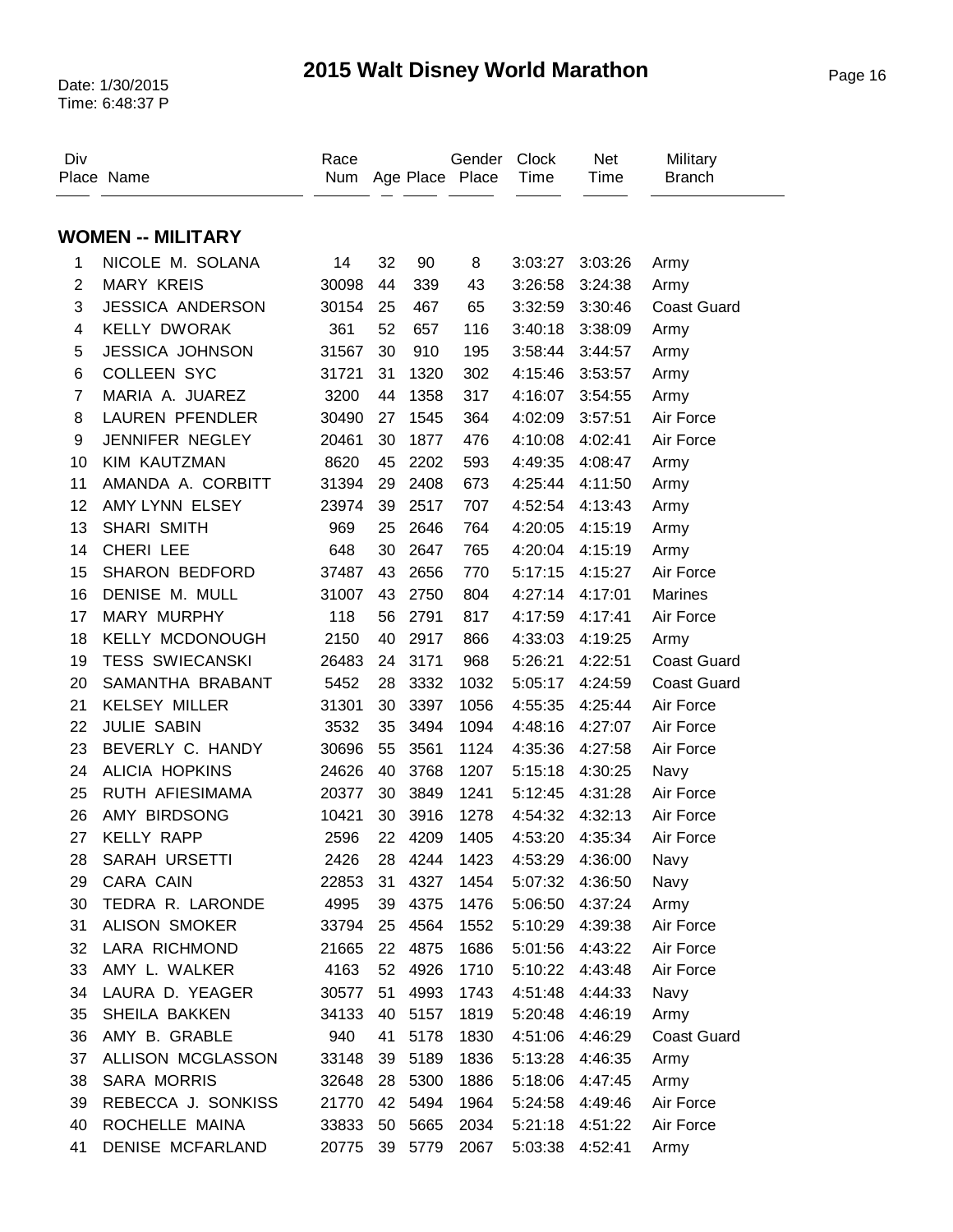| Div | Place Name                          | Race<br>Num |    |         | Gender<br>Age Place Place | <b>Clock</b><br>Time | Net<br>Time | Military<br><b>Branch</b> |
|-----|-------------------------------------|-------------|----|---------|---------------------------|----------------------|-------------|---------------------------|
| 42  | KATHLEEN GORBY                      | 33672       |    | 32 5862 | 2104                      | 5:45:26              | 4:53:27     | Navy                      |
| 43  | MARIAN MCLAUGHLIN                   | 31870       | 29 | 5883    | 2113                      | 5:11:12              | 4:53:39     | Air Force                 |
| 44  | <b>CAROLYN PERROTTI</b>             | 33546       | 27 | 6071    | 2193                      | 5:27:18              | 4:55:39     | Air Force                 |
| 45  | JOSEPHINE CARPANZANO                | 5183        | 32 | 6117    | 2214                      | 5:25:41              | 4:56:07     | Army                      |
| 46  | RAMONA DEVENEY                      | 5420        | 36 | 6198    | 2257                      | 5:32:16              | 4:56:47     | Army                      |
| 47  | MICHELE OLSEN                       | 22180       | 39 | 6241    | 2276                      | 5:24:06              | 4:57:12     | Air Force                 |
| 48  | REBECCA ALBERT                      | 32765       | 35 | 6276    | 2299                      | 5:24:38              | 4:57:33     | <b>Coast Guard</b>        |
| 49  | TAMRA BARR                          | 34149       | 37 | 6619    | 2448                      | 5:35:25              | 5:00:58     | Air Force                 |
| 50  | <b>JESSICA TAYLOR</b>               | 31743       | 30 | 6669    | 2473                      | 5:19:06              | 5:01:25     | Army                      |
| 51  | REBECA GUZMAN                       | 4347        | 30 | 6707    | 2492                      | 5:28:17              | 5:01:47     | Air Force                 |
| 52  | ANGELA HERNANDEZ                    | 33669       | 46 | 6833    | 2545                      | 5:42:24              | 5:03:05     | Army                      |
| 53  | RACHEL SIEGEL                       | 3988        | 26 | 6889    | 2571                      | 5:29:15              | 5:03:50     | Marines                   |
| 54  | <b>VERONICA DEJONG</b>              | 3259        | 43 | 6974    | 2617                      | 5:31:56              | 5:04:56     | Air Force                 |
| 55  | LINDZI HOWDER                       | 32453       | 31 | 7024    | 2649                      | 5:27:16              | 5:05:32     | Air Force                 |
| 56  | MARY N. DIPINTO                     | 33249       | 58 | 7105    | 2687                      | 5:32:07              | 5:06:17     | Army                      |
| 57  | <b>EVELYN QUAINE</b>                | 9040        | 51 | 7288    | 2775                      | 6:03:37              | 5:08:21     | Army                      |
| 58  | SARAH STEELE                        | 5780        | 24 | 7351    | 2807                      | 5:43:02              | 5:08:54     | Army                      |
| 59  | <b>LINDSAY TENTLER</b>              | 35386       | 28 | 7381    | 2823                      | 5:16:34              | 5:09:09     | Air Force                 |
| 60  | AMANDA VAN ESSEN                    | 37364       | 27 | 7588    | 2929                      | 5:52:52              | 5:11:42     | Army                      |
| 61  | <b>BELINDA ELMORE</b>               | 31175       | 48 | 7596    | 2935                      | 5:33:15              | 5:11:50     | Air Force                 |
| 62  | <b>VILMARIE LOPEZ</b>               | 32981       | 39 | 7650    | 2961                      | 5:38:45              | 5:12:13     | Army                      |
| 63  | ERIKA CERANOWSKI                    | 3458        | 40 | 7760    | 3018                      | 5:35:14              | 5:13:28     | Air Force                 |
| 64  | NATALIE SHIELDS                     | 22143       | 31 | 7946    | 3112                      | 5:41:53              | 5:15:28     | Air Force                 |
| 65  | KATHRYN MCKINLEY                    | 1919        | 26 | 8141    | 3205                      | 5:47:52              | 5:17:39     | Army                      |
| 66  | JANELLE SETTA                       | 5184        | 25 | 8195    | 3231                      | 5:48:15              | 5:17:56     | <b>Coast Guard</b>        |
| 67  | <b>LINDSEY BAYLOR</b>               | 21753       | 27 | 8207    | 3239                      | 5:36:23              | 5:18:03     | <b>Marines</b>            |
| 68  | SARAH S. SAUTER                     | 3359        | 25 | 8450    | 3351                      | 5:42:29              | 5:20:35     | Air Force                 |
| 69  | AMANDA RODRIGUEZ-SMI                | 33929       | 31 | 8543    | 3393                      | 5:52:11              | 5:21:23     | Army                      |
| 70  | JENNIFER L. SIMONS                  | 4928        | 35 | 8576    | 3415                      | 5:51:07              | 5:21:43     | Air Force                 |
| 71  | KIMBERLEY A. OVERTURF 23150 33 8640 |             |    |         | 3451                      | 5:51:50 5:22:28      |             | Air Force                 |
| 72  | CATHRYN MAHONEY                     | 24685       | 29 | 8651    | 3459                      | 6:06:54              | 5:22:34     | Air Force                 |
| 73  | CHRISTINA N. HOUSEL                 | 10972       | 27 | 8741    | 3506                      | 6:25:47              | 5:23:22     | Navy                      |
| 74  | HOLLY L. NORRIS                     | 1312        | 46 | 8777    | 3525                      | 5:31:16              | 5:23:48     | Army                      |
| 75  | LETSY A. MARSDEN                    | 34299       | 40 | 8914    | 3600                      | 5:47:36              | 5:25:09     | Army                      |
| 76  | JAIME BARDEE                        | 10666       | 37 | 8930    | 3610                      | 6:27:16              | 5:25:17     | Navy                      |
| 77  | <b>JAN ZHANG</b>                    | 6940        | 27 | 9012    | 3657                      | 6:11:39              | 5:26:15     | Air Force                 |
| 78  | <b>GRACE GOMEZ</b>                  | 26224       | 23 | 9064    | 3683                      | 6:21:47              | 5:26:40     | Marines                   |
| 79  | <b>KASEY BEERNINK</b>               | 33430       | 25 | 9090    | 3695                      | 5:57:27              | 5:26:58     | Navy                      |
| 80  | MAUREEN PECKNOLD                    | 22348       | 47 | 9371    | 3850                      | 5:59:04              | 5:29:29     | Army                      |
| 81  | MARIA MCELROY                       | 22372       | 44 | 9468    | 3899                      | 6:11:02              | 5:30:26     | Air Force                 |
| 82  | SARAH P. JANSEN                     | 23216       | 38 | 9492    | 3914                      | 6:06:34              | 5:30:42     | Navy                      |
| 83  | ANGELA ASEMOTA                      | 3915        | 34 | 9524    | 3924                      | 5:57:12              | 5:31:04     | Air Force                 |
| 84  | LAURA DUTKIEWICZ                    | 3937        | 33 | 9535    | 3930                      | 5:57:14 5:31:07      |             | Army                      |
| 85  | <b>ERICA PRANKE</b>                 | 3544        |    | 24 9712 | 4024                      | 6:03:00              | 5:32:58     | <b>Coast Guard</b>        |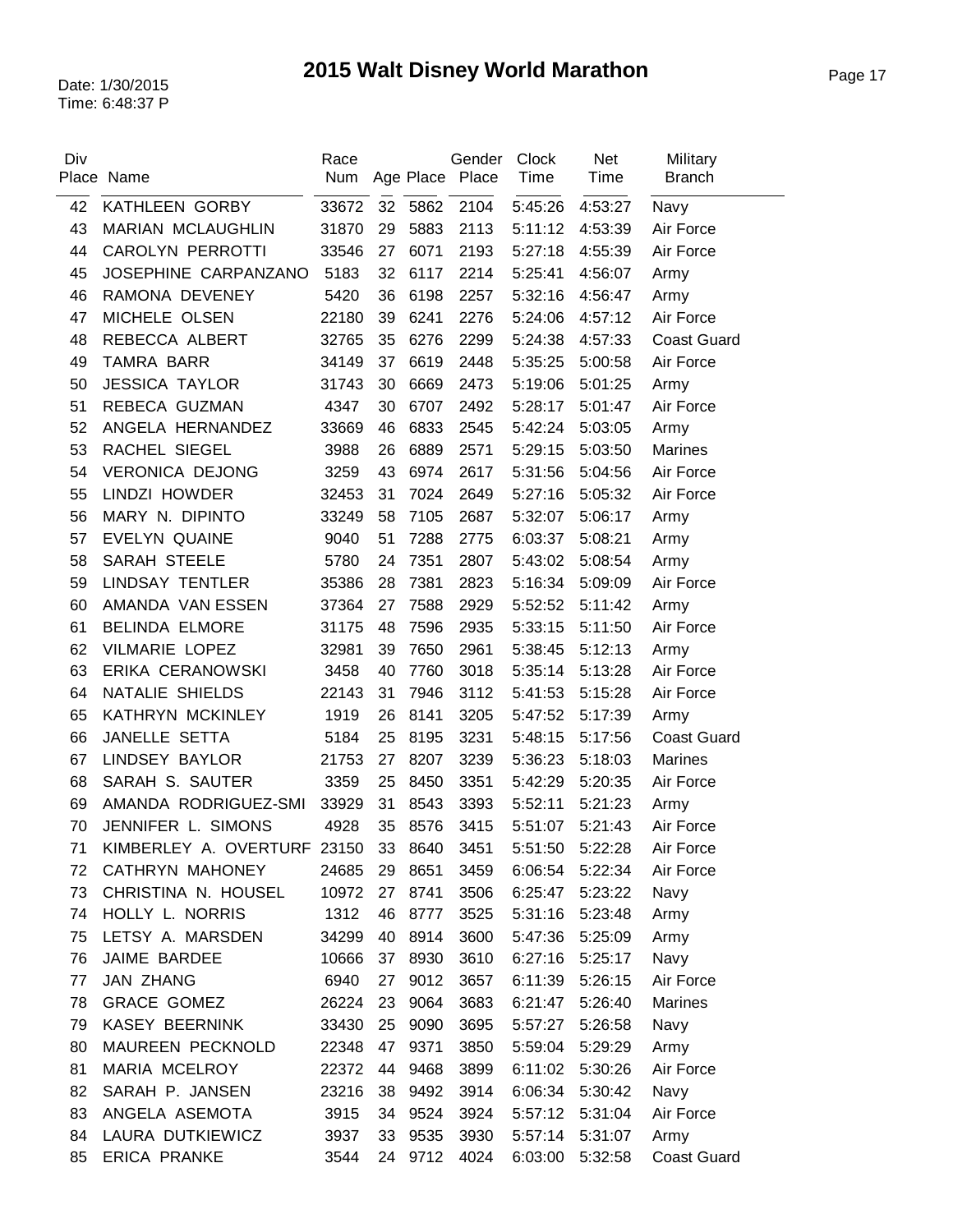| Div | Place Name               | Race<br>Num    |    | Gender<br>Age Place Place | <b>Clock</b><br>Time | <b>Net</b><br>Time | Military<br><b>Branch</b> |
|-----|--------------------------|----------------|----|---------------------------|----------------------|--------------------|---------------------------|
| 86  | MAVIS COMPAGNO           | 33231          | 53 | 9733<br>4037              | 5:59:31              | 5:33:07            | Air Force                 |
| 87  | <b>MELISSA RINGHISEN</b> | 9867           | 37 | 9880<br>4102              | 6:36:50              | 5:34:40            | Army                      |
| 88  | NICHOLE COKRLIC          | 6000           | 41 | 9958<br>4140              | 6:10:08              | 5:35:27            | Army                      |
| 89  | LISA MOORE               | 32820          |    | 50 1E+04 4223             | 6:39:59              | 5:37:01            | Navy                      |
| 90  | <b>CASSIE DONAHUE</b>    | 26670          |    | 21 1E+04 4225             | 6:39:53              | 5:37:02            | Army                      |
| 91  | KASEY L. TALBOT          | 23124          |    | 26 1E+04 4240             | 6:18:54              | 5:37:27            | <b>Coast Guard</b>        |
| 92  | <b>CARRIE STRICK</b>     | 24320          |    | 37 1E+04 4248             | 6:18:46              | 5:37:31            | Army                      |
| 93  | HOLLY GREY               | 31406          |    | 35 1E+04 4268             | 5:51:48              | 5:37:48            | Army                      |
| 94  | WHITNEY ALVARADO         | 3699           |    | 30 1E+04 4326             | 6:08:56              | 5:38:55            | Navy                      |
| 95  | KATHLEEN A. HICKMAN      | 32529          |    | 37 1E+04 4370             | 6:01:04              | 5:39:29            |                           |
| 96  | PAMELA L. DZIEDZIC       | 10862          |    | 40 1E+04 4395             | 6:19:35              | 5:40:10            | Army                      |
| 97  | DANIELLE MARCUE          | 5861           |    | 26 1E+04 4402             | 6:20:02              | 5:40:15            | Army<br>Army              |
| 98  | <b>VICKI SUE MERRY</b>   | 33015          |    | 57 1E+04 4428             | 6:11:04              | 5:40:43            |                           |
| 99  | LANI A. YEARICKS         | 33063          |    | 38 1E+04 4452             | 6:07:46              | 5:41:11            | Navy                      |
| 100 | RACHEL A. HARMAN         |                |    | 29 1E+04 4457             |                      |                    | Army                      |
| 101 | <b>ELANA PHIPPS</b>      | 10801<br>9165  |    | 30 1E+04 4512             | 6:03:36<br>6:44:39   | 5:41:15            | Navy                      |
|     | 102 HEATHER L. GROOMS    |                |    | 28 1E+04 4522             |                      | 5:42:39            | Navy                      |
|     | MARY A. SHEPARD          | 23775<br>33360 |    | 54 1E+04 4553             | 6:17:06              | 5:42:53            | Army                      |
| 103 |                          |                |    |                           | 6:14:11              | 5:43:40            | Air Force                 |
| 104 | <b>KIRSTAN PYLE</b>      | 22934          |    | 30 1E+04 4638             | 6:14:42              | 5:44:59            | Air Force                 |
| 105 | THUY-LINH POLLACK        | 12244          |    | 35 1E+04 4794             | 6:49:13              | 5:47:36            | Army                      |
| 106 | <b>LAUREN GIGSTEAD</b>   | 35515          |    | 58 1E+04 4812             | 6:32:11              | 5:47:52            | Navy                      |
|     | 107 ROXANNE SMITH        | 4304           |    | 25 1E+04 4857             | 6:51:11              | 5:48:37            | Army                      |
| 108 | AMBER BURGESS            | 6439           |    | 34 1E+04 4870             | 6:29:00              | 5:48:48            | Army                      |
| 109 | JUSTINE ALLEN            | 25863          |    | 30 1E+04 4903             | 6:44:17              | 5:49:13            | Army                      |
| 110 | KATHERINE SIMONSON       | 10627          |    | 46 1E+04 5066             | 6:54:09              | 5:51:54            | Army                      |
| 111 | KIRSTEN OLIEBERG         | 661            |    | 23 1E+04 5087             | 5:56:19              | 5:52:12            | Air Force                 |
|     | 112 LISA PASS            | 22911          |    | 53 1E+04 5098             | 6:32:14              | 5:52:18            | Navy                      |
| 113 | RACHEL MONETTE           | 23448          |    | 32 1E+04 5128             | 6:28:47              | 5:52:45            | Army                      |
| 114 | DANYEL THOMPSON          | 23215          |    | 41 1E+04 5149             | 6:29:14              | 5:53:03            | Army                      |
|     | 115 JESSICA DONNELLY     | 36432          |    | 25 1E+04 5163             | 6:43:25 5:53:22      |                    | Army                      |
|     | 116 LAURA SMOLINSKI      | 5192           |    | 36 1E+04 5180             | 6:23:33 5:53:33      |                    | <b>Coast Guard</b>        |
|     | 117 EVETTE PAGAN ORTIZ   | 5285           |    | 51 1E+04 5218             | 6:56:51              | 5:54:07            | Army                      |
|     | 118 SHANDAH MARNOCH      | 22232          |    | 36 1E+04 5277             | 6:25:06 5:54:54      |                    | Army                      |
|     | 119 KIMBERLY JOHNSON     | 32997          |    | 39 1E+04 5292             | 6:57:01              | 5:55:11            | Marines                   |
|     | 120 DONNA S. SNYDER      | 4083           |    | 40 1E+04 5374             | 6:59:54              | 5:56:44            | Air Force                 |
|     | 121 LINDA BALD           |                |    | 35379 55 1E+04 5522       | 6:44:29 5:58:59      |                    | Navy                      |
|     | 122 REBECCA COLLIER      | 23871          |    | 33 1E+04 5527             | 6:40:04              | 5:59:08            | Air Force                 |
|     | 123 MARTHA MITCHELL      | 24537          |    | 32 1E+04 5554             | 6:45:05              | 5:59:42            | Air Force                 |
|     | 124 ANGELA M. ALBRECHT   | 5747           |    | 44 1E+04 5558             | 6:35:20              | 5:59:53            | Air Force                 |
|     | 125 REBECCA WOLFE        | 34875          |    | 41 1E+04 5584             | 6:41:34              | 6:00:19            | Marines                   |
|     | 126 MARY BARNETT         | 32720          |    | 33 1E+04 5593             | 6:22:45 6:00:25      |                    | Air Force                 |
|     | 127 WENDY WASHBURN       | 34999          |    | 47 1E+04 5688             | 6:41:27              | 6:01:57            | <b>Coast Guard</b>        |
|     | 128 EDWARD BLACKSHAW     | 31993          |    | 40 1E+04 5755             | 6:20:36              | 6:03:12            | Marines                   |
|     | 129 ARPINEE SARKISIAN    | 7416           |    | 37 1E+04 5770             | 6:48:18              | 6:03:38            | Army                      |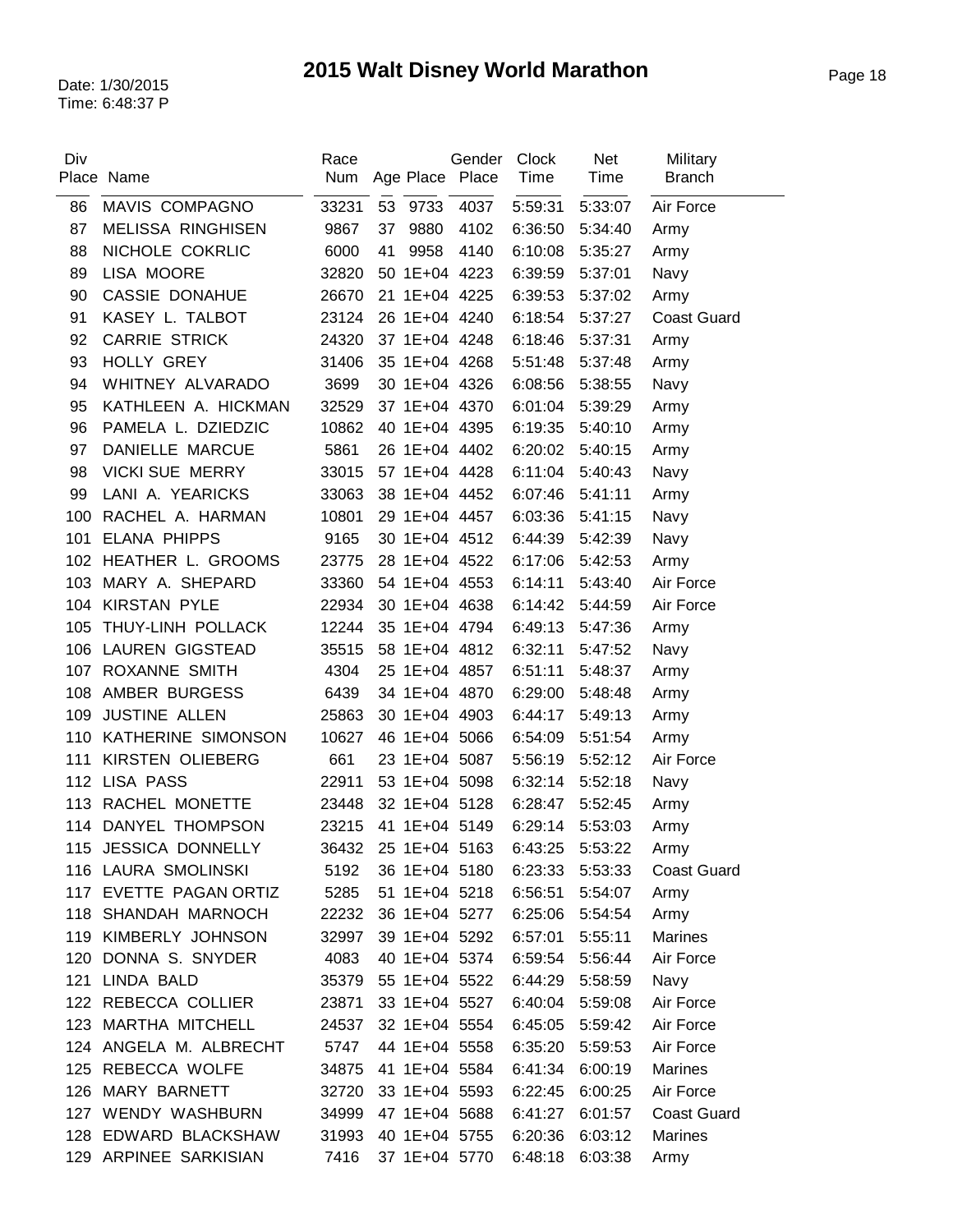| Div |                         | Race  |                     | Gender | <b>Clock</b>    | Net             | Military           |
|-----|-------------------------|-------|---------------------|--------|-----------------|-----------------|--------------------|
|     | Place Name              | Num   | Age Place Place     |        | Time            | Time            | <b>Branch</b>      |
| 130 | ANNA LOZANO             | 10602 | 28 1E+04 5781       |        | 7:05:32         | 6:03:49         | Army               |
| 131 | DEBBIE SCHULTZ          | 24044 | 56 1E+04 5887       |        | 6:45:08         | 6:05:41         | Air Force          |
|     | 132 APRIL CANTWELL      | 33553 | 39 1E+04 5898       |        | 6:36:30         | 6:05:57         | Air Force          |
| 133 | CHUNG SIEDLECKI         | 21678 | 55 1E+04 5968       |        | 7:10:15         | 6:07:15         | Air Force          |
| 134 | <b>TYRENE LOYA</b>      | 951   | 41 1E+04 5977       |        | 6:12:14         | 6:07:26         | Air Force          |
| 135 | AMY SITZE               | 34769 | 40 1E+04 6020       |        | 6:47:25         | 6:08:16         | Army               |
| 136 | <b>MARIAN MISTERS</b>   | 36913 | 60 1E+04 6030       |        | 7:03:23         | 6:08:29         | Navy               |
| 137 | <b>CAROLYN CRARY</b>    | 33578 | 37 1E+04 6119       |        | 6:41:43         | 6:10:07         | Navy               |
| 138 | REBECCA SANFORD         | 26550 | 32 1E+04 6198       |        | 7:14:48         | 6:11:37         | Army               |
| 139 | CATHY G. MILCZARSKI     | 35450 | 38 1E+04 6275       |        | 6:58:20         | 6:12:47         | Army               |
|     | 140 KATHERINE LOCKHART  | 6936  | 30 1E+04 6290       |        | 6:58:53         | 6:12:59         | Air Force          |
| 141 | CHRISTIE L. VAULX       | 8861  | 44 1E+04 6312       |        | 7:09:25         | 6:13:28         | Army               |
|     | 142 ASHLI SIX           | 26247 | 26 1E+04 6314       |        | 7:08:27         | 6:13:34         | Air Force          |
|     | 143 LESHELLE J. RICKMAN | 25489 | 39 1E+04 6448       |        | 7:06:07         | 6:15:46         | Navy               |
| 144 | JANET JOHNSTON          | 5928  | 59 1E+04 6464       |        | 6:51:17         | 6:16:03         | Air Force          |
| 145 | ANDI CRABTREE           | 5925  | 50 1E+04 6490       |        | 6:52:38         | 6:16:27         | Army               |
| 146 | AMY CERINO              | 34462 | 40 1E+04 6560       |        | 6:59:37         | 6:17:44         | <b>Coast Guard</b> |
| 147 | TAMI R. ESTEP           | 21983 | 40 1E+04 6561       |        | 6:57:52         | 6:17:44         | Air Force          |
| 148 | HELENA CANTLEY          | 5416  | 23 1E+04 6564       |        | 6:57:20         | 6:17:47         | Navy               |
| 149 | <b>BRANDY BENITT</b>    | 33633 | 33 1E+04 6790       |        | 6:50:58         | 6:21:19         | Army               |
| 150 | PATTY N. RILEY          | 11626 | 51 1E+04 6825       |        | 7:23:57         | 6:21:44         | Navy               |
| 151 | <b>ESTELA ROBERTS</b>   | 4701  | 37 1E+04 6883       |        | 7:01:51         | 6:22:33         | Army               |
|     | 152 ASHLEY LINDSTROM    | 36899 | 27 1E+04 6943       |        | 7:19:47         | 6:23:28         | Navy               |
| 153 | MAGALY R. THURMAN       | 23670 | 38 1E+04 6958       |        | 7:20:00         | 6:23:42         | Army               |
|     | 154 PAT RORER           | 35744 | 56 1E+04 7009       |        | 7:09:46         | 6:24:38         | Air Force          |
| 155 | CHARLOTTE G. KAY        | 36385 | 53 2E+04 7070       |        | 7:15:20         | 6:25:37         | Air Force          |
| 156 | <b>MELBA WATSON</b>     | 7253  | 45 2E+04 7120       |        | 7:11:42         | 6:26:32         | Navy               |
| 157 | AMANDA HARQUAIL         | 36376 | 31 2E+04 7160       |        | 7:19:05         | 6:27:19         | <b>Coast Guard</b> |
| 158 | DEBRA A. FULK           | 5847  | 55 2E+04 7212       |        | 7:02:56         | 6:28:27         | Army               |
|     | 159 CAROLYNN HINE       | 4627  | 28 2E+04 7268       |        | 6:59:42         | 6:29:29         | Navy               |
|     | 160 ROSA CHAPMAN        | 4176  | 32 2E+04 7282       |        | 6:54:57 6:29:38 |                 | Air Force          |
|     | 161 ELISA COYNE         | 5788  | 47 2E+04 7358       |        | 7:06:30         | 6:31:06         | Air Force          |
|     | 162 JENNIFER NEWELL     | 9642  | 35 2E+04 7437       |        | 7:28:04         | 6:32:28         | Air Force          |
|     | 163 DIANE M. HADDEN     | 25047 | 29 2E+04 7498       |        | 7:24:56         | 6:33:21         | Navy               |
|     | 164 KATIE CRUMBY        | 23617 | 38 2E+04 7532       |        | 7:09:56         | 6:33:54         | Army               |
|     | 165 SHANTI SETHI        |       | 23892 43 2E+04 7562 |        |                 | 7:10:33 6:34:32 | Navy               |
|     | 166 LAURA HALL          | 9890  | 26 2E+04 7640       |        | 7:37:59         | 6:35:39         | Navy               |
|     | 167 LAUREN JENKINS      | 11597 | 27 2E+04 7641       |        | 7:37:59         | 6:35:39         | Navy               |
|     | 168 KIM BLUMBERG        | 23562 | 41 2E+04 7672       |        | 7:11:12         | 6:36:22         | Army               |
|     | 169 AMANDA DAVIS        | 33428 | 31 2E+04 7676       |        | 7:21:34         | 6:36:26         | Air Force          |
|     | 170 RAYNESE S. FIKES    | 10208 | 43 2E+04 7710       |        | 7:39:12 6:37:02 |                 | Navy               |
|     | 171 REBECCA SCHMITT     | 6988  | 30 2E+04 7729       |        | 7:23:27         | 6:37:24         | Navy               |
|     | 172 JONI SCOTT-WEIDEMAN | 7186  | 39 2E+04 7761       |        | 7:24:18         | 6:38:06         | Air Force          |
|     | 173 MIEN LE             |       | 23715 41 2E+04 7806 |        | 7:13:56 6:38:48 |                 | Navy               |
|     |                         |       |                     |        |                 |                 |                    |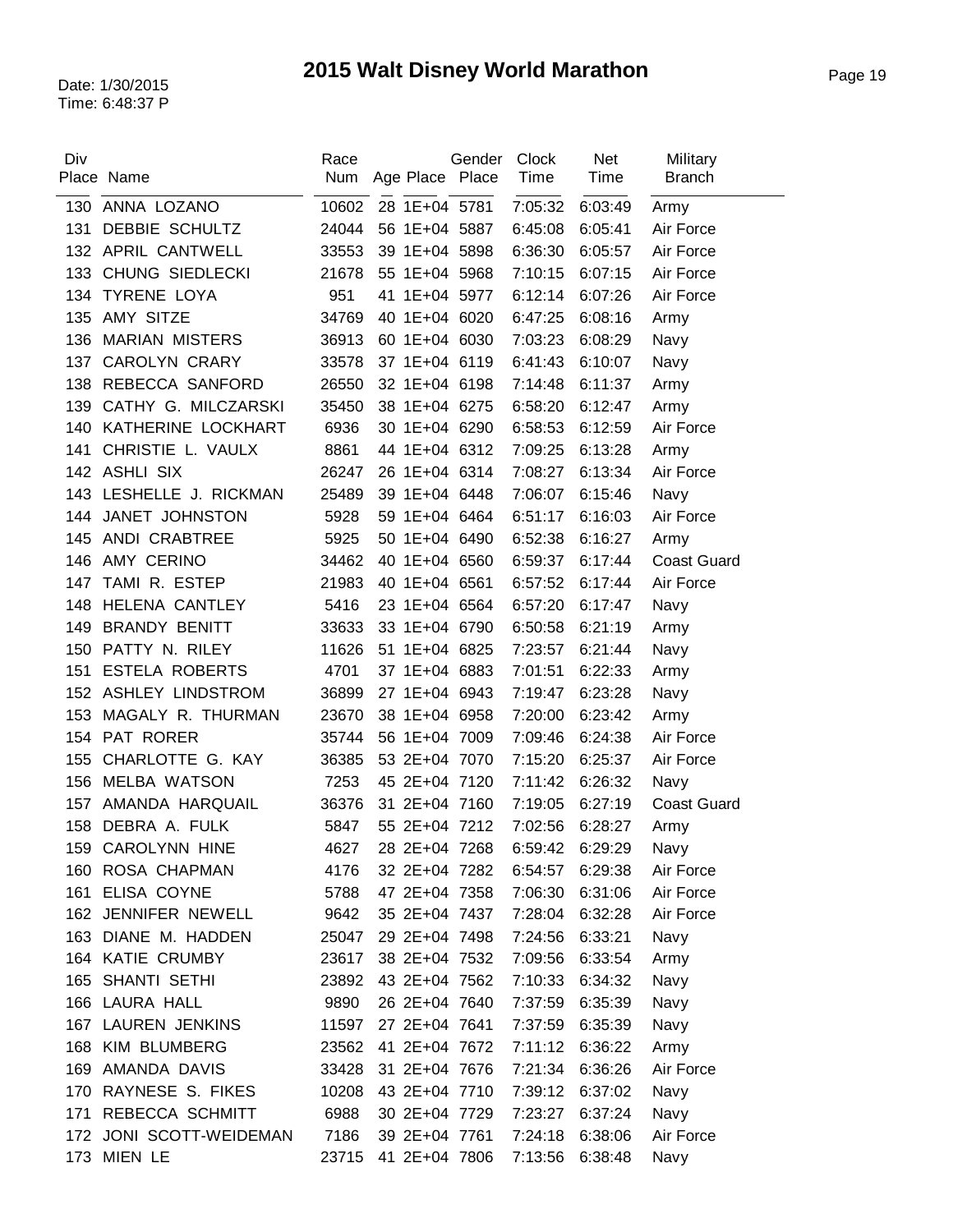| Div | Place Name                   | Race  |                 | Gender | Clock<br>Time | <b>Net</b>      | Military           |
|-----|------------------------------|-------|-----------------|--------|---------------|-----------------|--------------------|
|     |                              | Num   | Age Place Place |        |               | Time            | <b>Branch</b>      |
|     | 174 KELLI COFER              | 3521  | 36 2E+04 7829   |        | 7:01:48       | 6:39:13         | Army               |
| 175 | GLORIA L. BONDS              | 24924 | 53 2E+04 7865   |        | 7:24:28       | 6:39:52         | Army               |
| 176 | STEPHANIE OLCOTT             | 7868  | 43 2E+04 7867   |        | 7:30:54       | 6:39:55         | Navy               |
| 177 | KAYLA VALDEZ                 | 24375 | 27 2E+04 7947   |        | 7:21:54       | 6:41:20         | <b>Marines</b>     |
| 178 | MICHELLE C. MILLER           | 31753 | 32 2E+04 7949   |        | 7:31:36       | 6:41:21         | Navy               |
| 179 | STEPHANIE RENSCH             | 7003  | 25 2E+04 7957   |        | 7:25:53       | 6:41:28         | <b>Marines</b>     |
| 180 | <b>MARIA ANGLES</b>          | 8310  | 43 2E+04 7966   |        | 7:31:37       | 6:41:33         | Air Force          |
| 181 | MIKINEE M. MOSES             | 12083 | 29 2E+04 8023   |        | 7:46:04       | 6:42:17         | Air Force          |
| 182 | DEBBIE H. RICKETTS           | 22496 | 32 2E+04 8025   |        | 7:46:04       | 6:42:17         | Army               |
| 183 | <b>EMILY WYNN</b>            | 8369  | 21 2E+04 8072   |        | 7:33:03       | 6:42:54         | Navy               |
| 184 | ARIANA LOPEZ                 | 37563 | 22 2E+04 8086   |        | 7:09:06       | 6:43:03         | Army               |
| 185 | <b>CARRIE HELLER</b>         | 7160  | 37 2E+04 8136   |        | 7:29:51       | 6:43:40         | Air Force          |
| 186 | LYNETTE JOHNSON              | 26022 | 41 2E+04 8213   |        | 7:34:22       | 6:44:50         | Army               |
| 187 | KATHLEEN JOHNSON             | 26374 | 62 2E+04 8216   |        | 7:34:22       | 6:44:50         | Army               |
| 188 | RIKKI WHITEHILL              | 11560 | 59 2E+04 8221   |        | 7:26:04       | 6:44:52         | Navy               |
| 189 | MARIAN D. TORRES             | 8156  | 30 2E+04 8325   |        | 7:37:54       | 6:46:50         | Army               |
| 190 | JEN M. SMITH                 | 8353  | 24 2E+04 8342   |        | 7:39:02       | 6:47:14         | Air Force          |
| 191 | TESSA R. CLAYTON             | 20238 | 26 2E+04 8347   |        | 7:29:31       | 6:47:19         | <b>Coast Guard</b> |
|     | 192 YAHAIRA CERVANTES        | 6671  | 28 2E+04 8348   |        | 7:29:31       | 6:47:20         | <b>Coast Guard</b> |
| 193 | SABRINA WEBB                 | 25705 | 41 2E+04 8369   |        | 7:44:24       | 6:47:37         | Army               |
|     | 194 KARLA F. LANGLEY         | 34678 | 50 2E+04 8405   |        | 7:27:48       | 6:48:23         | Air Force          |
| 195 | AMY KISLING                  | 21851 | 32 2E+04 8479   |        | 7:51:07       | 6:49:40         | Navy               |
| 196 | <b>KATRINA LUCAS</b>         | 12271 | 25 2E+04 8518   |        | 7:53:32       | 6:50:22         | Army               |
| 197 | NICOLE HANS                  | 36622 | 30 2E+04 8599   |        | 7:42:08       | 6:52:05         | Air Force          |
| 198 | ASHLEY DESGRANGE             | 23378 | 30 2E+04 8647   |        | 7:43:09       | 6:52:50         | Air Force          |
| 199 | BLANCA I. SMILEY             | 36009 | 32 2E+04 8654   |        | 7:37:33       | 6:52:56         | Navy               |
| 200 | <b>KASEY MELLONI</b>         | 7462  | 38 2E+04 8700   |        | 7:38:13       | 6:53:44         | Air Force          |
| 201 | CRYSTAL M. VINCENT           | 36265 | 62 2E+04 8755   |        | 7:34:15       | 6:54:49         | Army               |
|     | 202 HEATHER J. GARRISON      | 6675  | 30 2E+04 8790   |        | 7:37:48       | 6:55:37         | <b>Coast Guard</b> |
|     | 203 ARI HOLDEN               | 22346 | 27 2E+04 8807   |        |               | 7:27:07 6:56:04 | Army               |
|     | 204 TANGA BERNAL             | 33103 | 36 2E+04 8864   |        | 7:23:31       | 6:57:13         | Army               |
|     | 205 CHRISTINE L. MILESKI     | 25507 | 38 2E+04 8876   |        | 7:46:50       | 6:57:25         | Army               |
|     | 206 AMY E. TUPPER            | 8121  | 43 2E+04 8878   |        | 7:52:11       | 6:57:25         | Air Force          |
|     | 207 VIRGINIA TORPEY          | 35068 | 30 2E+04 8908   |        | 7:49:19       | 6:57:45         | Air Force          |
| 208 | MONICA I. DECLET-WHITI 24657 |       | 38 2E+04 8969   |        | 7:43:52       | 6:58:56         | Navy               |
| 209 | <b>CERA OLSON</b>            | 22139 | 25 2E+04 8979   |        | 7:40:25       | 6:59:04         | Army               |
| 210 | <b>JOSSAN URBAN</b>          | 11326 | 25 2E+04 9059   |        | 8:04:08       | 7:00:42         | Navy               |
|     | 211 LAURA D. TAKAKUWA        | 26663 | 24 2E+04 9099   |        | 7:58:09       | 7:01:46         | Air Force          |
|     | 212 LITANYA STOVALL          | 23942 | 48 2E+04 9135   |        | 7:43:08       | 7:02:31         | Navy               |
|     | 213 JOLENE STOREY            | 7390  | 31 2E+04 9159   |        | 7:47:58       | 7:03:02         | Air Force          |
|     | 214 KATIE BARRY              | 8171  | 35 2E+04 9425   |        | 7:57:58       | 7:08:31         | Army               |
|     | 215 VALERIE BURNHAM          | 10397 | 52 2E+04 9476   |        | 8:13:39       | 7:09:50         | Navy               |
|     | 216 FRAN GIBSON              | 35030 | 47 2E+04 9507   |        | 7:51:14       | 7:10:22         | Army               |
|     | 217 FRANCES (KATHY) DORIS    | 9696  | 43 2E+04 9537   |        | 8:05:48       | 7:11:03         | Air Force          |
|     |                              |       |                 |        |               |                 |                    |